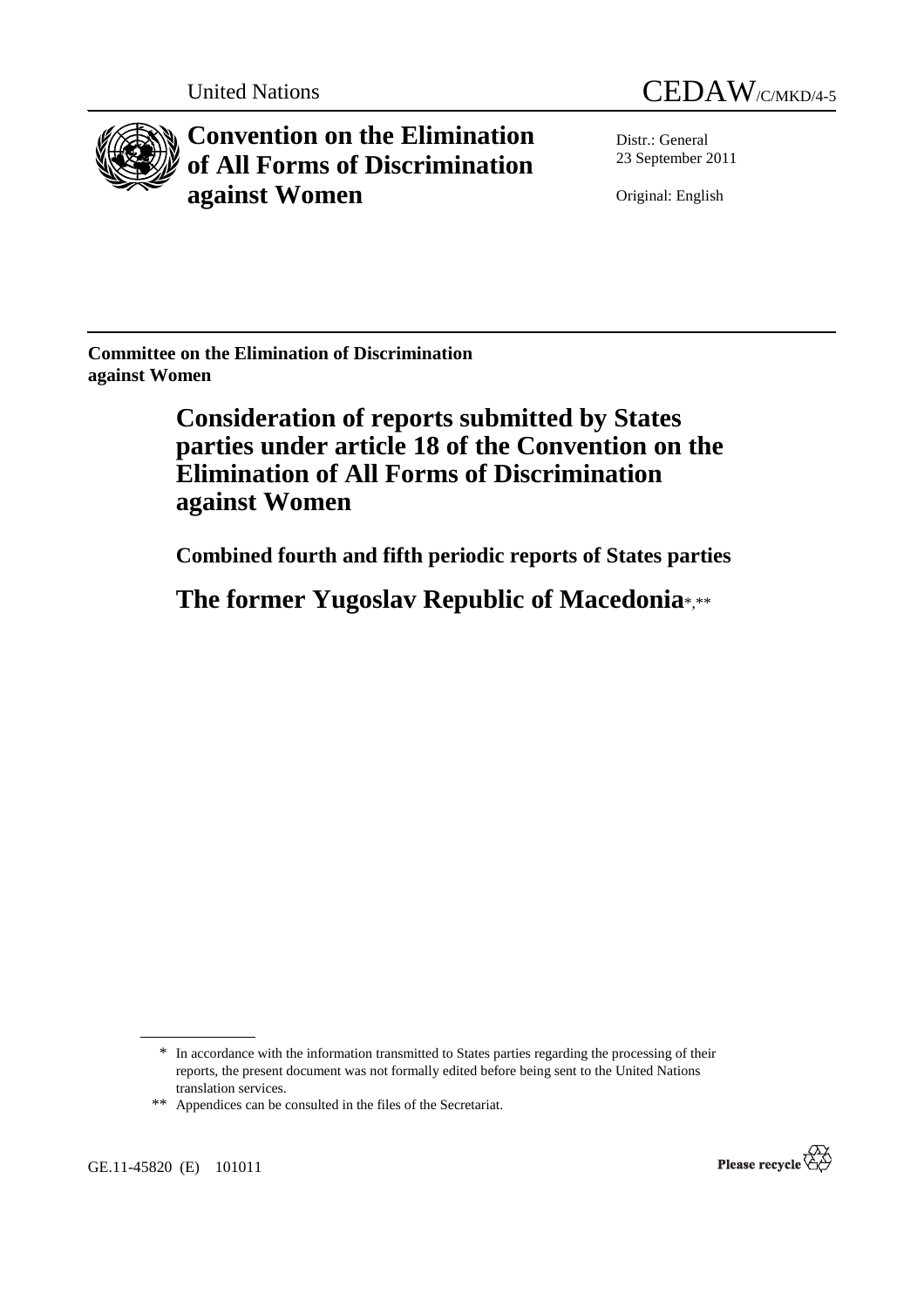#### CEDAW/C/MKD/4-5

## Contents

|             | Paragraphs  | Page |
|-------------|-------------|------|
| Ι.          | $1 - 5$     | 5    |
| $\Pi$ .     | $6 - 121$   | 5    |
|             | $6 - 12$    | 5    |
|             | $13 - 29$   | 6    |
|             | $30 - 40$   | 9    |
|             | $41 - 45$   | 11   |
|             | $46 - 81$   | 12   |
|             | $82 - 121$  | 18   |
| III.        | $122 - 156$ | 24   |
|             | $122 - 144$ | 24   |
|             | $145 - 147$ | 27   |
|             | $148 - 156$ | 28   |
| IV.         | $157 - 284$ | 29   |
|             | $157 - 185$ | 29   |
|             | 186-218     | 34   |
|             | 219-254     | 40   |
|             | $255 - 264$ | 46   |
|             | $265 - 284$ | 47   |
| $V_{\cdot}$ | 285-299     | 50   |
|             | $285 - 286$ | 50   |
|             | 287-299     | 50   |
|             |             |      |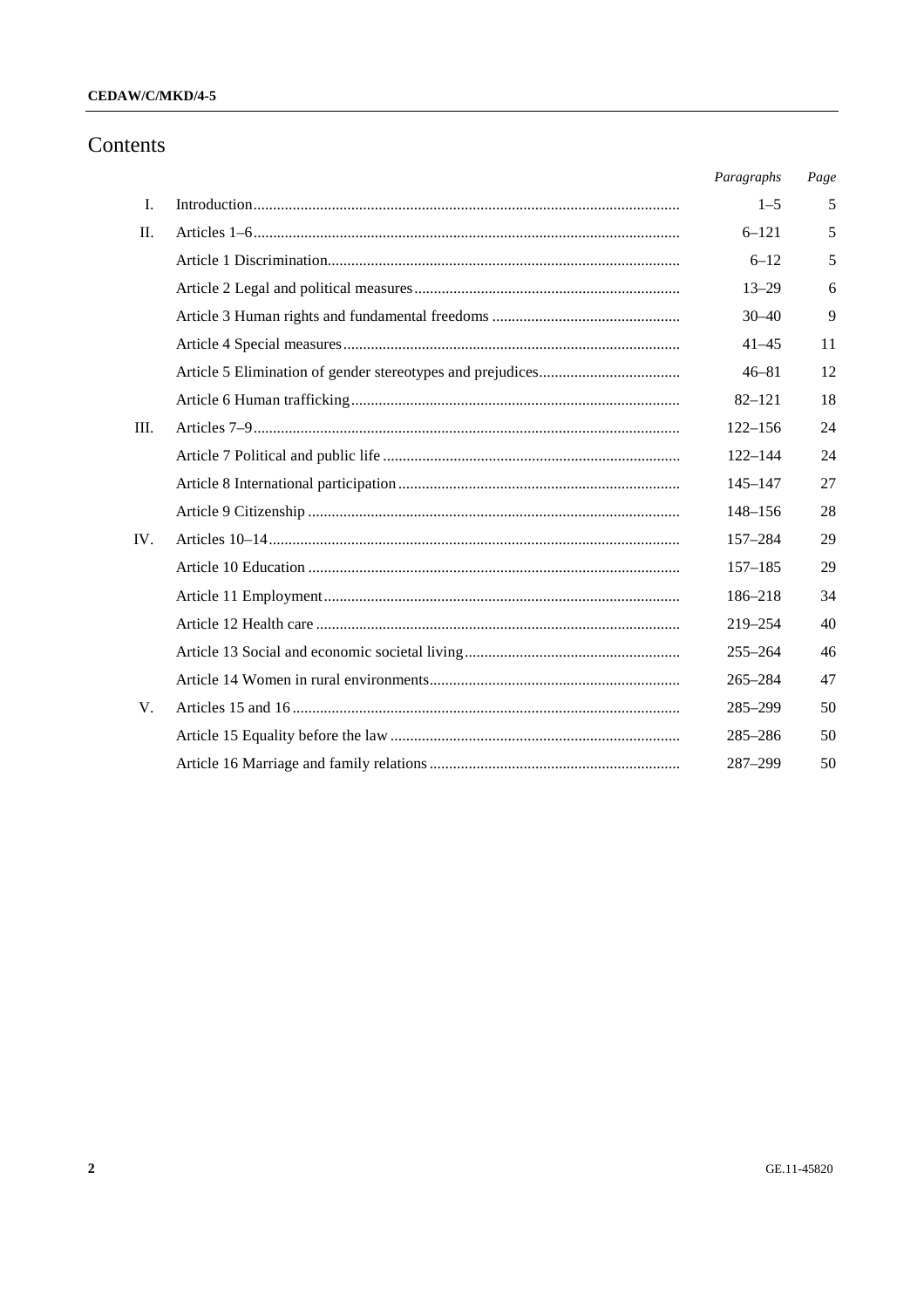# **Abbreviations and acronyms**

| PI SAB         | <b>Public institution Social Activities Bureau</b>                               |
|----------------|----------------------------------------------------------------------------------|
| PI ISWC        | Public Institution Inter-municipal Social Work Centre                            |
| <b>MLSP</b>    | Ministry of Labour and Social Policy                                             |
| MOI            | Ministry of Interior                                                             |
| SOI            | Sector of Interior                                                               |
| <b>MOJ</b>     | Ministry of Justice                                                              |
| MOH            | Ministry of Health                                                               |
| <b>MES</b>     | Ministry of education and science                                                |
| <b>PPM</b>     | <b>Provisional Protection Measures</b>                                           |
| <b>NC FAHM</b> | National Commission for Fight against Human Trafficking and Illegal<br>Migration |
| <b>NRM</b>     | National Referral Mechanism of Victims of Human Trafficking                      |
| <b>IOM</b>     | International Organization for Migration                                         |
| <b>ICMPD</b>   | International Centre for Migration Policy Development                            |
| <b>DCM</b>     | Diplomatic and consular missions                                                 |
| SSO            | <b>State Statistical Office</b>                                                  |
| <b>SOP</b>     | Standard operational procedures                                                  |
| <b>CEDAW</b>   | Convention on the Elimination of All Forms of Discrimination against<br>Women    |
| <b>NGOs</b>    | Non-governmental organisations                                                   |
| <b>NAPGE</b>   | National Action Plan for Gender Equality                                         |
| UN             | <b>United Nations</b>                                                            |
| MOD            | Ministry of Defence                                                              |
| <b>ARM</b>     | The Army of the Republic of Macedonia                                            |
| <b>LAPGE</b>   | Local Action Plan for Gender Equality                                            |
| EOC            | <b>Equal Opportunities Commission</b>                                            |
| <b>CVFV</b>    | Centre for Victims of Family Violence                                            |
| MFA            | Ministry of Foreign Affairs                                                      |
| GS             | General Secretariat                                                              |
| ESE            | Emancipation, solidarity and equality                                            |
| <b>WOS</b>     | Women's Organisation Skopje                                                      |
| RA             | Radio stations                                                                   |
| OCU            | Organised Crime Unit                                                             |
| CC             | Criminal Code                                                                    |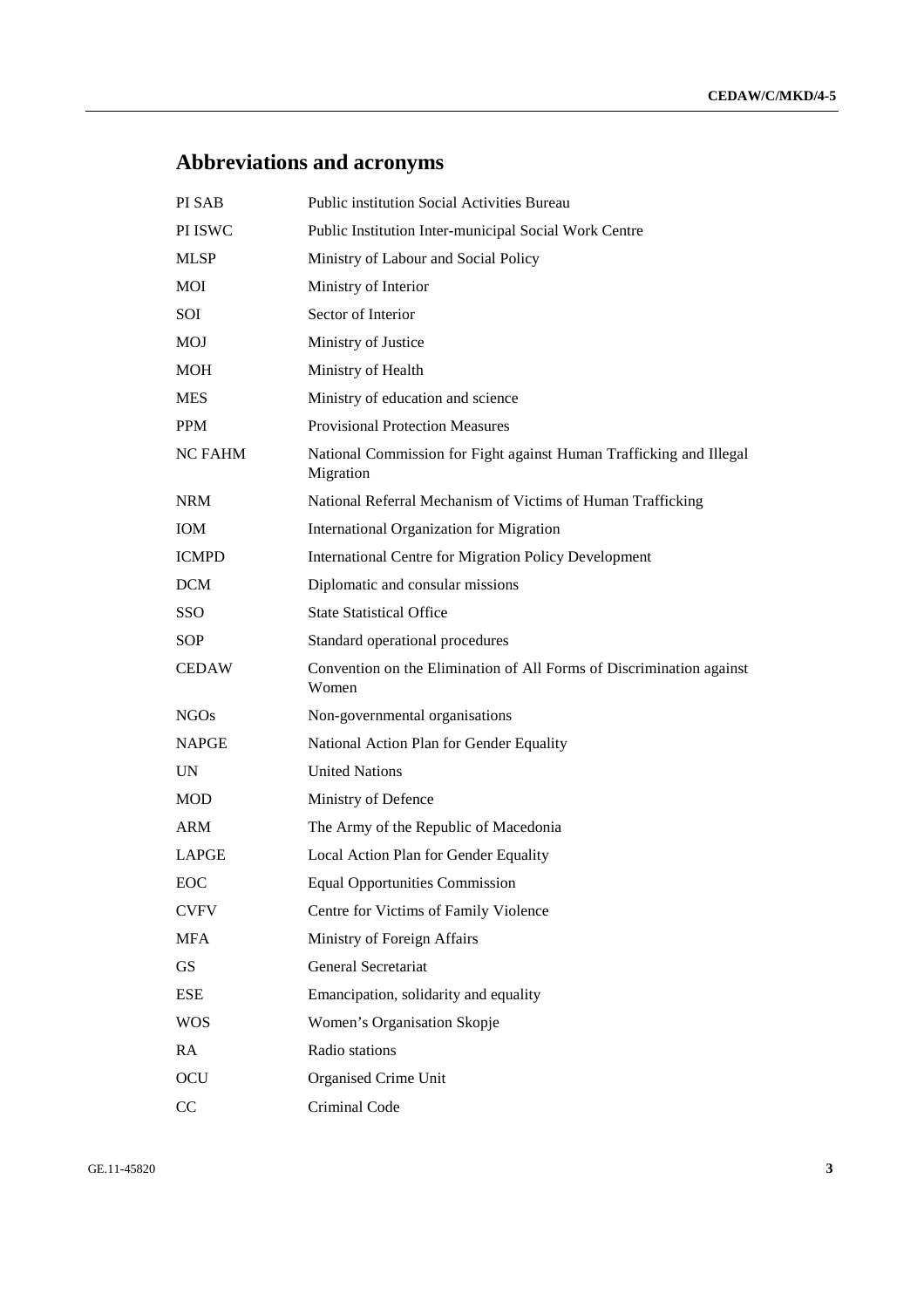#### **CEDAW/C/MKD/4-5**

| <b>GDP</b>    | Gross domestic product                                                       |
|---------------|------------------------------------------------------------------------------|
| <b>CRPM</b>   | Centre for Research and Policy Making                                        |
| <b>ESARM</b>  | Employment Service Agency of the Republic of Macedonia                       |
| <b>SME</b>    | Small and medium enterprises                                                 |
| <b>MOE</b>    | Ministry of Economy                                                          |
| <b>APERM</b>  | Agency for the Promotion of Entrepreneurship in the Republic of<br>Macedonia |
| <b>ESA</b>    | Non-governmental organisation                                                |
| <b>DOOEL</b>  | Company founded by one person                                                |
| TP(TC)        | Trade company                                                                |
| ${\rm EU}$    | European Union                                                               |
| <b>NAP</b>    | National Action Plan                                                         |
| <b>PHC</b>    | <b>Public Health Centres</b>                                                 |
| <b>WHO</b>    | World Health Organization                                                    |
| <b>MDG</b>    | Millennium development goals                                                 |
| <b>MAFWE</b>  | Ministry of Agriculture, Forestry and Water Economy                          |
| <b>AMDA</b>   | Agency for Motivating the Development of the Agriculture                     |
| <b>UNFPA</b>  | United Nations Population Fund                                               |
| <b>UNIFEM</b> | United Nations Development Fund for Women                                    |
| <b>UNDP</b>   | United Nations Development Programme                                         |
| <b>SNCPDV</b> | Strengthening National Capacities for the Prevention of Domestic<br>Violence |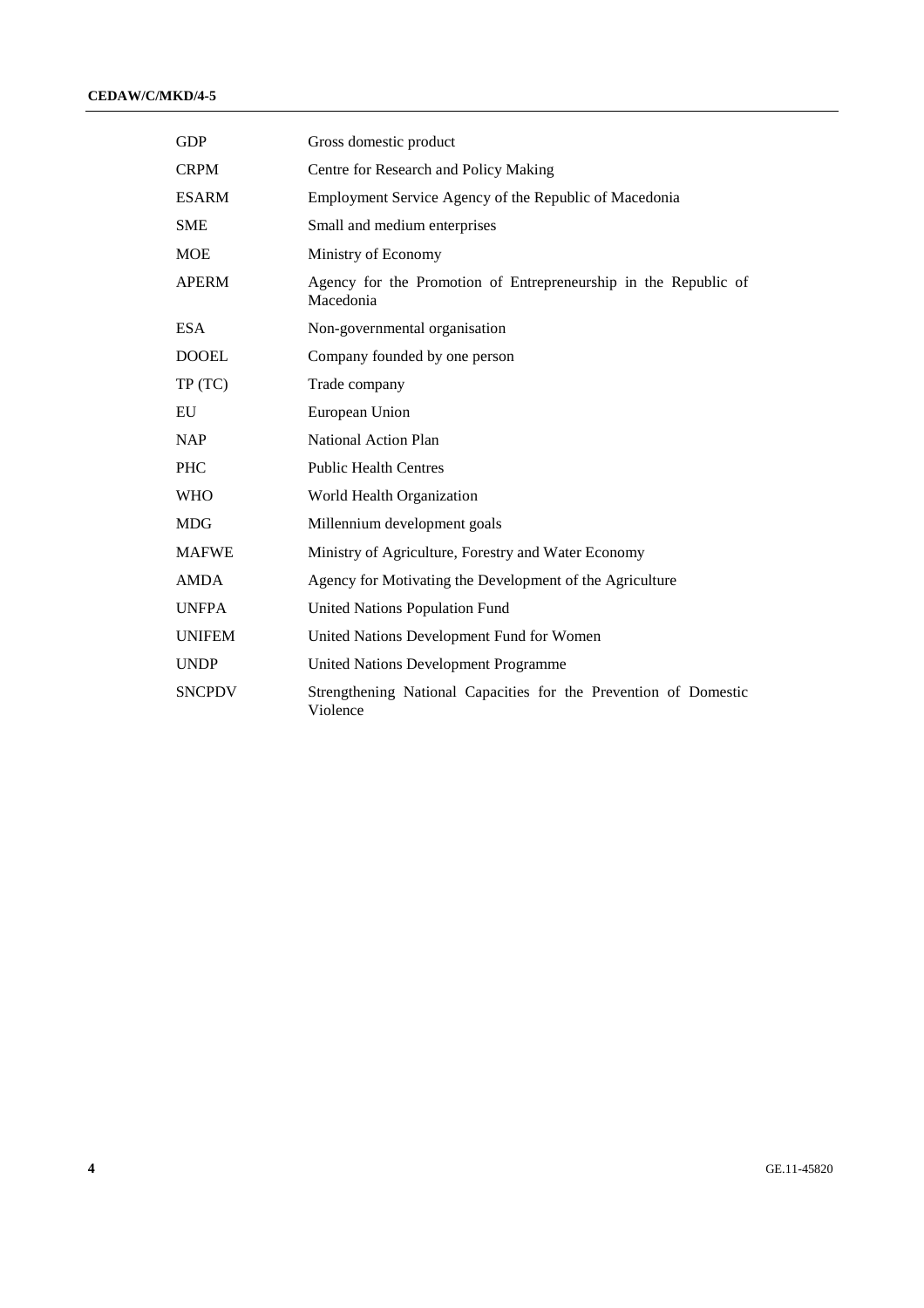## **I. Introduction**

1. In 2004, the Republic of Macedonia as a party to the Convention on the Elimination of All Forms of Discrimination against Women (CEDAW), submitted the Initial Second and Third Periodic Report in accordance with the amendment of Article 20 thereof.

2. During the 34th session held in the period from 16 January to 3 February 2006, at the 713th and 714th meeting held on 25 January, the Committee on the Elimination of Discrimination against Women reviewed the Initial Second and Third Report of the Republic of Macedonia and made the final comments and recommendations.

3. The Secretariat of the Convention on the Elimination of All Forms of Discrimination against Women in the Office of the United Nations High Commissioner for Human Rights invited the Republic of Macedonia to deliver the fourth and the fifth periodic report to the Committee on the Elimination of Discrimination against Women in 2011.

4. All the competent ministries of the Government of the Republic of Macedonia and state institutions were included in the preparation of the Report. The civil sector, as well, had the opportunity to give its contribution with opinions and comments, by participation in consultative meetings and delivery of written proposals.

5. The report contains all changes made in the reporting period in terms of legal regulation, the progress in the social and economic life with the aim of achievement of equality between women and men.

## **II. Articles 1–6**

#### **Article 1 Discrimination**

6. The Republic of Macedonia as a party to the Convention, and following the recommendation 10 for the definition of direct and indirect discrimination, adopted the Law on Equal Opportunities of Women and Men ("Official Gazette of the Republic of Macedonia" No. 66/06 from 29.05.2006). In September 2008, the Assembly of the Republic of Macedonia adopted the amendments to the Law ("Official Gazette" No. 117 from 18.9.2008) for the purposes of harmonization of the definitions with the international standards and the Directive 2002/73/EC. Article 3 of the Law on Equal Opportunities of Women and Man prohibits direct and indirect discrimination on the basis of sex in the public and private sector in the areas of employment and labour, education, social security, culture and sport.

7. The Law on Prevention and Protection against Discrimination ("Official Gazette of the Republic of Macedonia", No. 50 from 13.4.2010) which will enter into force on 01.01.2011,with article 3 prohibits every kind of direct and indirect discrimination, calling for and encouraging discrimination and supporting discriminatory behaviour on the basis of: sex, race, colour of skin, gender, affiliation to the marginalized group, ethnic affiliation, language, citizenship, social origin, religion or religious affiliation, education, political affiliation, personal or social status, psychological and physical disability, age, family or marital situation, economic status, health condition or any other basis provided for in the law or ratified international agreement. The protection and prohibition of the discrimination refers to all natural and legal entities. The Law provides for a Commission for the Protection against Discrimination in the capacity of legal entity. The Commission was elected in December 2010, as legal entity. It is composed of 7 members. Its members are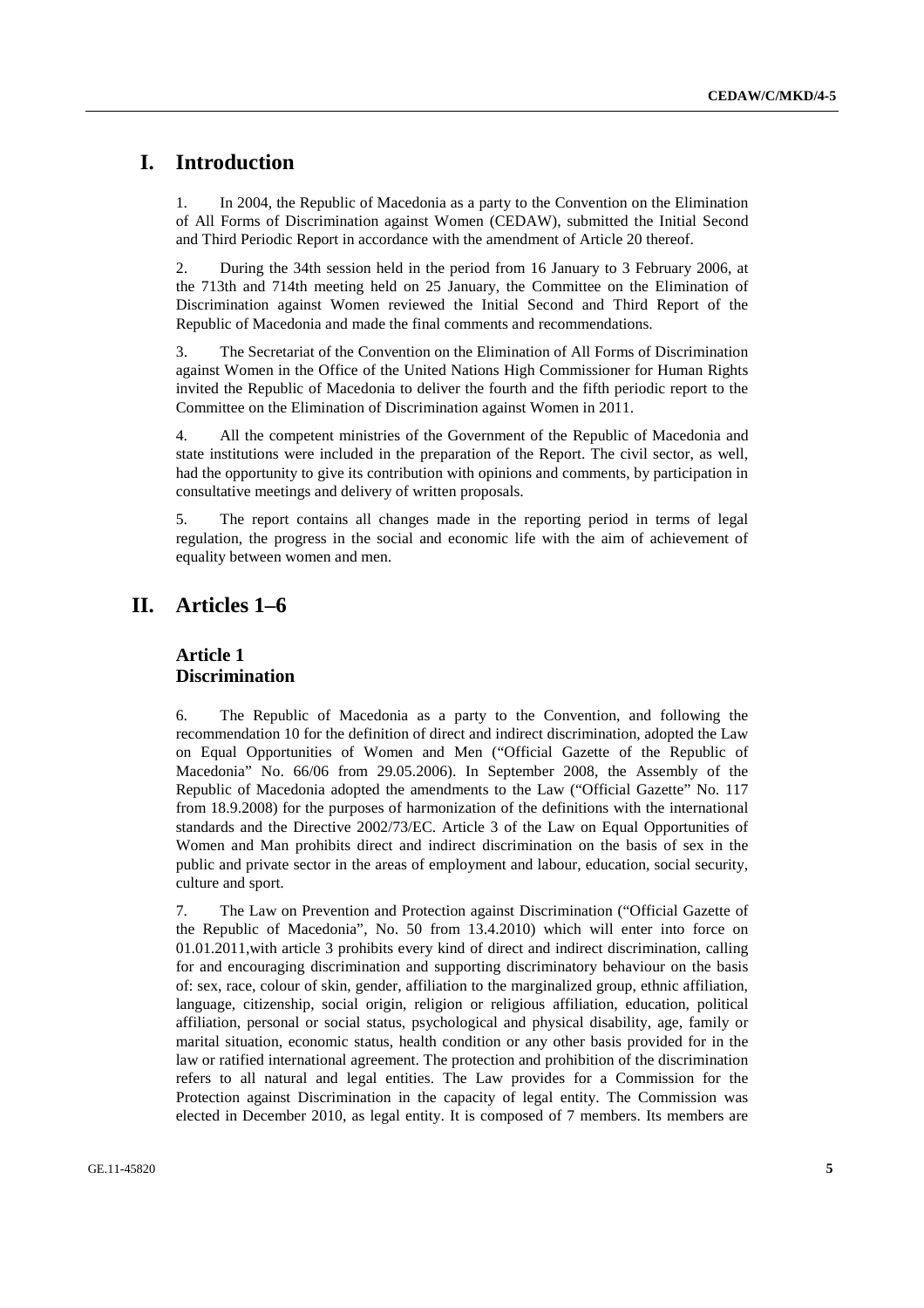appointed by the Assembly of the Republic of Macedonia with terms of office of 5 years with the right of one re-election. A president with terms of office of one year is selected from the members. Fair and equitable representation should be achieved upon the selection of the members of the Commission. The Commission acts according to complaints submitted by natural and legal entities and gives recommendations and opinions for concrete cases. It cooperates with state authorities, Ombudsman, natural and legal entities.

8. Besides the direct and indirect discrimination the Law on Labour Relations (Revised text, "Official Gazette of the Republic of Macedonia" No. 16 from 05.2.2010) defines the prohibition of discrimination regarding the employment requirements, including the criteria and requirements for the selection of candidates for performing a certain job, in any field, in accordance with the National Classification of Activities and at all levels of the professional hierarchy, as well as the promotion in work (Article 7).

9. The Law on Execution of Sanctions ("Official Gazette of the Republic of Macedonia" No. 3/97, 23/99) prohibits discrimination on the basis of race, colour of skin, sex, language, religion, political and other affiliation, national and social origin, relation, economic and social status or some other status of the person victim to the sanction.

10. In accordance with the Law on Courts ("Official Gazette of the Republic of Macedonia" No. 36/95, 45/95 and 64/2003), there should not be discrimination in terms of sex, race, colour of skin, national or social origin, economic or social status upon the selection of judges and juror judges.

11. The Law on Protection of Patients' Rights ("Official Gazette of the Republic of Macedonia" No. 82 from 8.7.2008) regulates the patient's rights which can be exercised without discrimination based on sex, race, colour of skin, language, religion, political or any other affiliation, national or social origin, affiliation to ethnic minority, material status, origin after birth, sexual orientation or other status (Article 5).

12. Article 20 of the Law on Social Protection ("Official Gazette of the Republic of Macedonia" No. 79 from 24.6.2009) prohibits direct or indirect discrimination on the basis of sex, race, colour of skin, national, ethnic, social, political, religious, cultural, language, economic and social affiliation, disability and origin in the exercise of rights resulting from the social protection and regulated by this Law.

#### **Article 2 Legal and political measures**

13. Many laws of the civil and administrative law of the Republic of Macedonia include explicit provisions for equal rights of women and men which are also in accordance with the Recommendation 10 of the Committee. According to the Law on Labour Relations ("Official Gazette of the Republic of Macedonia" No 16 from 5.2.2010), the employer must not put the applicant or the employer in an unequal situation due to race, colour of skin, sex, age, health condition i.e. invalidity, religious, political or other affiliation, membership in trade unions, national or social origin, family status, economic status, sexual orientation or some personal reasons. Women and men must be provided with equal opportunities and equal treatment upon employment, promotion, training, education, requalification, salaries, awards, leave of absence, working conditions, working time or termination of the employment contract (Article 6).

14. The Law on Secondary Education ("Official Gazette of the Republic of Macedonia" No. 44/95, 24/96, 34/96, 35/97, 82/99, 29/2002, 40/2003, 42/2003, and 67/2004), establishes that everyone has a right to secondary education under equal conditions regulated by this Law. Furthermore, the Law prohibits discriminations based on sex, race,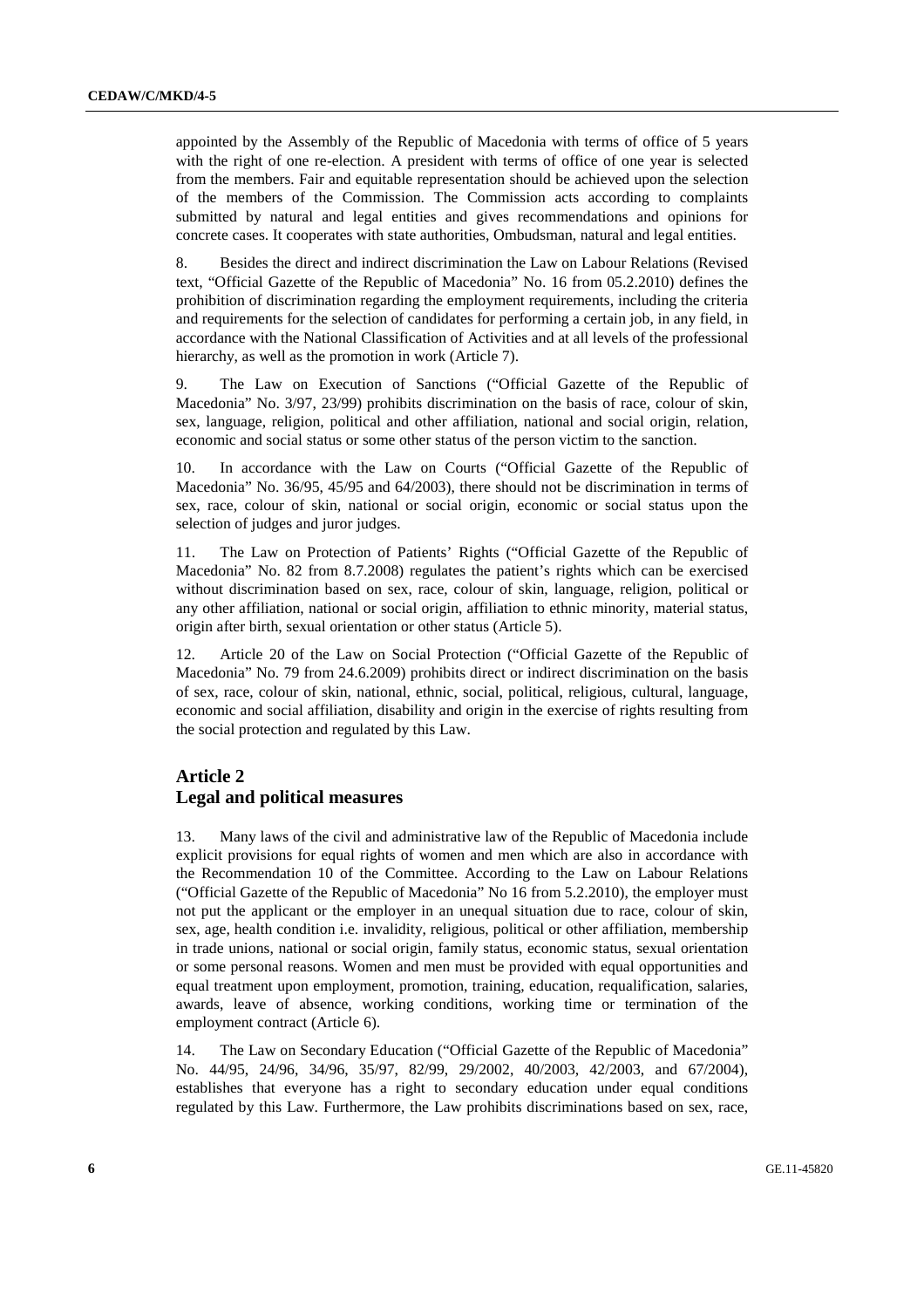colour of skin, national and social origin, political and religious affiliation, economic and social status.

15. In accordance with the Law on Secondary Education ("Official Gazette of the Republic of Macedonia" No. 64/2000 and 49/2003), the citizens of the Republic of Macedonia have a right to education in the institutions for higher education in the Republic of Macedonia.

16. Law on Voluntarism ("Official Gazette of the Republic of Macedonia" No. 85 from 9.7.2007), introduces a provision (Article 9) upon which the organizer of the voluntary work must not put the volunteer in an unequal situation due to race, colour of skin, sex, age, health condition i.e. disability, religious or other affiliation, national or social origin, family status, economic status, sexual orientation or other personal reasons.

17. The Law on Political Parties ("Official Gazette of the Republic of Macedonia" No. 76/2004), obliges the political parties in their activities to take care of the realisation of the principle of gender equality in the availability of the functions of the political party.

18. The laws having special meaning in terms of the position of women are the Law on Succession and the Law on Family which emphasize the fact that women and men are equal in terms of rights and obligations resulting from the relations in the family, parenthood and marriage. In accordance with the Law on Succession, women and men have equal rights to succession.

19. The Law on Equal Opportunities for Women and Men defines the term equal treatment as absence of direct and indirect discrimination based on sex.

20. For the purposes of establishing equal opportunities of women and men, special measures have been introduced which should contribute to the elimination of the objective obstacles that lead to unequal representation of women and men or unequal status of a person from one sex against a person from the other sex, as well as to give special contribution as encouragement of the less represented sex or the uneven status based on sex. These encouragements must be justified and be proportional to the objectives of the special measures. The special measures include positive, encouraging and programme measures.

21. In accordance with this Law, Commission for Equal Opportunities of Women and Men was formed in September 2006 in the Assembly of the Republic of Macedonia which reviews draft laws and other regulations from the aspect of the inclusion of the gender concept within them. It also initiates adoption and amendment of laws and other regulations in the area of equal opportunities of women and men. For this purpose, the Commission has organized several public debates such as, the debate for domestic violence, detection of malignant diseases among women, introduction of the gender concept in the budget policy.

22. For the purposes of realisation of the objectives of this Law, coordinators for equal opportunities (a total of 24) have been assigned in all 14 ministries and 10 state institutions. On local level, in the local self-government units, 81 commissions for equal opportunities for women and men were formed out of 84, as well as 81 coordinators for equal opportunities from the employed state officers.

23. In the context of Recommendation 14 of the Committee regarding the gender based discrimination and in the direction of the implementation of the Law on Equal Opportunities within the frames of the existing Unit for Improvement of Gender Equality in the Sector for Equal Opportunities of the Ministry of Labour and Social Policy, legal representative has been provided for, which is competent for the implementation of the procedures for the determination of unequal treatment of women and men and acts in case of discrimination based on sex. The legal representative is an employed civil servant who began to work on 1 December 2009. Persons complaining to unequal treatment may bring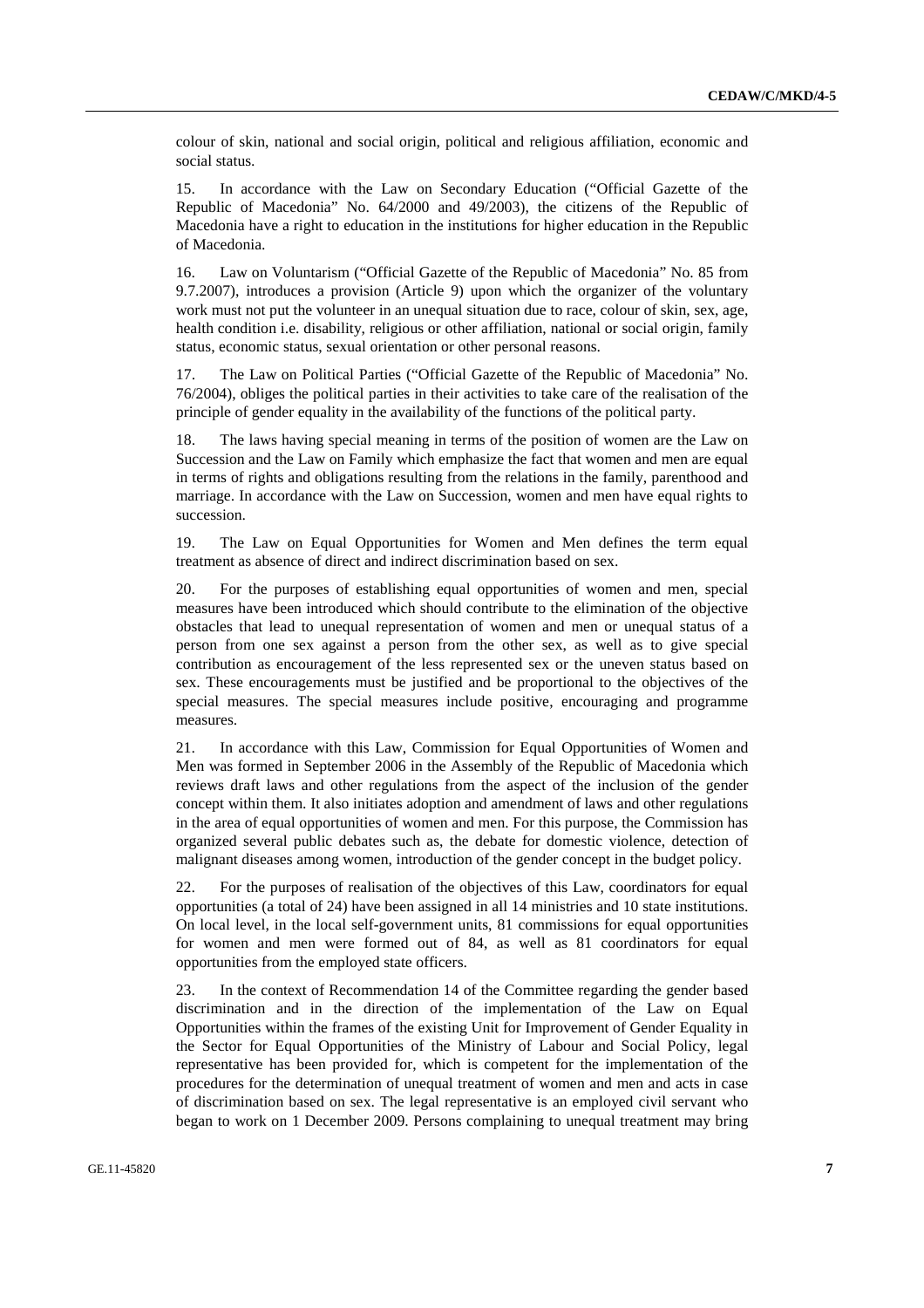their case before the body of the state administration or to demand protection of their right in administrative procedure prior to the court procedure. The procedure is initiated with the delivery of a written initiative to the legal representative. Certain individuals, citizens' associations, trade unions and other legal entities have the right to submit written initiatives for the initiation of a procedure. The conduct of the procedure is free of charge. The procedure ends with delivery of a written opinion, established actual condition of the representative in terms of the fact whether there is unequal treatment of women and men.

24. In order to provide approach to this type of protection, the Ministry of Labour and Social Policy has prepared a complaint form which is available on the web page of MLSP, and submitted it to the commissions for equal opportunities in the local self-government units.

25. With the support of the OSCE mission to the Republic of Macedonia the campaign "Equal Opportunities to everyone – do not discriminate" was conducted in November 2010 which was based on sex, and simultaneously is the presentation of the mechanisms for legal protection in case of discrimination based on sex.

26. Using the right of each citizen to submit a complaint to the Ombudsman, women are frequent appellants in different areas and different issues, but according to data, they appear as appellants in smaller number, which can be considered.

 (a) In 2006, 2,195 complaints were submitted by men, and 1,038 by women of total 3,233;

 (b) In 2007, 2,161 complaints were submitted by men, and 972 by women of total 3,133;

 (c) In 2008, 2,306 complaints were submitted by men, and 897 by women of total 3,203;

 (d) In 2009, 2,657 complaints were submitted by men, and 1,059 by women of total 3,716.

27. In the reporting years, no complaint has been submitted on the basis of discrimination based on sex, i.e. no complaint has been submitted to the Ombudsman by a woman by which she would demand protection of her infringed right due to the discrimination simply because she is a woman. However, besides this situation, the Ombudsman concluded from the analysis that the discrimination is present in all areas of social life.

28. Gender divided statistical data are very important indicators in terms of the introduction of equal opportunities of women and men. The State Statistical Office provides and publishes data for women and men within its competencies as a basis for an analysis of the processes and basis for the provision of equal opportunity between sexes. The challenges of this plan are:

(a) Establishment of good policy for dissemination of data produced by SSO;

 (b) Provision and presentation of the gender statistics in the public through different media;

 (c) Promotion of the gender statistics among the policy makers, NGOs, researchers, media;

- (d) Development of gender databases;
- (e) Visibility of gender in the statistics;
- (f) Improvement of the dissemination of gender statistics;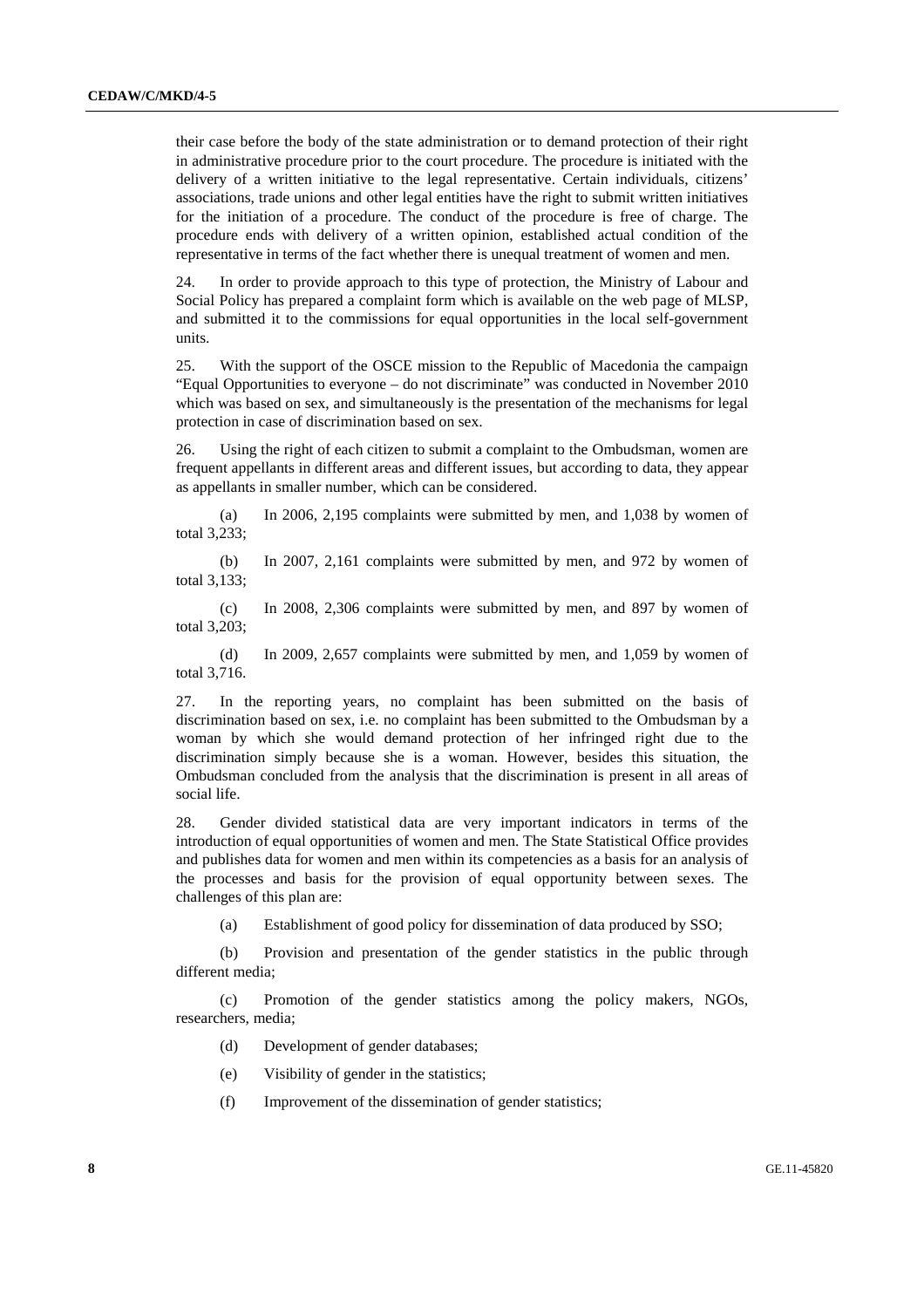(g) Active participation in the national activities for the promotion of gender equality.

29. In order to realize the objectives for the promotion of the gender divided statistics, further activities are directed towards:

- (a) Creating a database for women and men on the web page of SSO; and
- (b) Increasing the number of indicators for the gender situations in Macedonia.

#### **Article 3 Human rights and fundamental freedoms**

30. Regarding the strengthening of the capacities of the national machinery, and in terms of the Recommendation 16 of the Committee, the Sector for Equal Opportunities was established in March 2007. This Sector treats the issues of improvement of equal opportunity, establishment of equal opportunities, as well as protection and prevention of all forms of discrimination The main task of the Ministry of Labour and Social Policy through the work of the Sector, is to take care of the improvement of the status of women and men in all areas of social life on national, local and international level, provide interministerial and inter-sector cooperation, as well as cooperation with the civil sector and social partners, take care of the implementation of the laws within its competence, NAPGE and other measures and recommendations, coordinate the work and monitor the implementation of policies, measures and activities.

31. Coordinators on national level (see paragraph 26) are responsible for the implementation of the duties of the competent ministry i.e. the state institution for introduction of equal opportunities and cooperate with the Ministry of Labour and Social Policy. In this context, several trainings for raising the awareness on gender equality and equal opportunities, as well as strengthening of their capacities have been realised. The objective is to contribute to a complete realisation of equal opportunities between women and men in the Republic of Macedonia with the modern theoretic, conceptual and political tools in the area of gender equality: gender analysis and incorporation of gender policies in everyday work. The Ministry of Labour and Social Policy, in cooperation with the assigned coordinators for equal opportunities, implements the planned activities from the operational programme on an annual level, within the frames of the National Action Plan for Gender Equality 2007–2012 (NAPGE).

32. This was the second action plan, and was adopted in 2007. It defines the policies and measures in terms of promotion and protection of women's rights in all areas of social life. The purpose of its adoption is to continually raise the awareness on the need for acting in order to accomplish complete equality of women and men. The plan considers 10 strategic and priority areas for acting, specific short-term and medium-term tasks and activities for the improvement of strategic goals and determines indicators and responsible parties for its implementation. The access to the implementation of measures has been established through operational plans. The National Action Plan for Gender Equality is directed towards providing support and guidance for the Republic of Macedonia and all stakeholders in the process of provision of gender equality and focused progress in the processes of transformation and inclusion of the gender equality in the current actions, policies and practices.

33. In 2008, in the area of improvement of the gender equality the Ministry of Labour and Social Policy (MLSP) realized public panel discussions in 6 cities in the Republic of Macedonia. The purpose of these panel discussions is to familiarize the representatives from the local institutions and non-governmental organisations with the Operational Plan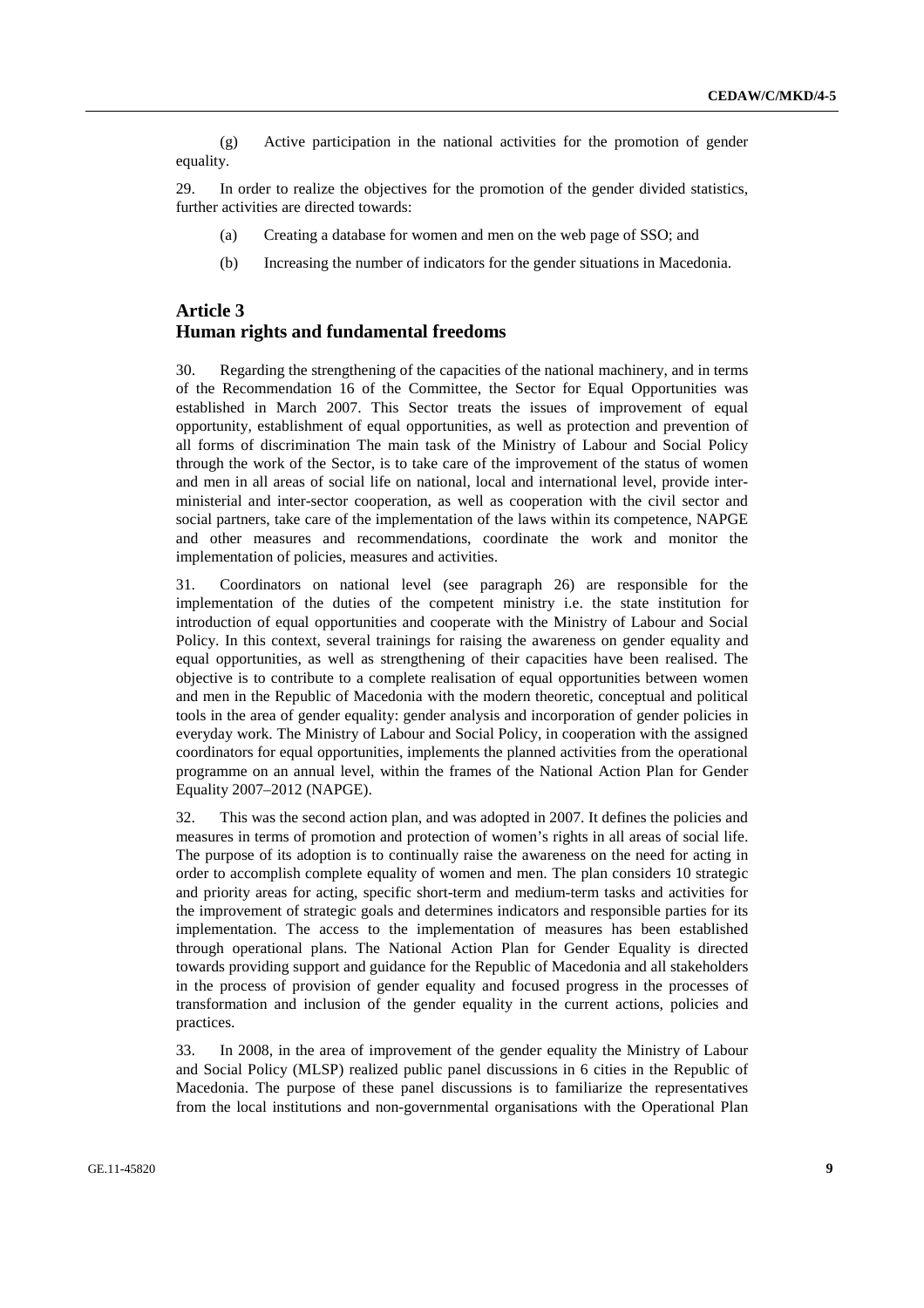for 2008 by which part of the strategic goals of the National Action Plan for Gender Equality will be realized.

34. In March 2009, in accordance with NAPGE, Programme for Equal Opportunities for Women and Men was adopted by the Ministry of Defence and the Army of the Republic of Macedonia. The subject of this programme is the improvement of the opportunities and the manner of introduction of basic and special measures and activities which will contribute to the creation of equal opportunities of women and men employed in the Ministry of Defence and in service in the Army of the Republic of Macedonia, in accordance with the specific needs of the authority.

35. For the realisation of the Operational Plan for the Implementation of NAPGE for 2010 and in relation to the strategic area of NAPGE, women and peace activities, the following activities have been realized:

 (a) Organisation of a campaign and educational and promotional activity for public presentation and familiarization with the Resolution 1325 UN;

Publication of the text of the Resolution 1325 UN on the web page of the Ministry of Defence;

 (c) Identification and planning of future activities in relation to the presentation and familiarization with the Resolution 1325 UN in the Programme for Equal Opportunities of Women and Men in MOD and ARM;

Organisation of a working seminar under the patronage and with the participation of representatives from the armed forces of the Kingdom of Norway for the purposes of familiarization of the planned persons with the Resolution 1325 UN or for persons who have the possibility or are planned to participate in peace and humanitarian missions as part of the Army of the Republic of Macedonia;

 (e) In the Comprehensive NATO/EAPS policy for implementation of the Resolution 1325 for women, peace and stability, Macedonia is shown as a country that carries out the implementation of the Resolution 1325 through a developed National Action Plan.

36. From January 2009, the Ministry of Labour and Social Policy supported by UNIFEM realized a one-year programme for including the gender concept in the budget policies of the Government of the Republic of Macedonia. The purpose of this programme is initiation of the process of including the gender perspective in the budget policies on a national level, leading to proper and gender responsive allocation of funds, and better transparency and responsibility of the governmental budget from the aspect of gender equality. For this purpose, a team was formed which consisted of domestic experts and representatives of the relevant sectors in the Ministry of Labour and Social Policy, and worked on gender budget analysis on a part of MLSP policies and programs. Within the frames of this gender budget initiative, an analysis has been made on a part of the policies in the area of labour relations and employment, as well as part of the policies in the area of social protection. In the area of labour relations, a part of the active employment measures has been analyzed, and in the area of social protection, analysis has been made of users' social welfare as one of the services and measures through which the social protection is being realized. Special focus is given to the fixed financial assistance for persons incapable of work and socially insecure and social financial assistance for persons capable of work and social insecure. For the purposes of this analysis, data has been used which was at the disposal of MLSP, as well as data obtained from other sources. Subject for analysis is the budget from 2007, 2008 and the current 2009.

37. In the reporting period, the Ministry of Labour and Social Policy continually worked on the strengthening of the capacities of the commissions and coordinators for equal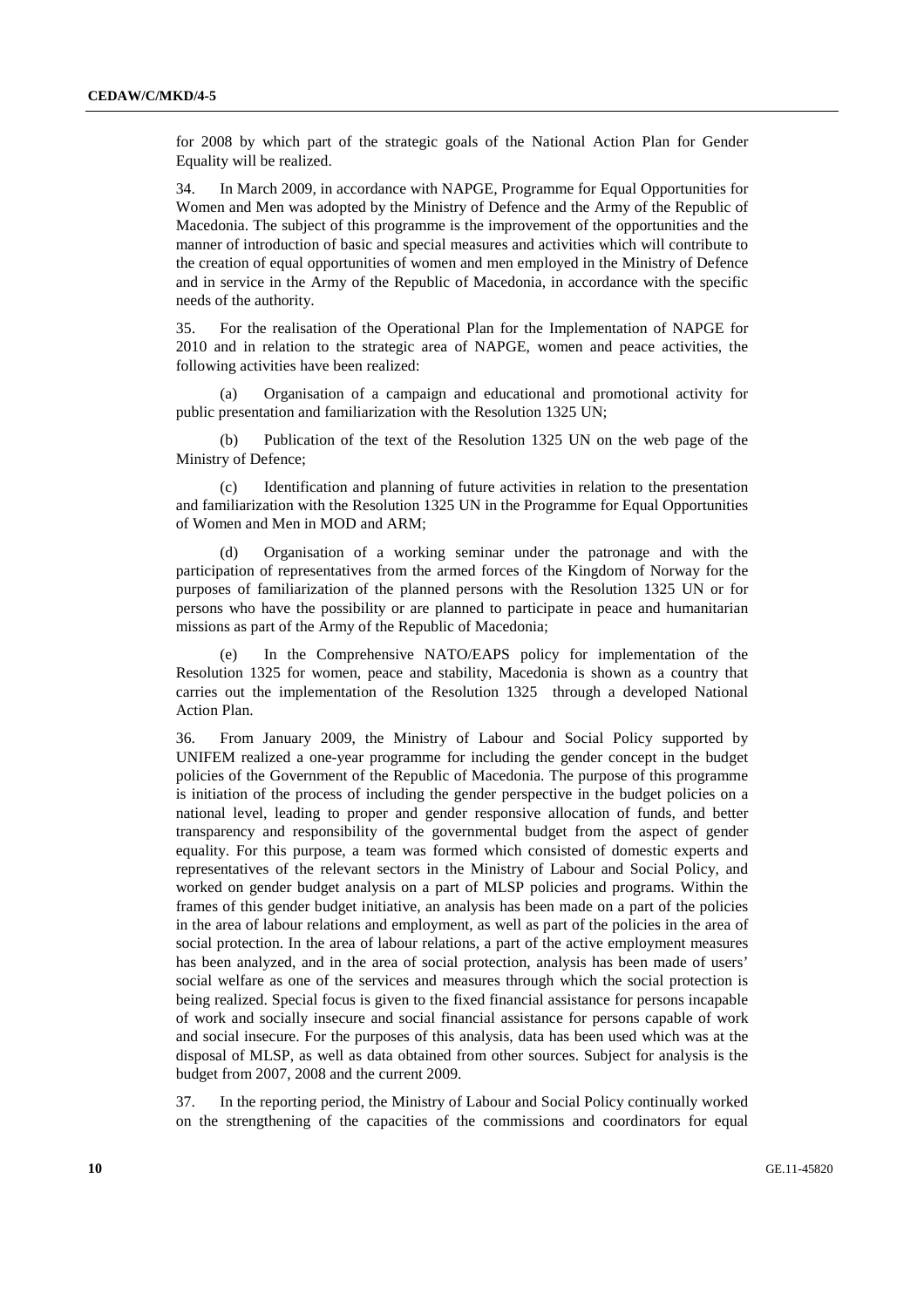opportunities (see paragraph 26) in the local self-government units, through implementation of a programme for their support (2009), realisation of workshops and trainings.

38. In order to support the implementation of the activities planned with LAPGE, a call for small grants was prepared and published in the middle of December 2009. In 2010 three grants were given to the municipalities of Krushevo, Strumica and Tearce.

39. A web portal was prepared by which networking and communication will be provided among key stakeholders, as well as sharing of best practices between the local self-government units. The preparation of LAPGE was additionally supported through an Internet portal which offers a possibility for sharing of action plans and which will serve as a basis for gender divided data and annual reports for the achieved progress which are being sent to MLSP by EOC through the Equal Opportunities Coordinator.

40. In terms of the preparations for implementation of the Law on Prevention and Protection against the Discrimination, the Ministry of Labour and Social Policy in cooperation with the British Council in the Republic with Macedonia, realized a two-days training for 15 trainers in the area of prevention against discrimination and discrimination on sex ground. Within the frame of this project, a rulebook has been prepared which was intended for trainers. It was prepared by the experts engaged by the British Council.

#### **Article 4 Special measures**

41. In terms of establishment of equal opportunities with the Law on Equal Opportunities and in relation to the Recommendation 18, basic and special measures have been provided for the realisation of the principle of equal opportunities.

42. The special measures are directed towards elimination of the objective obstacles which lead to the establishment of the principle of equal participation of women and men (see paragraph 56, 115, 145, 146, 175).

43. In terms of harmonization of the domestic labour legislation with the European legislation, several modifications have been made in the area of labour law. The Law on Labour Relations ("Official Gazette of the Republic of Macedonia" No. 16 from 05.02.2010) provides for equal payment to women and men for the same job, with same requirements of the workplace for which equal salary is being paid regardless of the sex (Article 108). Night work has also been regulated for women working in the industry and civil engineering, whereupon, a female employee in this area could not be assigned to work at night, if the job would disable for her to have a rest of at least 7 hours (Article 131). Employees have a right to special protection during the employment due to pregnancy or parenthood, and the employer is obliged to enable them easier compliance of the family and professional obligations (161). This Law also provides special protection during the pregnancy period, whereupon, the employer must not demand any data on employee's pregnancy, unless she submits them for the purposes of the exercise of rights during the pregnancy. If the female employee performs a job which can be harmful for her health or the health of the child during the pregnancy, the employer is obliged to provide her with another job and salary, as if she has been performing her own job. (Article 163). Legal provisions give an opportunity for usage of leave of absence for the purposes of parenthood by the father or the adoptive parent if the female employee does not use the leave of absence (Article 167). The female worker who is breastfeeding and who will start to work with full time after the expiration of the leave due to pregnancy, birth and parenthood, has the right to a paid break during the working hours in duration of an hour and a half (171).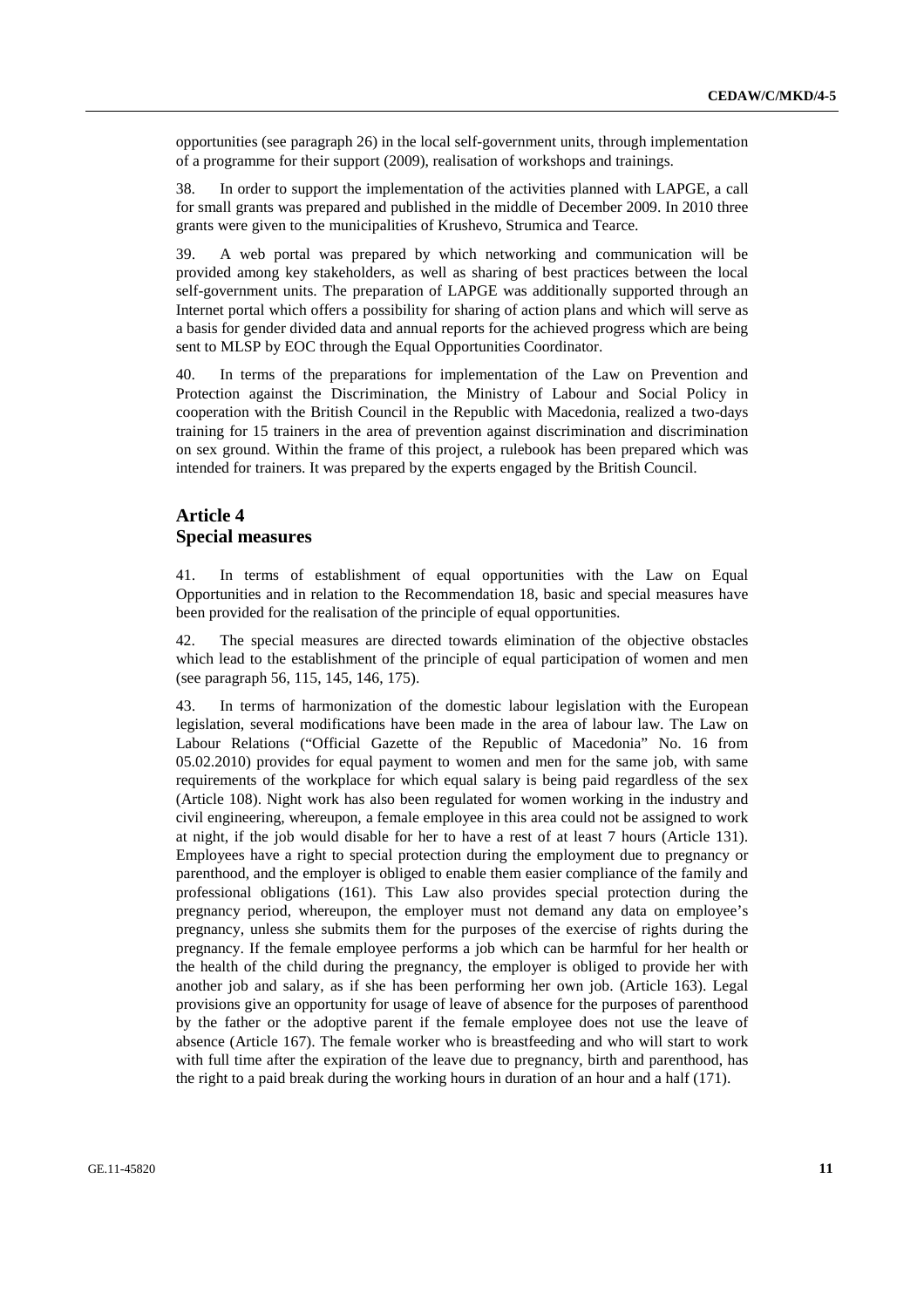44. In accordance with the Law on Family, the parental right is composed of the rights and obligations of the parents to take care for the person, rights and interests of their minor children and the children for whom their parental right has been expanded. The parental right equally belongs to the mother and the father. If one of the parents is deceased or is unknown or his/her parental right was taken away or his/her parental right cannot be exercised of any other reasons, the parental right is exercised by the other parent (Article 44 and 45).

45. The parents have the right and obligation to support their minor children, take care of their life and their health, prepare them for independent life and work, and take care of their upbringing, education and vocational training. The child has also a right to be supported by his/her parents, his life and health to be protected, to be prepared for independent life and work, to be provided with optimum conditions for his/her upbringing, education and vocational training depending on the family conditions (Article 46).

## **Article 5 Elimination of gender stereotypes and prejudices**

46. In accordance with the Recommendation 24 of the Committee in terms of taking measures against all forms of violence, the Republic of Macedonia regulates domestic violence within the civil and penal legislation, whereupon, it provided for the introduction of comprehensive legal solutions, that is domestic violence incrimination and introduction of provisional protection measures for the victims. In order to provide a coordinated approach by the institutions and the civil organisations of the victims of domestic violence, MLSP in cooperation with UNDP prepared a common unified protocol for taking action in case of domestic violence within the framework of the mutual programme for the prevention of domestic violence.

47. According to the sexual structure of the victims in the year 2006, the data provided by MIA indicate that there were two times more women (70.1% compared to the 29.9% of men) than men who were victims of domestic violence (a result of, among other things, the gender based situation of the woman within the family). In 2007, 314 criminal acts were registered which were connected to domestic violence, as well as 770 offences and 3,106 complaints that was acted upon. In 2008, a number of 378 criminal acts were registered which were connected to domestic violence, as well as 730 offences and 3,671 complaints that was acted upon. During the first three quarters of 2009, on the territory of the Republic of Macedonia, 264 criminal acts have been registered which can be connected to domestic violence implying a decrease by 2.9% compared to the same period for the year of 2009 when there were 272 cases of criminal acts registered. In the first quarter of 2010, the Sector of Interior (SOI) in Skopje, while acting with the purpose of combating domestic violence has pressed 16 criminal charges for offences on various grounds, filed 66 misdemeanour charges and acted on 287 occasions upon complaints in this field.

48. According to the data by the MLSP, in 2005, 834 cases of domestic violence were reported in 30 Social Work Centres (SWC). In comparison, in 2006 there were 788 cases of domestic violence, in 2007 there were 674 cases of domestic violence, in 2009 there were 751 cases of domestic violence and in 2010 there were 214 cases of domestic violence. From the data provided by the MLSP it can be noticed that there is a lower representation of cases reporting domestic violence among the Albanian population and that it can be a reflection of the reticence of this ethnic group in respect of bringing the problem outside the family. 10% of the cases of domestic violence were among the Roma population.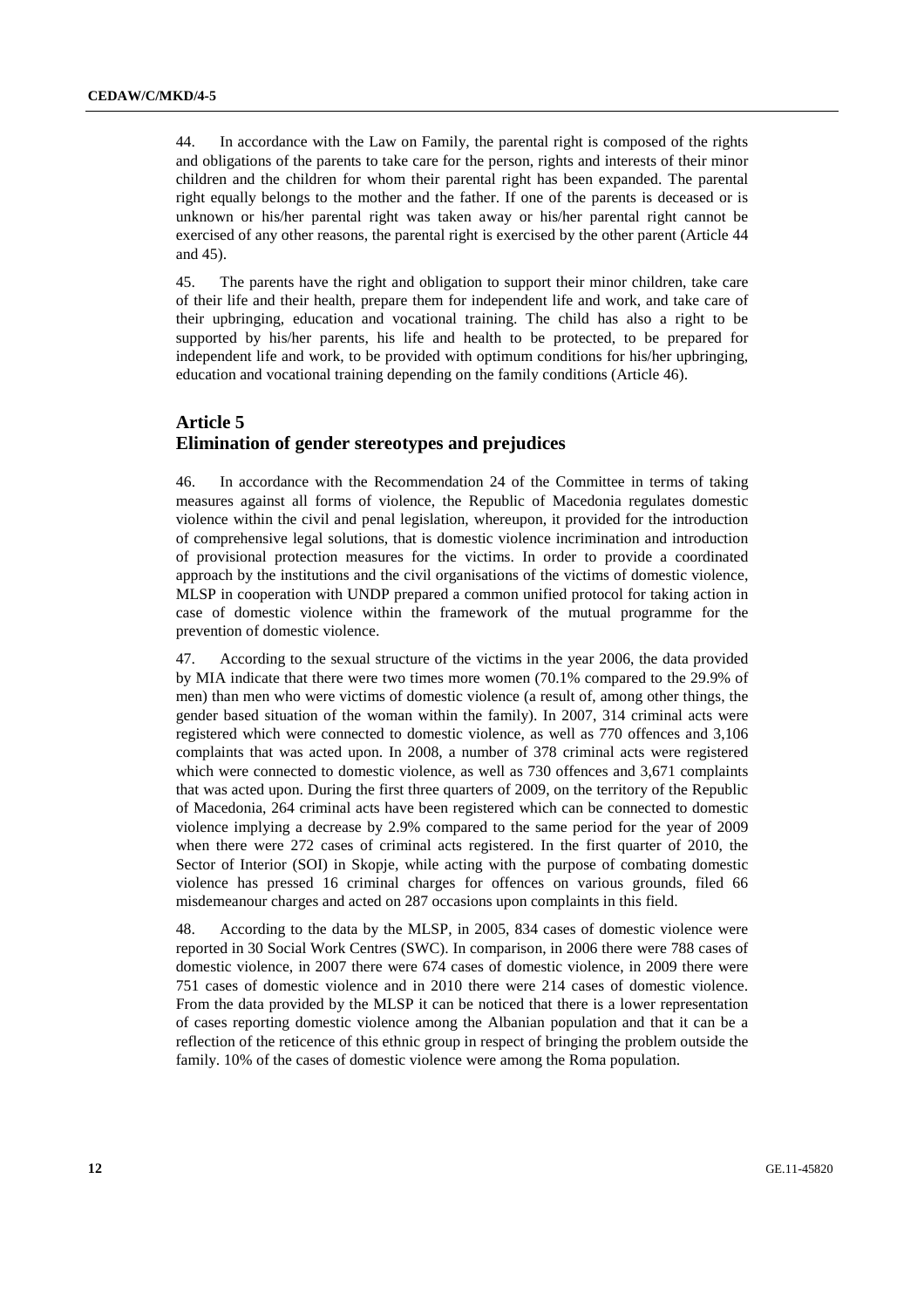49. In the past years, PI Social Activities Bureau collected data on the type and number of social risks among the registered beneficiaries at the SWC, as well as data on the victims of domestic violence:

 (a) 2006: In 2006, 2,716 persons were registered who came from families with disturbed marital and family relations, 1,602 of them were male and 1,114 were female. (There is data on 122 minor persons from families with disturbed marital and family relations in the same document, however there is no data on the sex of these persons). According the research from PI Social Activities Bureau, in the first half of 2006 there were 439 victims of domestic violence that have been registered. 71% of the victims were female, while 29% of them were male;

 (b) 2007: In the first half of 2007 there were 332 new cases of domestic violence that have been registered by the SWCs throughout Macedonia, however, there is no information regarding the sex of the victims;

 (c) 2008: In the first half of 2008 the SWC registered 300 persons who were victims of domestic violence, of which 242 were female and 56 were male;

 (d) 2009: The brief statistical summary of the Bureau for the year of 2009 contains data where there were 297 victims of domestic violence who were registered in the SWCs throughout Macedonia. However, this document does not contain information on the sex of the beneficiaries who were registered as victims.

50. At the beginning of 2010 we have required the SWCs to provide us with data on the beneficiaries which shall include gender-based statistical information. Thus, we can come to the conclusion that of a total of 183 victims of domestic violence who were registered during the first 2 quarters of 2010, 80% are female.

51. The Centre for Victims of Domestic violence (CVFV) is the first centre (shelter) for this group of beneficiaries on state level (it accommodates victims from the entire territory of Macedonia). From its opening (in 2004) until the reporting period, it has offered an accommodation to an overall number of 294 beneficiaries – women, i.e. mothers with children from Skopje and other cities from the rest of the territory. By 31.08.2010, the CVFV Skopje has registered 15 victims in total (8 female adults, 3 of them are mothers and plus 7 children between 1.5 and 18 years of age).

52. CVFV Kochani: In the period between January and September 2010 the CVFV accommodated 5 persons who were registered as victims of domestic violence. All the 5 victims are female and adults.

53. CVFV Ohrid: In the period between 2009 and October 2010, PI Inter-Municipal Social Work Centre Ohrid sheltered two victims – adult women.

54. CVFV Strumica: In the period between 2009 and October 2010, PI ISWC Strumica provided an accommodation for one adult woman – victim of domestic violence at the centre for victims of domestic violence.

55. In 2007 a team of 14 local experts- trainers in the field of domestic violence organised training in 7 cities on the territory of Macedonia with financial assistance of UNICEF. The topic of the training was "Raising the Awareness of the Domestic Violence Problem and Working with the Domestic Violence Victims." The training was intended for representatives of the local SWCs, police, healthcare institutions, courts and NGOs. In the course of 2010, the Social Activities Bureau with the assistance of UNICEF's Fund for protection of children's rights in divorce procedures, especially when domestic violence is present, continued this training. The Academy for Training of Judges and Prosecutors with the assistance of UNICEF conducted additional training sessions about domestic violence intended for the judges and public prosecutors.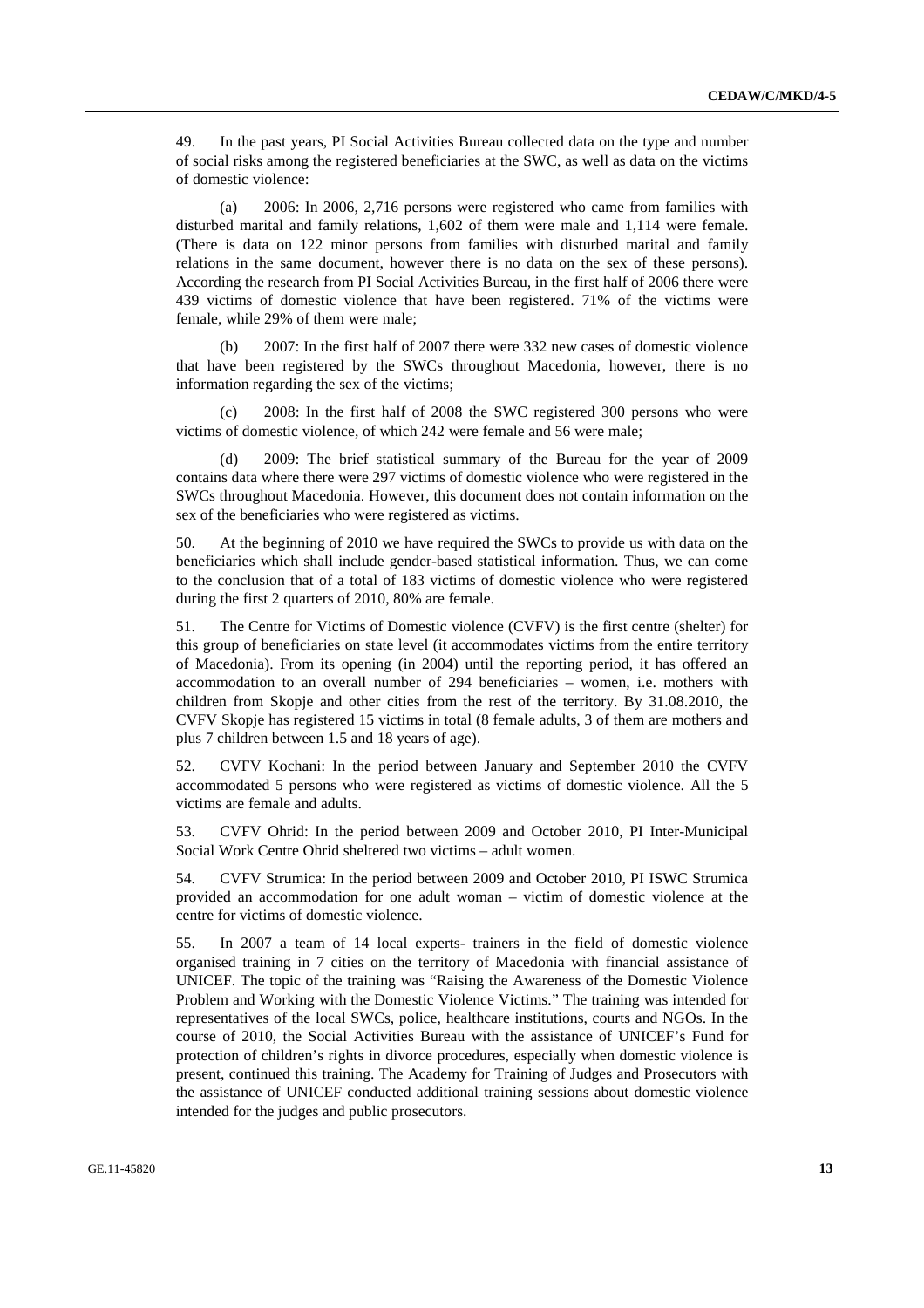56. In 2008 a National Strategy for the Protection against Domestic Violence for the Period of 2008–2011 was adopted. The Strategy provides for the participation and role of 5 key sectors (and institutions within their portfolio) in the treatment and protection of the victims of domestic violence: MLSP, MES, MIA, MOH and MOJ and the civil sector.

57. In 2008 MLSP in cooperation with UNDP, UNFPA, UNICEF, WHO and UNIFEM and with financial assistance by the Government of the Netherlands and the UN Funds implemented the project "Strengthening National Capacities to Prevent Domestic Violence" (SNCPDV). Also, MES, MIA, MOH and MOJ took part in the coordination of this project. In order to enable smooth realization of the activities for performing monitoring and evaluation, a National Coordination Body has been established in accordance with the Strategy comprising of representatives from all competent institutions and representatives from the civil sector and being administered by the State Secretary of MLSP. In the period between May and October 2010 the members of this body were provided with an initial training for performing monitoring and evaluation of the activities within the framework of the Strategy. One of the most important segments which should be emphasized by the Strategy and which are of interest for the decrease of domestic violence against women is the following:

 (a) Programme for Economic Strengthening of the Victims. The pilot programme "Economic Empowerment of Domestic Violence Victims" includes three active measures: self-employment, training for certain deficient professions and skills and subsidizing the employment at certain employers of women victims of domestic violence. The objective of the Programme is to help this group of vulnerable women to become economically independent and capable of taking care of themselves and their children. In 2010, 28 women from five pilot municipalities were part of the measures for selfemployment and subsidizing employment at certain employers with financial assistance by UNDP. Also, in 2010, several training sessions were held regarding domestic violence and the employment opportunities for women victims of domestic violence. A total of 99 representatives of the private sector and 79 representatives of local self-government units (LSU) attended the sessions;

- (b) Counselling Centre for Victims of Domestic violence;
- (c) Treatment of perpetrators of domestic violence;

 (d) Training for work with victims of domestic violence. In 2010, with the assistance of UNDP and the non-governmental sector, a total of 107 professional workers from 30 different Social Work Centres and regional branches-employment centres throughout the whole country underwent the training. In the course of 2009 and 2010, MLSP in cooperation with UNFPA acted towards:

 (i) Raising the public awareness on the issue of domestic violence, and in that sense implementing two national campaigns;

(ii) Establishing a system for collecting data on domestic violence.

58. MLSP is the basic carrier of the protection of victims of domestic violence acting through its network of 30 Social Work Centres and several shelters for accommodating victims of domestic violence. At the moment, on the territory of the Republic of Macedonia there are 7 shelters for victims of domestic violence financed by the MLSP which represent organisational units of the SWC they are part of (Skopje, Bitola, Kumanovo, Kochani, Strumica, Ohrid and Prilep). In 2009, the measure for accommodation in a shelter for victims of domestic violence was applied in 28 cases involving victims of domestic violence.

59. MIA receives complaints from citizens who suffered domestic violence, acts upon complaints of domestic violence in the homes of the citizens, documents the evidence for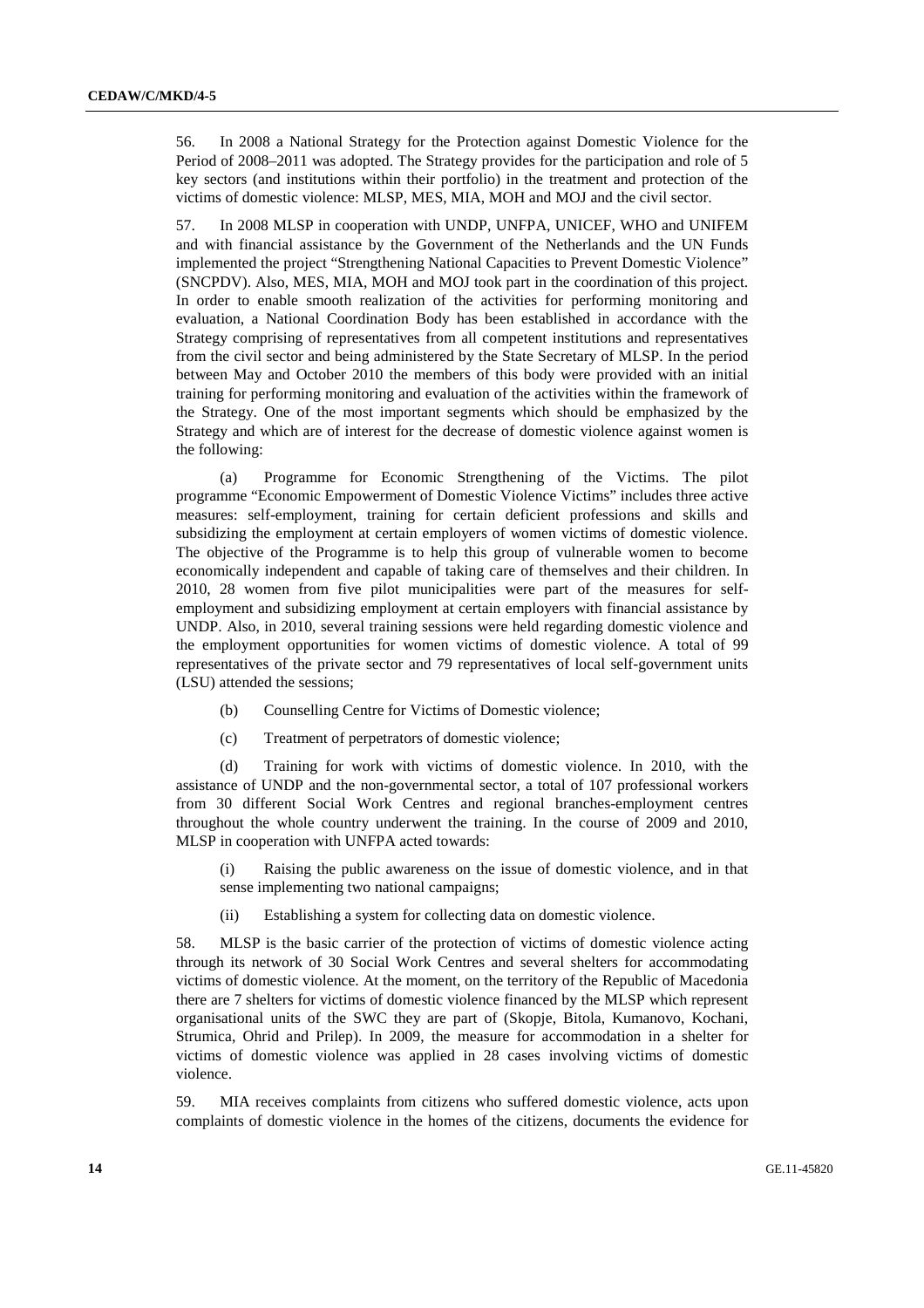injuries occurring as a result of domestic violence and initiates criminal procedures against the offenders.

60. MOH provides health care to the victims of domestic violence through its network of healthcare institutions. In the course of 2010, in cooperation with WHO, several training sessions have been organized which were attended by a total of 1,500 health workers: doctors, nurses, doctors from the emergency units, gynaecologists and health workers from the field of psychological health.

61. In August 2010, the Sector for Multilateral Relations of MFA submitted information (questionnaire) to the United Nations Entity for Gender Equality and the Empowerment of Women regarding the issue of violence against women in accordance with the Resolution GA 61/143 from 19 December 2006.

62. The educational institutions, especially primary schools, are an important link in the protection of children victims, especially in the field of prevention, early detection and referral of the children victims and members of their families to the SWC as an institution providing social care to the victims of domestic violence. In the course of 2009 and 2010, UNICEF held training sessions for teachers for detecting violence against children. The sessions were part of the SNCPDV project.

63. MOJ – At the proposal of the Social Work Centres, the judges at the Courts of First Instance issue PPM against the perpetrators of domestic violence.

64. Non-governmental organizations – In Macedonia there are many non-governmental organizations focusing on women (and children) who are victims of domestic violence, as a target group they are working with. Most of them are women's organisations and the following are among the more active.

65. ESE – It provides free legal assistance, counselling and representation of the victims of domestic violence. In 2009, a pilot counselling centre for victims of domestic violence has been established at the PI Inter-Municipal Social Work Centre – Skopje in cooperation with the civil association ESE.

66. Shelter centre – It provides accommodation at a shelter, psychological, social and legal assistance to the victims of domestic violence (women and their children).

67. WOS: All the cities in Macedonia are covered with the operation of the 24-hours National SOS line for women and children who are victims of domestic violence (15-700) which is coordinated by the Women's Organisation Skopje. This organization is also in charge of the shelter for women victims of domestic violence, the so called Transit Safe-House, where they can stay for a period of 24–48 hours, in cases of urgent need of accommodation and protection. There is also the crisis centre "Hope – Line of Trust" with its 24-hours SOS line 15 315 which is financially supported by the Ministry of Labour and Social Policy.

68. Shelter Centre for Victims of Domestic violence – A non-governmental organization in charge of the eponymous shelter for women and children victims of domestic violence. Within the framework of the SNCPDV project, the unit for free legal assistance with financial assistance of UNIFEM and 7 civil organisations provided coverage of victims of domestic violence in 21 municipalities. In order to raise public awareness on the protection against domestic violence and to create a local mechanism for prevention against domestic violence, local coordinative bodies for prevention against domestic violence have been established. In the course of 2009 and 2010, on the territory of 34 municipalities, there were 13 civil organisations working in the field with the support of UNFPA. Therefore, a total of 300 representatives from the local government, healthcare sector, SWCs, education, police and local civil organisations have been trained.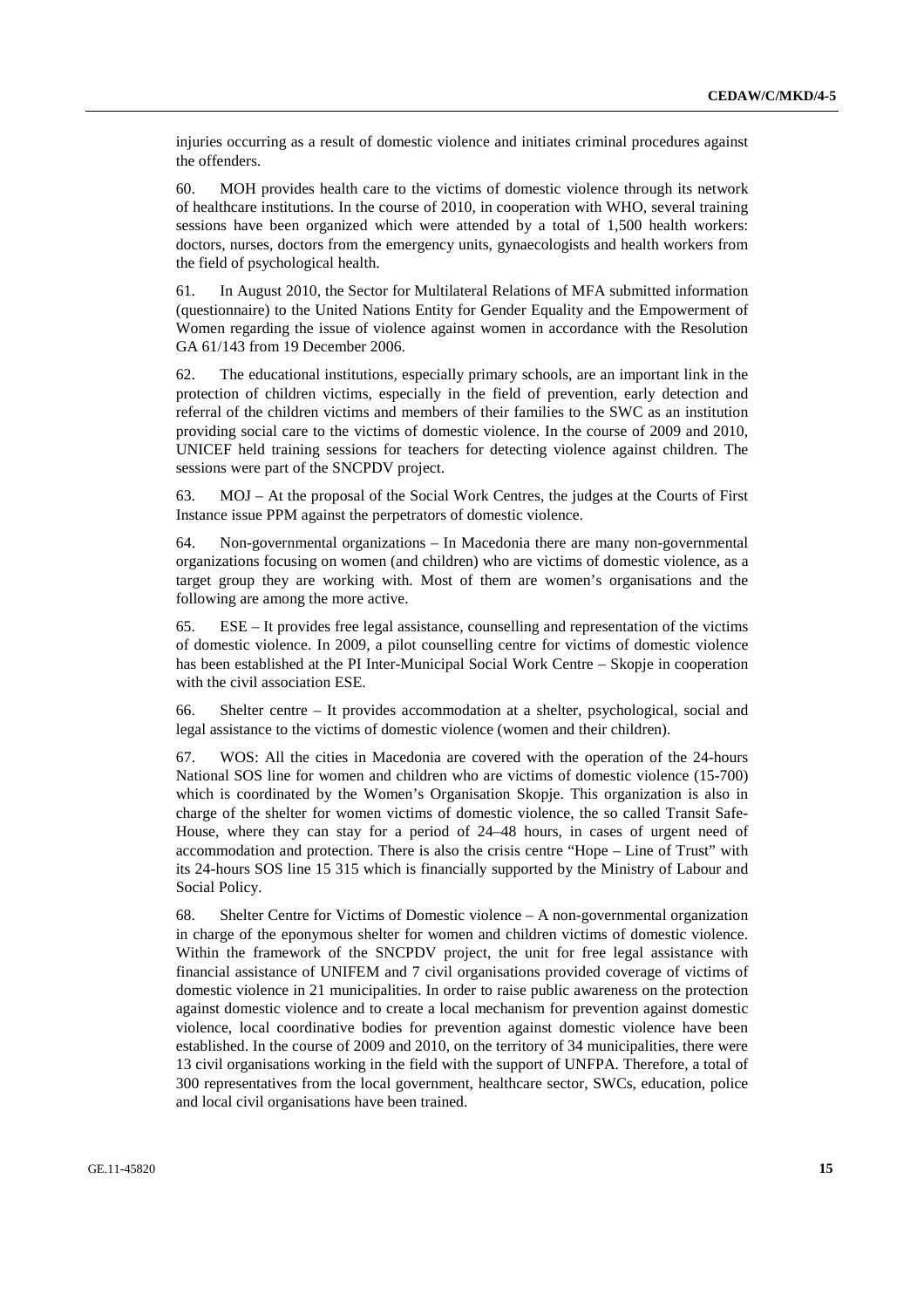69. The representation of women in the electronic media in Macedonia is covered with part of the provisions from the Law on Broadcasting Activity<sup>1</sup> from 2005. According to Article 69 of this Law, it is not allowed to instigate national, racial, gender-based or religious hatred and intolerance. On the other hand, one of the basic principles radio and television programmes are based upon is fostering and development of human and moral values of mankind and the protection of privacy and dignity of the person (Article 68 of the Law). Although these provisions of the Law do not cover directly the stereotypical presentation of women, i.e. their negative portrayal in the programmes of the broadcasters, that is in fact the basis for eliminating the situations in which the gender role of women is shown in a humiliating and/or degrading context or situations that are offensive to the human dignity.

70. In context with the Recommendation 20 of the Committee, according to the Law, the media should create non-stereotypical and positive portrayals of women and promote gender equality, while the Council performs monitoring and acts upon complaints of the citizens and on its own initiative. If it determines breach of Law, it imposes measures on the broadcasters who have violated the Law in accordance with its competencies. From the time when the Law on Broadcasting Activity entered into force in 2005, the following measures have been taken:

 (a) Written notice due to usage of offensive speech on several grounds: creating negative repute for the female representatives of one ethnic group of the minorities due to their religious affiliation and negative stereotyping based on the subjective opinion of the host of the programme about the behavioural habits of these female representatives;<sup>2</sup> and infringement of the privacy and the dignity of one Macedonian female politician;<sup>3</sup>

 (b) Indication due to the broadcast of commercials containing retorts which are deemed improper and indecent and can be offensive to the female audience or commercials by which a certain profession is being degraded (more precisely, the nurses).

71. The data from the research "The opinions and Programme Needs of the Television Audience in Macedonia"4 indicates the presence of stereotyping the gender roles. According to the research conducted in 2007, 12% of the audience at the age between 10– 70 completely agrees that the TV commercials are making a traditional division on the basis of the relation male – female, male stuff, female stuff, male roles vs. female roles, 31% of them agrees with that, 25% agrees to a certain degree and 22% of the audience does not agree with this statement at all. The same research was conducted in 2009 and it showed that the number of people who agree completely with the statement that there is a traditional division of male and female roles and relations increased and amounted to 15%.

72. In December 2007, the Broadcasting Council established a Coordinative Body for marketing, teleshopping and sponsorship. The aim of this body is opening a wider discussion about the degree to which the radiobroadcasters observe the standards and

<sup>&</sup>lt;sup>1</sup> Law on Broadcasting Activity, Official Gazette of the Republic of Macedonia No. 100/05, 19/07,

<sup>103/08, 152/08, 06/2010.&</sup>lt;br><sup>2</sup> The Muslim women were called "bulas" who "spread odour from their armpits".

 $3$  Regarding the female politician who was mentioned, the host of the programme said that he would like to go on vacations with her "because she has wonderful straight legs", that is, he "would go on a nudist beach with her only if she has her legs depilated". 4

<sup>&</sup>lt;sup>4</sup> The research covers also the opinion of the public regarding the commercials. The commercials have been elected on several grounds: unlike the films, most of them are Macedonian production, which means that they reflect the values of the Macedonian society, are repeated in a certain time period and remain in the memory for longer period.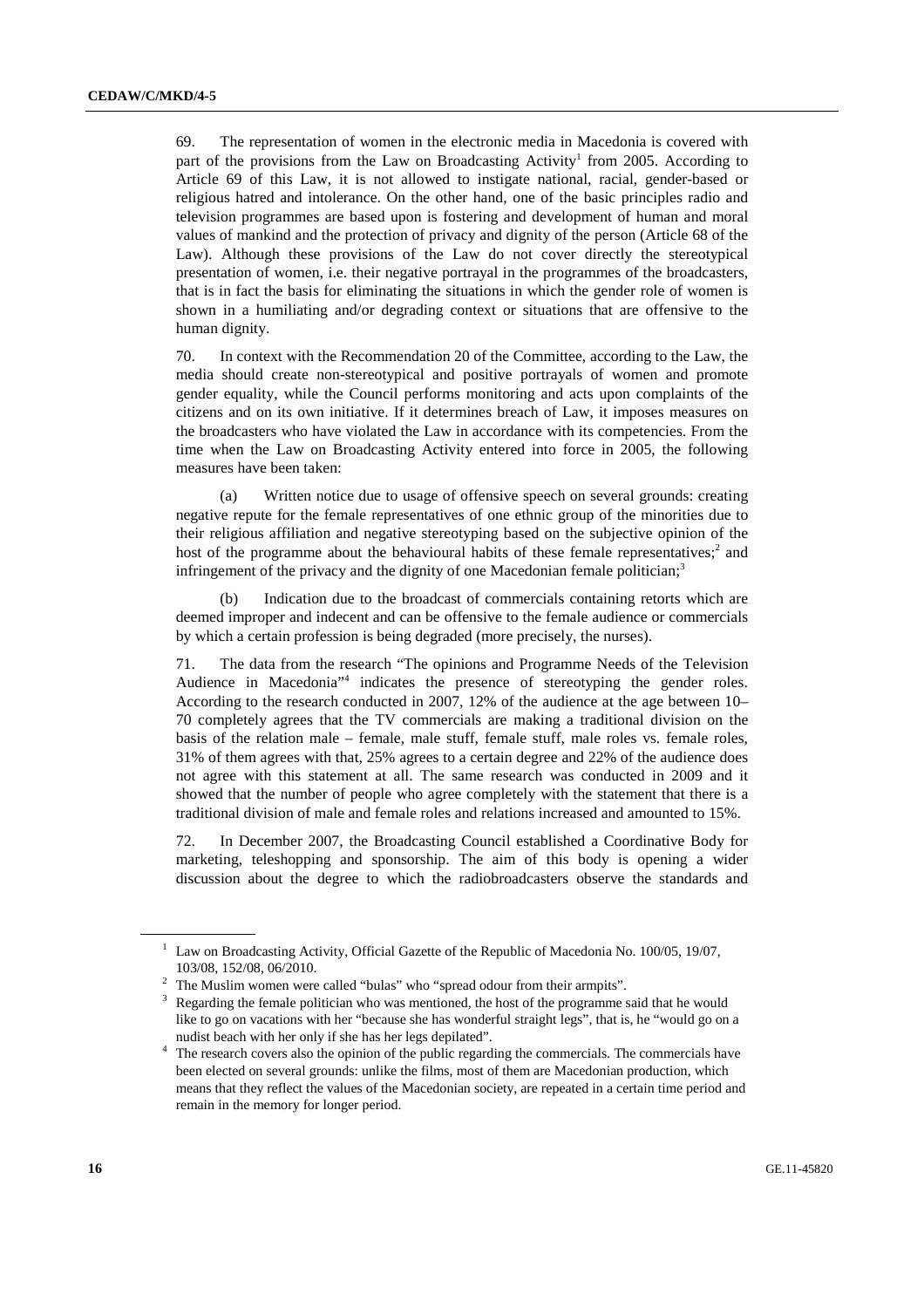principles determined by Law and deflecting the attention towards the sensitivity of gender equality.

73. In 2007, the Council adopted a Rulebook on the Protection of Minors from Contents that May Have Damaging Effect on Their Physical, Psychological and Moral Development. The Rulebook does not refer directly to the portrayal of women in the media, however, in one aspect it covers the allowed portrayal of the naked human body and the physical and psychological violence. In accordance with the Rulebook, the media editors have the duty to categorise the programmes containing sequences, descriptions or expressions of eroticism or violence and accordingly to broadcast them at time intervals suitable for this audience and accordingly mark them. The broadcast of pornography contents is prohibited by Article 70, paragraph 1 of the Law on Broadcasting Activity.

74. The percentage of women employed in the electronic media shows that they represent 40% of the overall number of employed persons.

75. In the television stations, the most balanced ratio between the number of employed men and women can be found in the televisions on a regional level (49% of the employed are women) and in the Macedonian National Television (47% of the employed are women). Slightly lower is the percentage of women employed in the televisions which have national concession that broadcast programme via satellite (40%), and this percentage is lowest in televisions which broadcast programme with national concession via terrestrial transmitters and in local televisions stations, 34% each.<sup>5</sup>

76. The programme services of the Macedonian Radio and Television are among the broadcasters where the women have the highest representation  $-45\%$ . It is followed by the radio stations on local level – 38% women, the radio stations on regional level – 34% and the lowest representation is in the radio stations on national level with  $28\%$ .<sup>6</sup>

|                            | Female | Male | <b>Total</b> | Representation of the women in the overall<br>number of the employees |
|----------------------------|--------|------|--------------|-----------------------------------------------------------------------|
| Macedonian radio           | 133    | 166  | 299          | 44.48%                                                                |
| National level (3 radios)  |        |      |              |                                                                       |
|                            | 8      | 21   | 29           | 27.59%                                                                |
| Regional level (16 radios) | 28     | 56   | 84           | 33.33%                                                                |
| Local level (49 radios)    | 50     | 81   | 131          | 38.17%                                                                |
| <b>Total</b>               | 219    | 324  | 543          | 40.33%                                                                |

#### **Structure of the employees at the radio stations – by sex**

77. The highest percentage of women employed in the public broadcasting service is 46%. It is then followed by the radio and television stations on regional level where the percentage of employed women amounts to 45%. The number of employed women in television stations broadcasting programme on the whole territory of the state via satellite amounts to 40%, in those broadcasting on local level it amounts to 35% and the lowest representation of women is in the radio and television stations broadcasting programme on national level via terrestrial transmitter  $-33\%$ .<sup>7</sup>

<sup>&</sup>lt;sup>5</sup> Appendix on Broadcasting Council: Table 1 employees at TV stations.

<sup>6</sup> Appendix on Broadcasting Council: Table 2 employees at radio stations.

Appendix on Broadcasting Council: Table 3 Structure of the employees at the TV and radio stations by sex.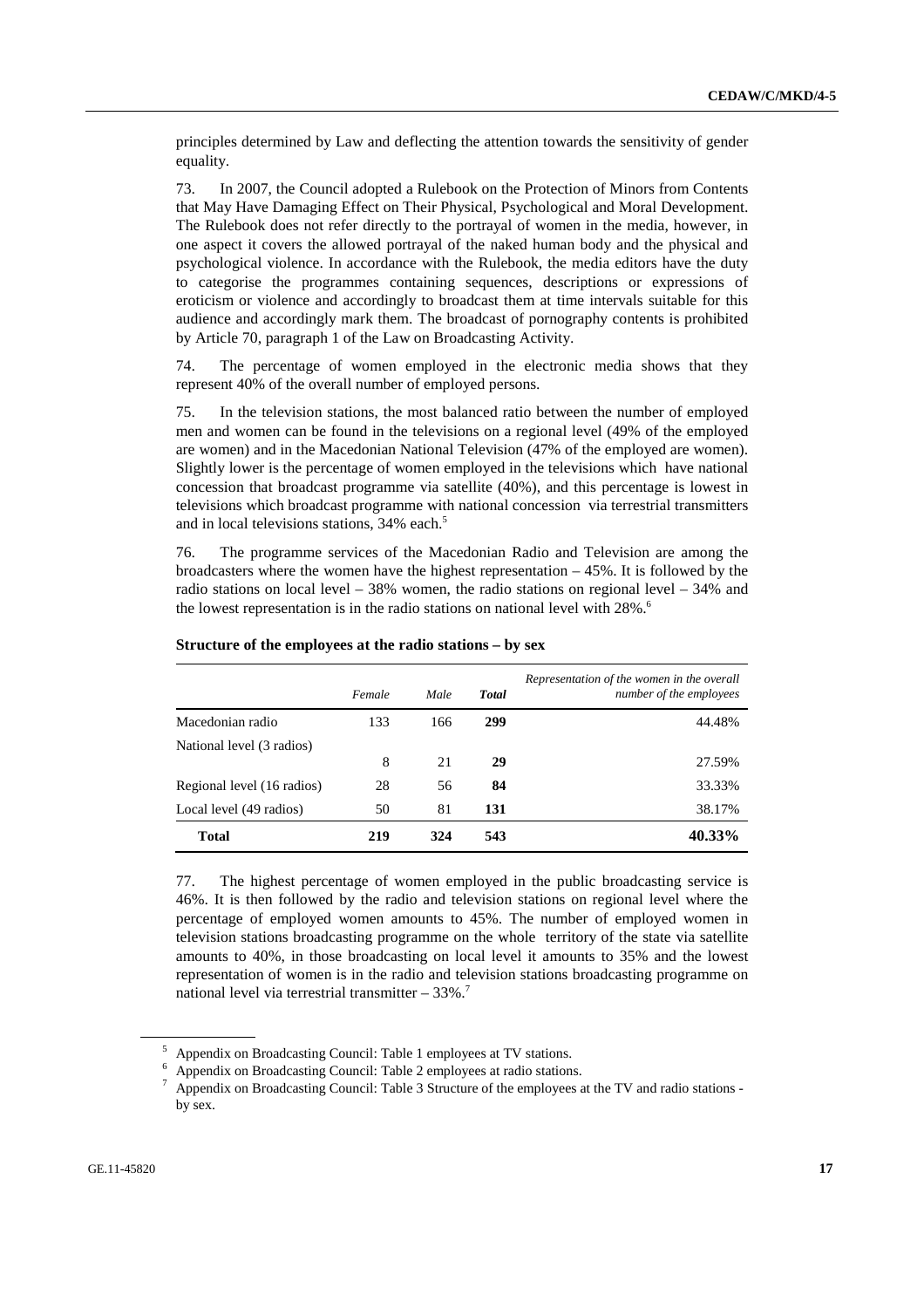78. The legislation of the Republic of Macedonia prohibits all forms of discrimination on the basis of skin colour, sex, religious affiliation, political or other affiliation, national, ethnical or social background, cultural or other belonging, wealth, disability, birth or other status of the child or his parent or legal guardian. (Law Amending the Law on Child Protection, "Official Gazette of the Republic of Macedonia" No. 83/09).

79. The protection of the children is an organised activity based on children's rights, as well as on the rights and duties of the parents and the state in the planning of the family, provision of conditions and living standards suitable for the physical, psychological, emotional, moral and social development of the children and the responsibility of the state in creating conditions for practicing a humane population policy, provision of suitable financial aid to the parents in accordance with the opportunities of the state for maintenance, raising, care and protection of the children and organizing and providing the development of institutions and services for child protection. (Article 2 of the Law on Child Protection, "Official Gazette of the Republic of Macedonia" No. 98/2000 from 23 November 2000).

80. In the course of exercise of the right to free and responsible parenthood, the parents are obliged to provide optimum conditions for healthy growth and development of the child within the family and society. The parents have equal rights to and responsibilities for their children (parental right). The relations between the parents and the children are based upon the rights and responsibilities of the parents to take care of the raising, nurturing and education of their children and to develop their working skills and habits.

81. The parental right is exercised mutually by the parents in accordance with the child's needs and interests and the interests of the community.

#### **Article 6 Human trafficking**

82. In context of the Recommendation 22 of the Committee regarding the implementation of the National Programme for Fight against Human Trafficking and Prevention against Human Trafficking, the Republic of Macedonia undertook several steps. The national legislation regarding trafficking in human beings is completely harmonised with the United Nations Convention against Transnational Organized Crime, its Protocol to Prevent, Suppress and Punish Trafficking in Persons, Especially Women and Children, from 2000 and the Council of Europe Convention on Action against Trafficking in Human Beings.

83. In January 2008 amendments to the Criminal Code have been made ("Official Gazette of the Republic of Macedonia" No. 7/08), thus introducing new criminal acts: Article 418 b "Migrant Smuggling" and Article 418 c: "Organising and Encouraging to Commit the Criminal Acts of Human Trafficking and Migrants Smuggling". This form of criminal acts imposes a minimum of four years of sentence. A prison sentence of one to five years is stipulated in cases of criminal acts involving incriminating activities of the person conducting the recruitment, transport, purchase, sale, sheltering and accepting migrants. Article 418 d "Trafficking in Minors" stipulates a sentence of minimum 8 years imprisonment for the user of sexual services or other type of exploitation of minors known to be victims of human trafficking.

84. If the life or health of the migrant is at risk or he/she is being treated in an extremely humiliating and cruel manner or is being deprived from the rights he/she is entitled to by international law, an imprisonment sentence of minimum eight years is stipulated for the offender. If this type of treatment refers to a minor person, the offender shall obtain a minimum of eight years imprisonment.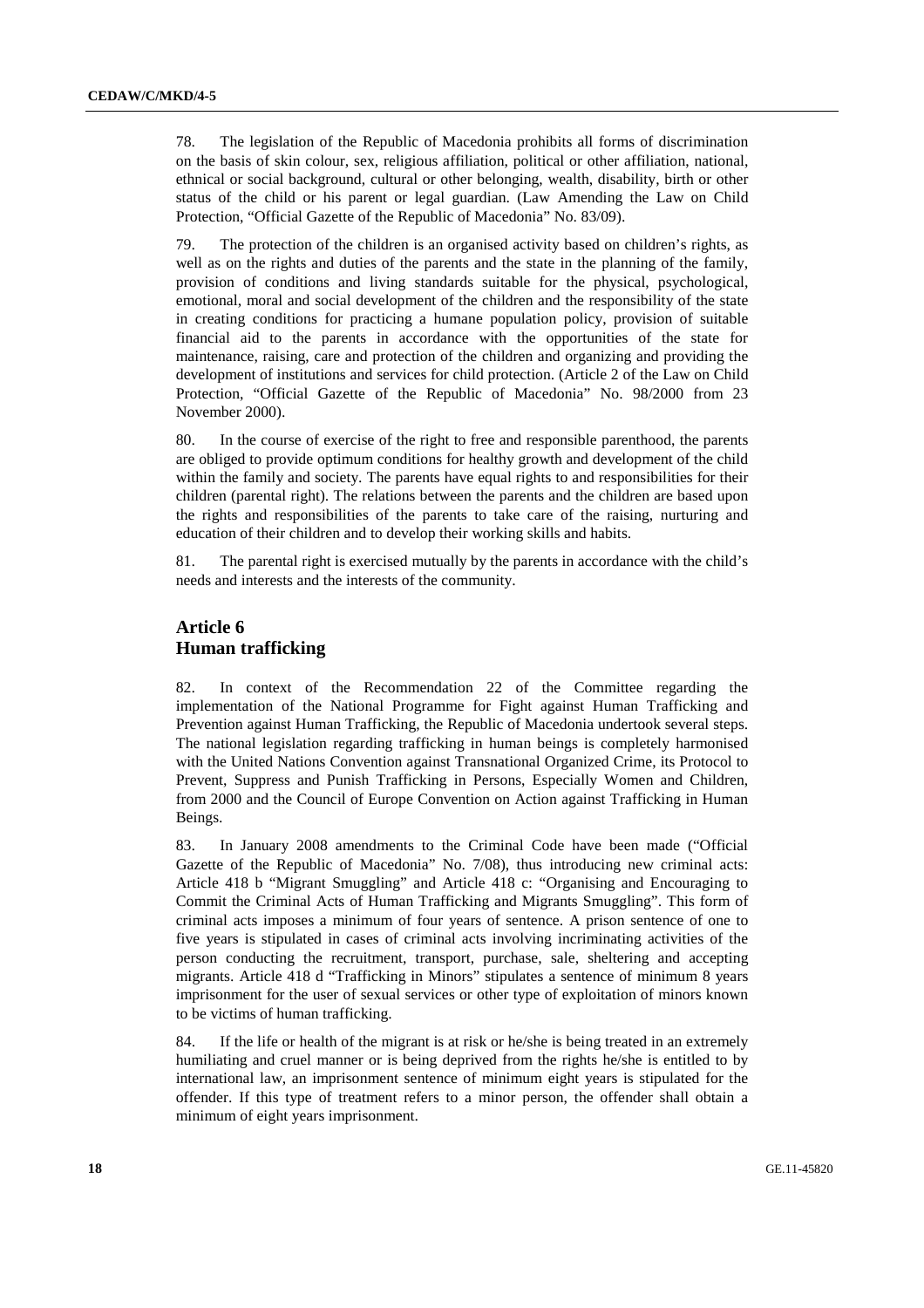85. Protection of the children victims of human trafficking was provided for the first time in the Republic of Macedonia with the Law on Family ("Official Gazette of the Republic of Macedonia" No. 84/08) from 2008. It stipulates the measures to be taken for protection of the personality, rights and interests of the child and for appointing a guardian.

86. In June 2009, the Law on Social Protection ("Official Gazette of the Republic of Macedonia" No. 79/09) incorporating the provision (Article 26 and Article 31) that enables the protection of persons victims of human trafficking and the establishment of a Centre for Persons Victims of Human Trafficking (Article 132) has been adopted.

87. Article 9 of the amendments to the Law on Child Protection from 2009, prohibits all forms of sexual exploitation and sexual abuse of children (child pornography, child prostitution), forceful pandering, sale or trafficking in children, psychological or physical violence and mistreatment, imposing punishments or other kinds of inhumane behaviour, all forms of exploitation, commercial exploitation and child abuse which infringe the basic human liberties and rights and the rights of the child.

88. In April 2009 the Republic of Macedonia ratified the Council of Europe Convention on Action against Trafficking in Human Beings.

89. Within the Ministry of Internal Affairs there is an organizational unit for combating human trafficking and migrant smuggling which is in charge of conducting inquiries in the criminology field against criminal groups consisted of people who have committed criminal acts. The unit participates in the work of the National Commission for Fight against Human Trafficking and Illegal Migration. It had fully implemented the National Strategy and the National Action Plan for the period of 2006–2008.

90. The Ministry of Internal Affairs has established a Specialised Unit for Fight against Human Trafficking and Illegal Migration within the Organised Crime Unit as a central unit for conducting inquiries and prosecution of offenders who have committed criminal acts of human trafficking and trafficking in minors. This unit cooperates with the sectors for interior on regional level and the police stations on local level towards detecting and prosecuting the offenders who have committed criminal acts of human trafficking.

91. In the systematization act, the Ministry of Interior has provided for and employed persons (police officers – inspectors for domestic violence, prevention, violent crimes, human trafficking etc.) who shall be responsible for detection, prevention, monitoring and elimination of all forms of violence against women in the Republic of Macedonia.

92. The Transit Centre for accommodation of women victims of human trafficking is also part of the Ministry of Interior.

93. As of January 2011, the Centre for victims of human trafficking began its work. Representatives of two non-governmental organisations: "Open Ports" and "Fortunate Childhood" are also involved in the work of the Center.

94. In 2006, the National Programme for Fight against Human Trafficking prepared a National Strategy and an Action Plan for fighting human trafficking and illegal migration for the period 2006–2008. The Subgroup prepared the first Action Plan for Fighting Child Trafficking for the period of 2006–2008 which was adopted by the Government of the Republic of Macedonia in March 2006.

95. In 2009, an external evaluation has been performed on the contents and form of the National Strategy and the Action Plan for Fight against Human Trafficking and Illegal Migration and the Action Plan for Fight against Child Trafficking. On the basis of the findings that a high percentage of the activities projected in it have been realized, a decision has been made to prepare a new one. In 2009, the Government of the Republic of Macedonia adopted the National Strategy for the Period of 2009–2012 and the Action Plan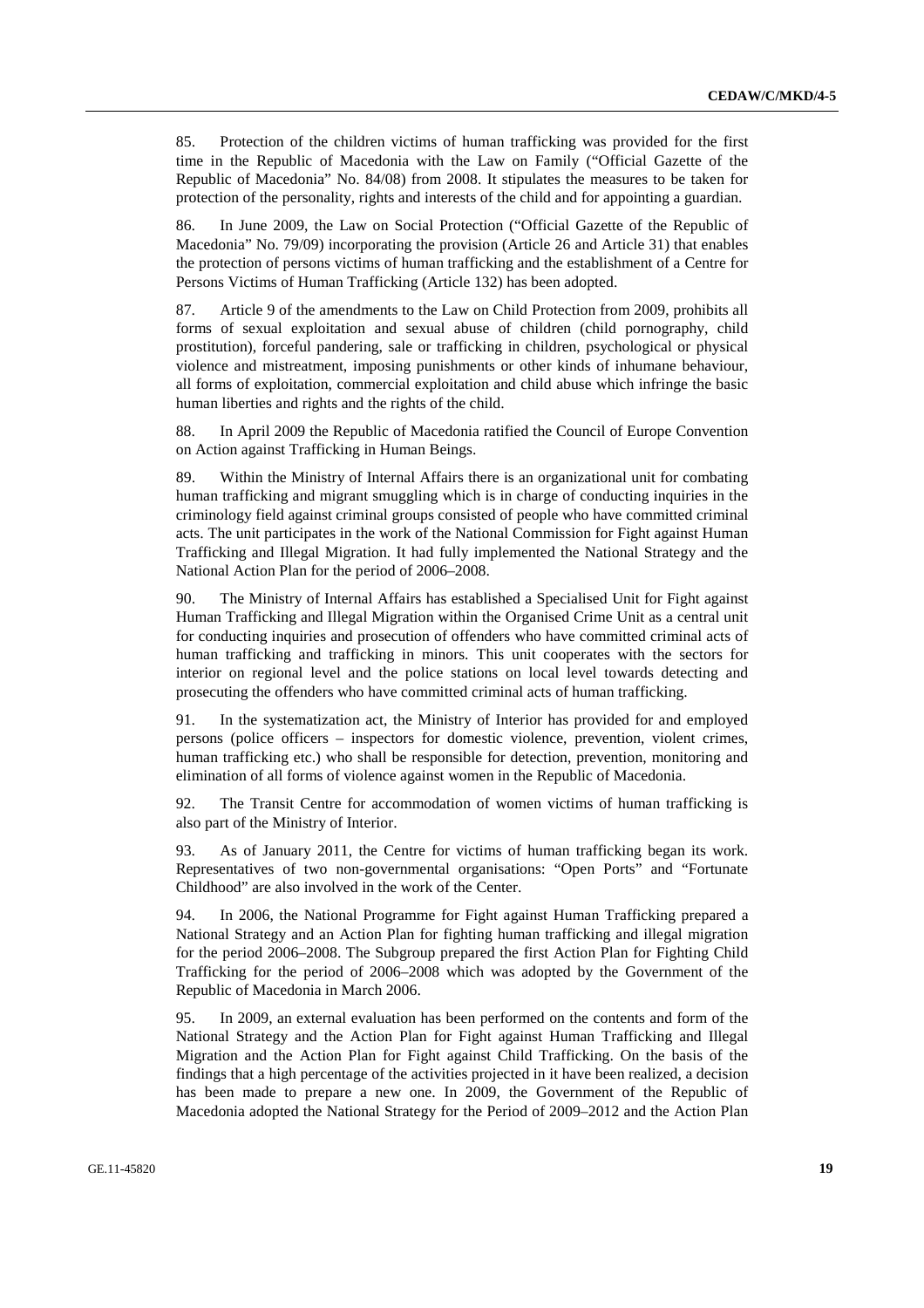prepared by a provisional working group of the National Commission for Fight against Human Trafficking and Illegal Migration constituted by representatives of competent national institutions and international organisations.

96. A "Rulebook on the Norms and Standards for Space, Equipment, Professional Staff and Resources Needed for Founding and Operating a Centre for Persons Victims of Human Trafficking" has been prepared ("Official Gazette of the Republic of Macedonia" No. 100/10 from 23.07.2010).

97. In 2007 the Ministry of Labour and Social Policy prepared a Programme for Resocialisation and Reintegration of Children Victims of Human Trafficking. Based on this Programme, the social workers develop individual programmes for each child separately and in accordance with its individual needs and capabilities.

98. In the course of 2006 and 2007 the Ministry of Labour and Social Policy in cooperation with the OSCE Mission in the Republic of Macedonia and UNICEF's office provided office furniture and technical equipment for 19 Social Work Centres, but also for the office of the Union of Organisations of Social Workers of the Republic of Macedonia working with victims of human trafficking, especially children.

99. It is also worth mentioning that the coordination between the institutions and the non-governmental organisations in the Republic of Macedonia has increased. The professional workers in Macedonia are part of continuous training sessions for detection and fight against human trafficking.

100. There are appropriate education programmes, campaigns and commercials channelled towards raising the awareness of all stakeholders, governmental and nongovernmental institutions, economic, cultural, and political and other organizations, as well as the awareness of the citizens and the community as a whole regarding the seriousness and danger of human trafficking.

101. The Ministry of Labour and Social Policy continuously organises training sessions intended for strengthening the capacities of all relevant institutions included in the referral mechanism of victims of human trafficking. To this end, it has held many education courses intended for the social workers, the municipal organisations of the Red Cross, the labour inspection, the police, the regional centres of the border police, the journalists and the nongovernmental organisations.

102. In order to strengthen the capacities of the state for providing appropriate detection, assistance and protection, a legal analysis has been conducted with recommendations for amending the laws closely related to human trafficking which was based on the international standards for human rights. The analysis covered all the victims of human trafficking who are citizens of the Republic of Macedonia, especially minors, regardless of their nationality, ethnic affiliation, age and sex with the goal of better functioning of the National Referral Mechanism of Victims of Human Trafficking. On the basis of this analysis the Government of the Republic of Macedonia reached a decision and required the competent ministries to amend the legal regulation and these amendments have been made in 2010.

103. In order to raise the public awareness about the risks and dangers of human trafficking, the Ministry of Labour and Social Policy through the office of NRM and with support of OSCE, in 2007 conducted a campaign under the slogan "It is simple…" The target group included young people, vulnerable people from urban and rural areas, as well as the citizens in general.

104. In order to deepen the cooperation with other NGOs, the coordinative office of NRM made an analysis regarding the conditions and capacities of the non-governmental organisations active in the field of fight against human trafficking in the course of 2007.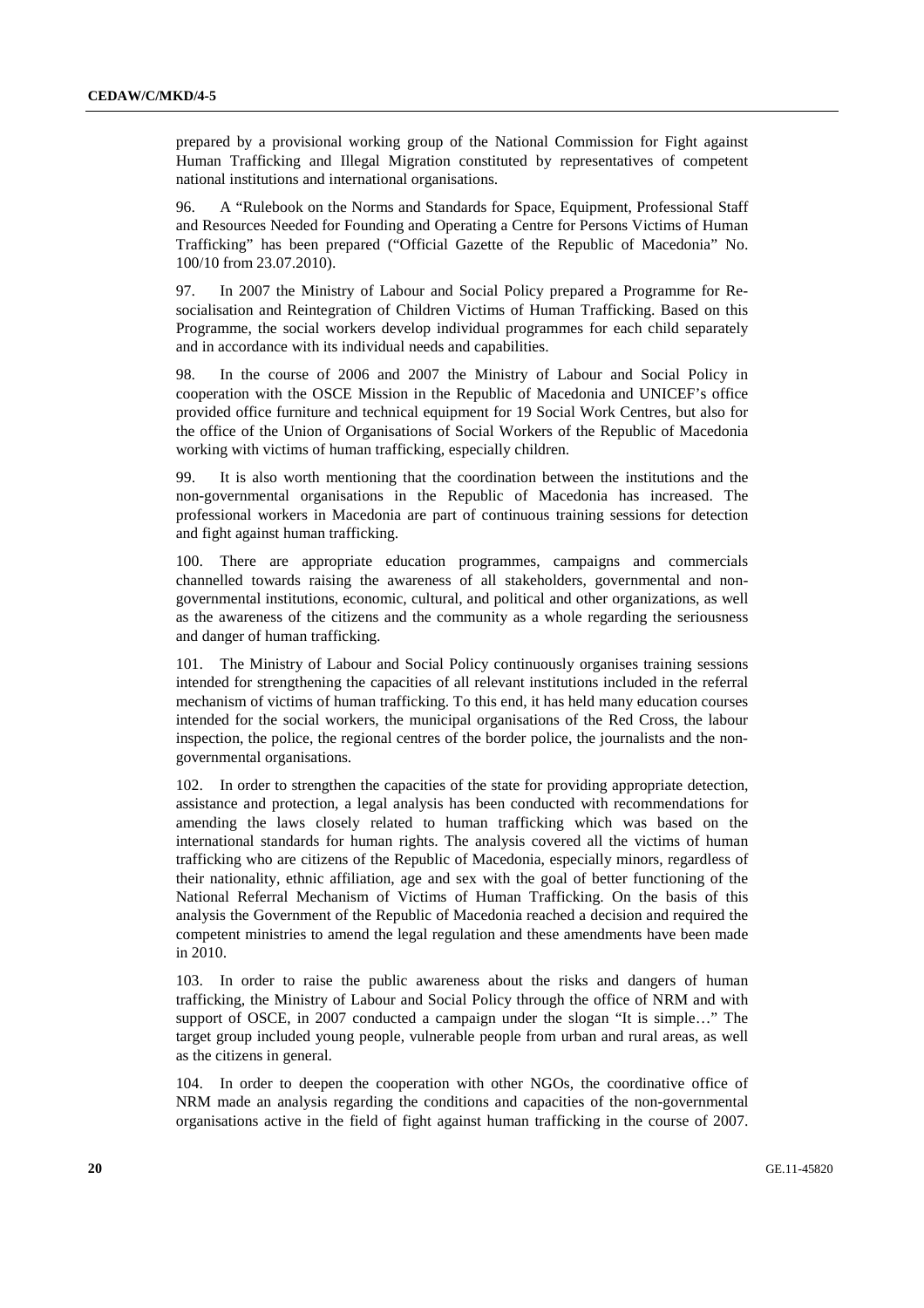The analysis represents a basis for designing policies on cooperation with the civil sector, mutual acting and development of programmes for strengthening them as a very important tool in the development and exercise of human rights and liberties.

105. The National Referral Mechanism of Victims of Human Trafficking in the course of 2008 has conducted a telephone survey in order to study the awareness of the Macedonian citizens about the problem with human trafficking in the Republic of Macedonia. The survey was conducted using a standardised questionnaire and on a representative sample of 1022 respondents of the population of the Republic of Macedonia. Most of the respondents or 50.9% said that the children are a category at highest risk of trafficking and most of the times they are the victims of human trafficking. The next category at risk are the women between the age of 18 and 35 with 38.9% and the women above the age of 35 who most of the time are connected to forced labour, as well as the men. The public was informed about the results of the survey by the Minister of Labour and Social Policy through the media during a public debate.

106. In the course of 2007 Standard Operational Procedures for Treatment of Victims of Human Trafficking have been prepared and they have been adopted by the Government of the Republic of Macedonia. The Standard Operational Procedures (SOP) have been introduced with the goal of providing assistance and protection to all victims of human trafficking through a comprehensive approach based on the human rights of the victims and they include special measures which refer to children victims of domestic violence. Several seminars have been held in 2008 regarding the implementation of SOP which was attended by representatives of all governmental and non-governmental institutions in Macedonia that are included in the combat against human trafficking and the knowledge obtained from there should be put into practice.

107. The review of its contents began in August 2010 with the objective of harmonising the SOP with the amendments of the legal regulation. To this end, three regional meetings were held which were attended by representatives of all governmental and nongovernmental institutions included in the implementation. At the end of 2010, the reviewed version of SOP was adopted by the Government of the Republic of Macedonia.

108. The Ministry of Labour and Social Policy, Office of the National Referral Mechanism of Victims of Human Trafficking, is part of the international project realised by ICMPD along with 11 countries from South-Eastern Europe for creating a unified National Data Base. The Office of NRM is a national database depository for victims of human trafficking. In 2006, the office of NMR received information from the SWCs about detected potential victims of human trafficking and an analysis has been made on the basis of these data.<sup>8</sup>

109. For the year of 2007 the office of NRM has registered 37 cases of trafficking in humans beings studied by the social workers.<sup>9</sup>

110. In 2007, 13 people were forwarded to the shelter for victims of human trafficking. An assessment of families was performed for 4 of the girls and the opportunities for them being returned to their families in the Republic of Macedonia have been determined. Four of the girls have obtained direct assistance and are included in the Programme for resocialisation and reintegration which is financially supported by IOM. Seven children foreign citizens who were accommodated in the Transit Centre for Foreigners were appointed a temporary guardian who took care of their interests until their return to their home countries.

<sup>8</sup> Appendix on human trafficking: table 1–7.

<sup>&</sup>lt;sup>9</sup> Appendix on human trafficking: table 8–9.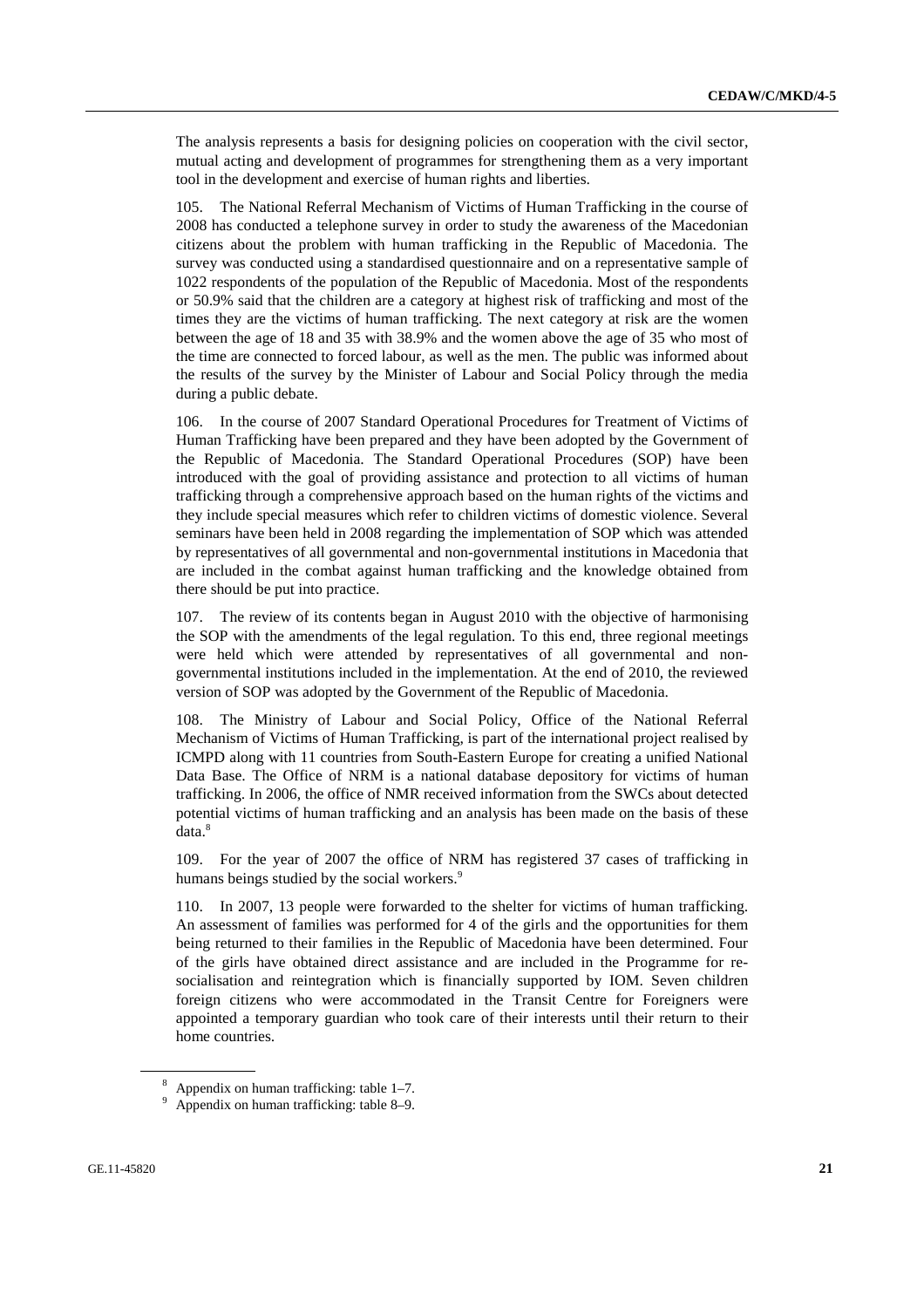111. In the period of 2006–2010, the Ministry of Labour and Social Policy implemented projects with the objective of preventing human trafficking and illegal migration among the Roma population through strengthening the working skills. From the beginning of 2006 until the middle of 2010 a total of 227 people attended and successfully finished training sessions for professions which are in demand on the market. More than half of the total of 227 representatives of the Roma population who were included in the programme were women. The activities were supported by the Government of Norway.

112. In the course of 2009–2010, IOM working in close liaison with the Ministry of Interior, the Ministry of Justice and the Ministry of Labour and Social Policy has organised training sessions which were attended by more than 500 representatives of relevant institutions and covered topics related to human trafficking and illegal migration. The objective of the training sessions was to strengthen the capacities of the relevant institutions for early detection of victims of human trafficking in accordance with the latest trends of this phenomenon, as well as promotion of inter-cooperation in the provision of assistance for the victims. These activities were supported by the European Union.

113. In the course of 2008, 11 minor Macedonian nationals and 3 minor foreign nationals were registered as victims of human trafficking. The age limit is between 8 and 17. All minors were appointed a temporary guardian. The legal advisor at the Office of the National Referral Mechanism in the course of 2008 was appointed as a special guardian and in the Court of First Instance Skopje 1- Skopje represented 9 minors who were victims of human trafficking. The court proceedings in the Court of First Instance Skopje 1 have terminated. The sentences for the accused are between 4 and 7 years of imprisonment. Decisions were also made for compensation claims. The accused are required to pay the compensation and to compensate for intangible damage in the amount between 200,000.00 and 500,000.00 denars.

114. In 2009 the Office of NRM and the competent social work centres acted in providing assistance and support to 8 persons, of which 6 were minor and were forwarded to the shelter for victims of human trafficking. Also, during 2009, the social work centres appointed a temporary guardian to 4 minor foreign nationals who were accommodated in the Transit Centre for Foreigners. In 2009, the legal advisor has worked with 2 minor victims for whom court proceedings are underway.

115. In 2010 the Office of NRM and the competent social work centres acted in providing assistance and support to 14 persons:

 (a) 5 minors are identified as victims of human trafficking and court proceedings are underway in accordance with Article 418 d from the CC of the Republic of Macedonia; and

(b) 9 persons are assumed victims of human trafficking.

116. Court proceedings are underway in which the legal representative of NRM represents the interests of the underage persons.<sup>10</sup>

117. In order to follow the implementation of the penal policy by the courts in the Republic of Macedonia, the Ministry of Justice prepared information about the legal aspects and practical experience in the prosecution of the perpetrators of the criminal acts of human trafficking and migrant smuggling for the period of 2005–2008, that is, analysis of verdicts reached, types of verdicts and sentence passed for the criminal acts of human trafficking and migrant smuggling. In the process of performing this activity, the courts of first and second instance were covered, as well as the data from State Statistical Office on the

 $10$  Appendix on human trafficking: table of identified victims of human trafficking.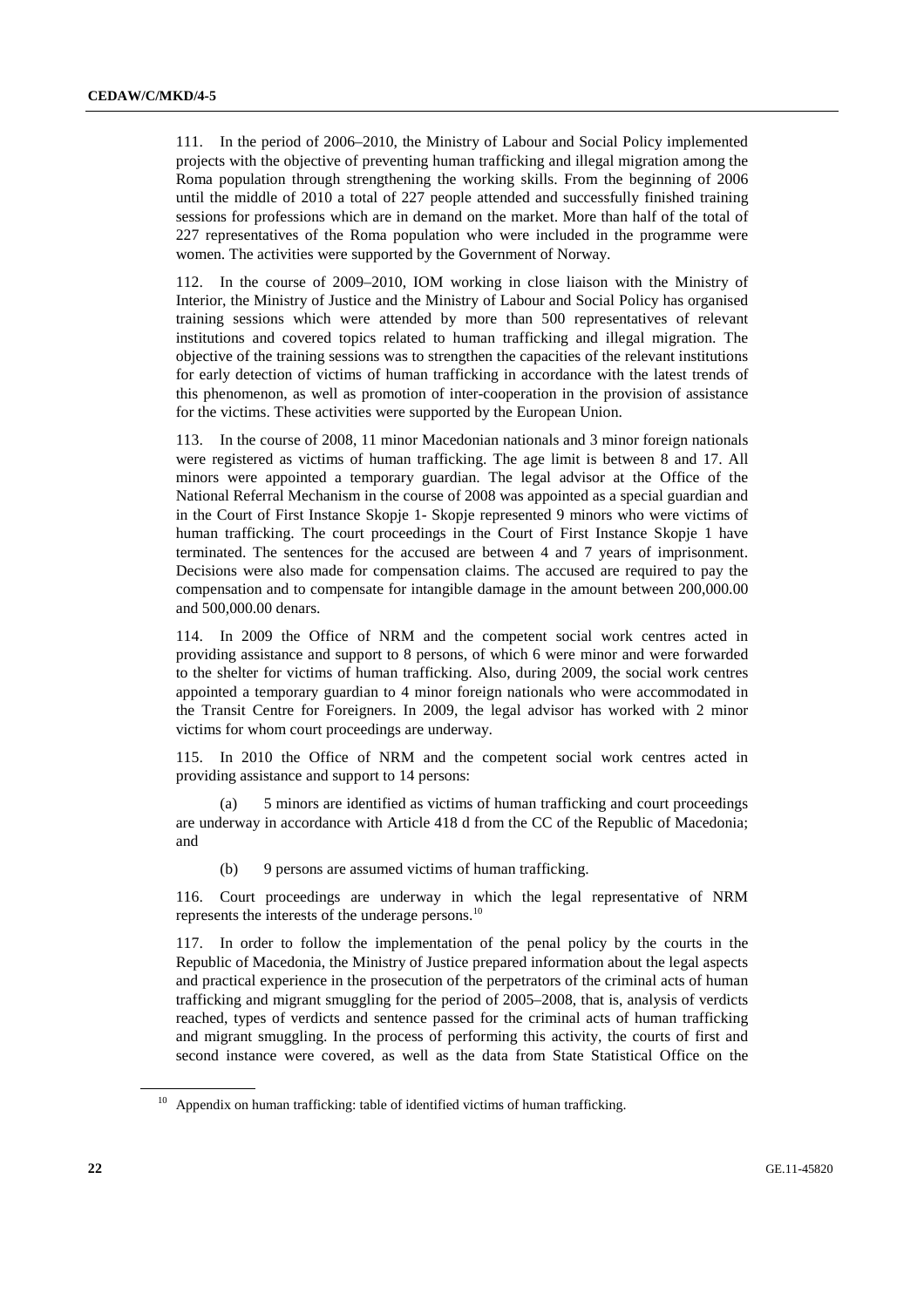number of persons reported for, accused and convicted of criminal acts of human trafficking and illegal migration and the data from the courts of first and second instance were sublimed in order to have an insight in the overall number of cases connected to this type of criminal acts related to the period between 2005 and 2008.

According to the analysis above, the statistics regarding the criminal acts of which the accused have been convicted is the following:

- (a) 69 cases or 78% of the cases were related to migrant smuggling;
- (b) 10 cases or 11% of the cases were related to human trafficking;
- (c) 6 cases or 7% of the cases were related to trafficking in minors;

 (d) 4% of the cases were related to organising a group with the purpose of human trafficking or migrant smuggling.

119. In terms of the origin of the accused we can indicate that 88% of them are citizens of the Republic of Macedonia and 12% are foreign nationals. Regarding the fact whether they have been previously convicted or not, we can indicate that 63% of the accused have not been previously convicted, while 37% have been previously convicted. In terms of the persons against which procedures have been initiated, the analysis of the convictions shows that 100% of the procedures have been initiated against a physical entity. Regarding the verdicts that were reached, 7 of them or 83% are verdicts of conviction, 11 of them or 11% were verdicts of release and 6 of them or 6% were verdicts of abandonment.

120. Regarding the duration of the pronounced sentences, we have the following situation:

 (a) 46 of the sentences or 30% are imprisonment sentences of up to 1 year duration;

 (b) 27 of the sentences or 18% are imprisonment sentences of up to 2 years duration;

 (c) 19 of the sentences or 13% are imprisonment sentences of up to 4 years duration;

 (d) 14 of the sentences or 9% are imprisonment sentences of up to 5 years duration;

 (e) 11 of the sentences or 7% are imprisonment sentences of up to 6 years duration;

(f) 10 of the sentences or 7% are converted to suspended sentence;

 (g) 8 of the sentences or 5% are imprisonment sentences of up to 8 years of duration;

 (h) 7 of the sentences or 5% are imprisonment sentences of up to 3 years of duration;

 (i) 5 of the sentences or 3% are imprisonment sentences of more than 8 years of duration.

121. We should also mention that 13 out of the 20 accused foreign nationals or more precisely 39% of them were sentenced with expulsion. In 39 of the 87 cases or more precisely in 39% of the cases the offenders were sentenced with seizure of goods. Regarding the age structure of the victims, that is, the migrants, the statistics are the following:

(a) 28 of the victims/migrants or 7% were underage persons;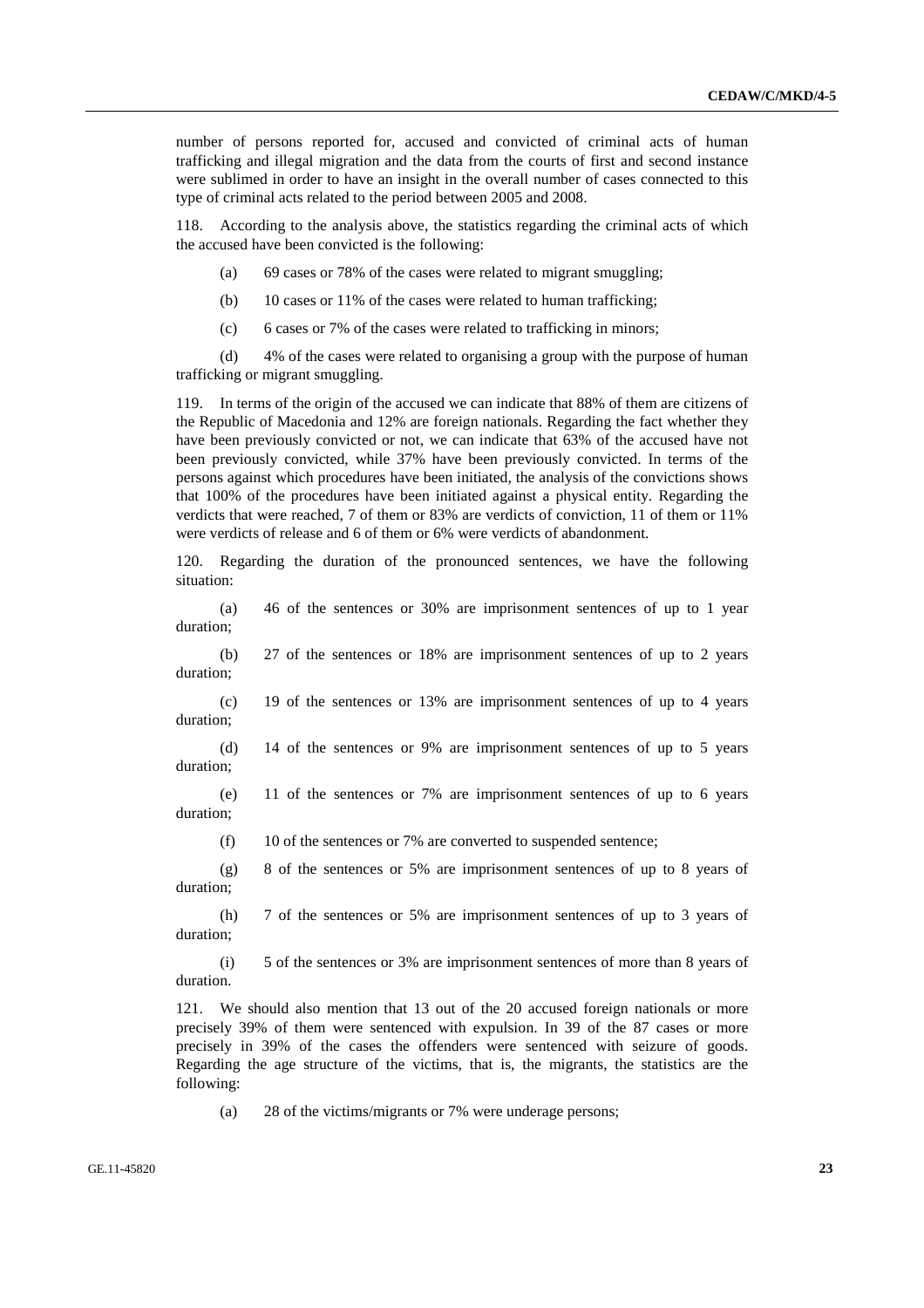(b) 393 of the victims/migrants or 93% were persons of age.

## **III. Articles 7–9**

#### **Article 7 Political and public life**

122. Bearing in mind the fact that the amendments to the Law on Election of Members of Parliament<sup>11</sup> providing for the extended list of candidates to include at least  $30\%$  of each sex did not met the demands for participation of the women in the legislative power, in 2006, amendments have been made to the Law on Election of Members of Parliament (Article 64) providing for the submitted list of candidates for members of parliament and members of the Council of the municipality and of the City of Skopje to have a ratio one in three for the sex that has a lower representation.

123. In accordance with these amendments and in context with the Recommendation 26 of the Committee, the participation of women in the political life in the Republic of Macedonia is characterised by positive trend which can be witnessed through the result of the parliamentary elections in 2006 when 35 women were elected for members of parliament, of which 7 were from Albanian nationality. On the extraordinary parliamentary elections held in 2008, 37 women were elected members of parliament, of which 7 were from Albanian nationality. Of total 20 parliamentary commissions, only 3 are presided over by women. There are 5 women appointed as deputies of the presidents of the parliamentary commissions.

124. There are 2 ministries headed by a woman, three women have been appointed Deputy Minister and 7 women have been appointed State Secretary within the Government of the Republic of Macedonia.

125. For the first time a woman appeared as a presidential candidate during the presidential elections in 2009 and she was from Albanian nationality.

126. On the last local elections held in 2009 no woman was elected a mayor, while the number of female members of the municipal councils amounts to 377 out of the 1387 council members in the local self-government units.

127. The Law on Election of Members of Parliament provides for fair and gender-based representation in the electoral bodies whereupon in the communities where at least 20% of the citizens who live are representatives of other ethnic groups, the principle of fair and equal representation of all ethnic groups is reflected. Also, within the composition of the electoral body, each of the sexes is represented with at least 30%.

128. For the purposes of conducting the electoral process, the State Election Commission elects 510 persons to be part of the municipal election commissions. 230 of them are female representatives or 45.28%.

129. The municipal election commissions elect a total of 17,856 persons to be included in the electoral boards. The records contain data on 16,142 elected persons or 90.4% of the total number. 8,906 of them are female, or 49.87%, while 7,236 of them are male, or 40.53%. 914,663 women and 915,287 men were enlisted in the electoral register by 31 December 2010.

<sup>&</sup>lt;sup>11</sup> "Official Gazette of the Republic of Macedonia" No. 42/2002 and 46/2004.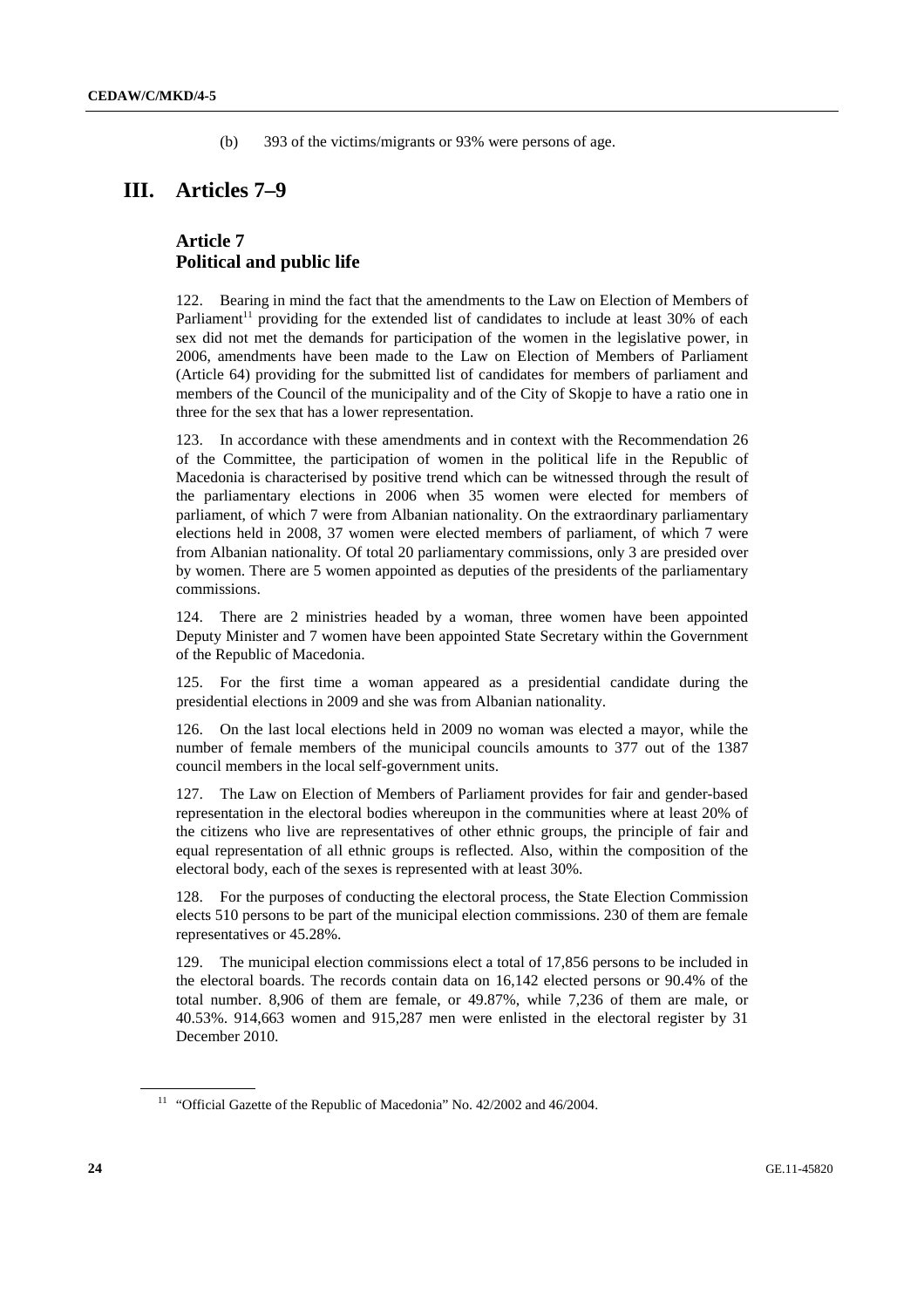130. The judiciary in the Republic of Macedonia in the period between 2006 and 2010 is characterised by a positive trend when it comes to the equal participation of the elected female judges and the elected male judges, which corresponds to the Recommendation 26 of the Committee. During the same period, more than half of the elected judges are women:

- (a) In  $2006 55.6\%$ ;
- (b) In  $2007 54.5\%$ ;
- (c) In  $2008 53.6\%$ ;
- (d) In  $2009 54.8\%$ ;
- (e) In  $2010 57.2\%$ <sup>12</sup>

131. The statistical indicators regarding the representation of female judges elected in the courts of first instance in the Republic of Macedonia show that it is more than 50 percent:

- (a) In  $2006 57.5\%$ ;
- (b) In  $2007 57\%$ ;
- (c) In  $2008 55.5\%$ ;
- (d) In  $2009 57\%$ ; and
- (e) In  $2010 59.5\%$ <sup>13</sup>

132. The courts of appeal in the Republic of Macedonia are characterised by a positive trend when it comes to the representation of the elected female judges. In 2010, 50.5% of the elected judges were female, in 2006 this percentage amounted to 50, in 2007 to 44, in 2008 to 45 and in 2009 it amounted to 44.7. At the same time, president of the Court of Appeal in Bitola is a woman.<sup>14</sup>

133. The situation in the Supreme Court of the Republic of Macedonia is different compared to the courts of first instance and courts of appeal of the Republic of Macedonia where the representation of the male judges elected is higher than the representation of the female judges elected:

- (a) In  $2006 68\%$ ;
- (b) In  $2007 68.4\%$ ;
- (c) In  $2008 70\%$ :
- (d) In 2009 68.2%; and
- (e) In  $2010 71\%$ .<sup>15</sup>

134. The Administrative Court of the Republic of Macedonia is a new institution and was established in accordance with the Law on Courts ("Official Gazette of the republic of Macedonia" No. 58/06). It began operating in 2007 with the takeover of the unsettled cases from the administrative field from the Supreme Court of the Republic of Macedonia. The female judges elected in the Administrative Court of the Republic of Macedonia are predominant in relation to the male judges elected:

(a) In  $2007 - 61\%$ ;

<sup>&</sup>lt;sup>12</sup> Appendix on justice: Table number 1.

<sup>&</sup>lt;sup>13</sup> Appendix on justice: Table number 2.

<sup>14</sup> Appendix on justice: Table number 3.

<sup>&</sup>lt;sup>15</sup> Appendix on justice: Table number 4.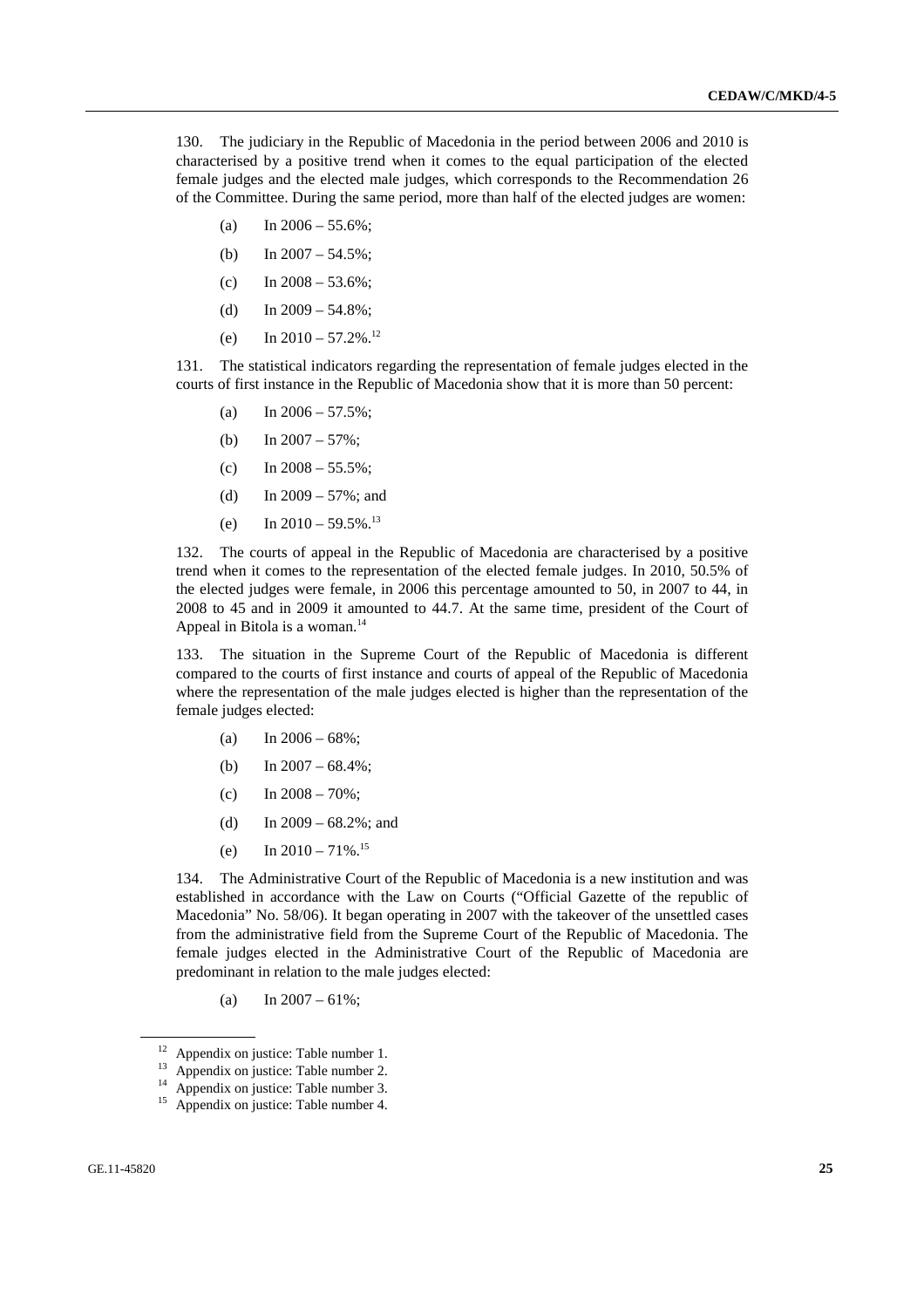- (b) In  $2008 63.4\%$ ;
- (c) In  $2009 67\%$ ; and
- (d) In  $2010 67\%$ .<sup>16</sup>

135. Regarding the representation of female judges elected in the period between 2006 and 2010 we can notice a significant growth in the participation of women with 55%.

136. Paragraph 3 of Article 3 of the Law on Courts adopted in 2006, determining the objectives and functions of the judiciary affirms the gender equality: "provision of egalitarianism, equality and non-discrimination on any basis".

137. The representation of female public prosecutors elected in the basic and supreme prosecutors' offices and the Public Prosecutor's Office of the Republic of Macedonia is as follows:

- (a) In the basic prosecutors' offices:
- (i) In  $2006 44\%$ ;
- (ii) In  $2008 45\%$ ;
- (iii) In  $2009 45.5\%$ ; and
- (iv) In  $2010 46\%$ ;<sup>17</sup>
- (b) In the supreme prosecutors' offices:
- (i) In  $2006 54\%$ ;
- (ii) In  $2008 48\%$ ; and

 (iii) 2009 and 2010 an equal representation of women and men can be noted  $down:$ <sup>18</sup>

- (c) In the Public Prosecutor's Office:
- (i) In  $2006 28\%$ ;
- (ii) In  $2008 30\%$ ; and in
- (iii) 2009 and  $2010 31\%$ .<sup>19</sup>

138. Compared to the first reporting period, we can note a significant growth in the participation of female public prosecutors elected in the basic and supreme prosecutor's offices and the Public Prosecutor's Office of the Republic of Macedonia in the reporting period between 2006 and 2010:

 (a) In the basic public prosecutors' offices the female public prosecutors elected  $-16.5\%$ , and in the period between 2006 and 2010 – 45%;

 (b) In the supreme public prosecutors' offices the female public prosecutors elected  $-66.6\%$ , and in the period between 2006 and  $2010 - 50.4\%$ ;

 (c) Compared to the first reporting period, we can note a significant growth in the participation of female public prosecutors elected in the Public Prosecutor's Office of the Republic of Macedonia and that growth amounts to 30%.

<sup>&</sup>lt;sup>16</sup> Appendix on justice: Table number 5.

<sup>&</sup>lt;sup>17</sup> Appendix on justice: Table number 6.

<sup>18</sup> Appendix on justice: Table number 7.

<sup>19</sup> Appendix on justice: Table number 8.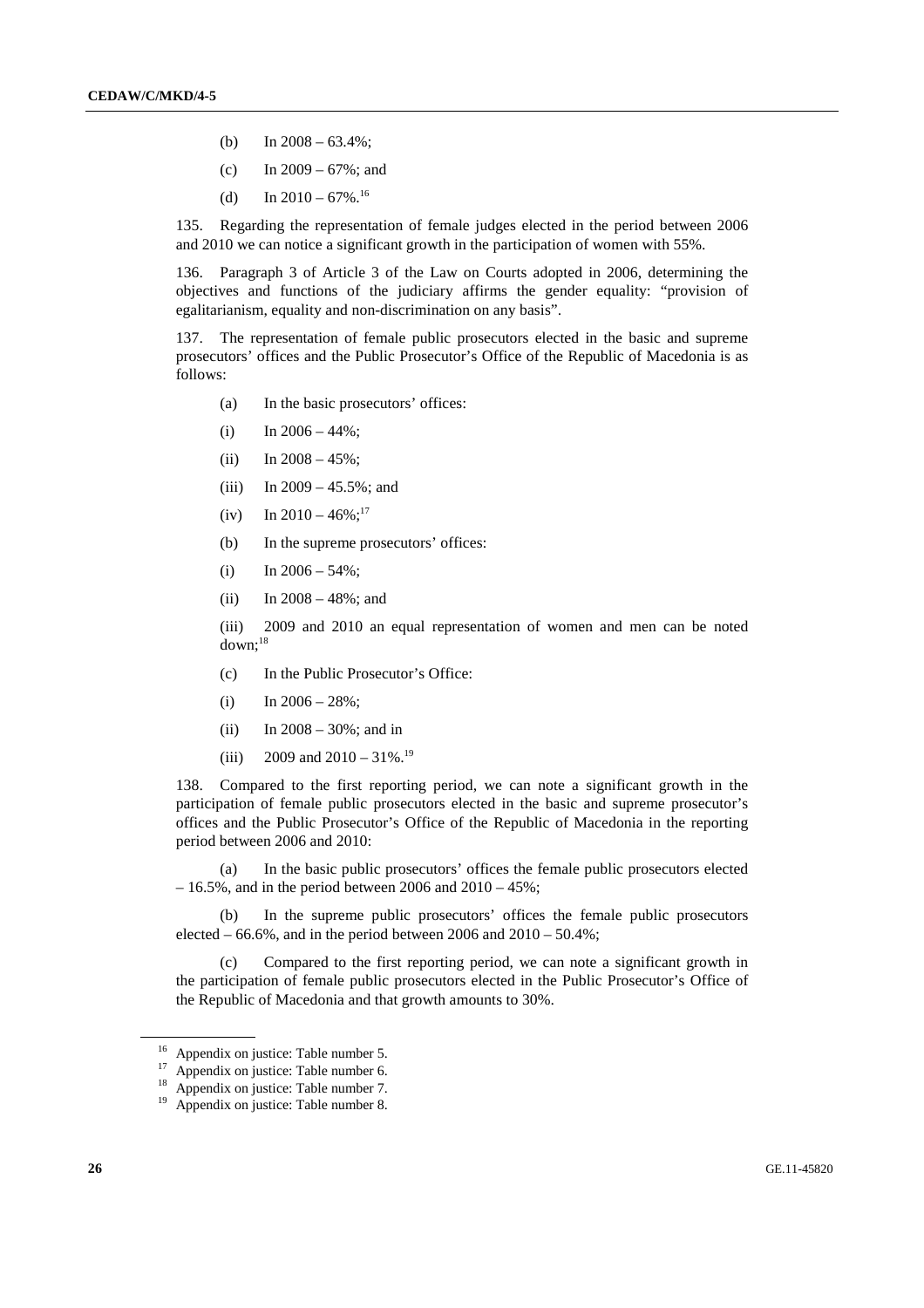139. A positive trend is also evident regarding the representation of women in the notary profession where out of the 172 appointed notaries public, 98 or 57% are women, while 74 or 43% are men.

140. Furthermore, with the adoption of the Law on Mediation ("Official Gazette of the Republic of Macedonia" No. 60/06, 22/07, 114/09, 138/09) of total 131 appointed mediators, 59 or 45% are men, while 72 or 55% are women. At the same time, of total 78 appointed bailiffs, 45 or 58% are men, while 33 or 42% are women.

141. In accordance with Recommendation No. 12 of the Committee, the Ministry of Justice in cooperation with the Ministry of Labour and Social Policy in 2008 held a training session intended for lawyers and judges regarding the Convention and the Optional Protocol to the Convention. This activity was realised within the framework of the Operational Plan for 2008 for implementation of the National Action Plan for Gender Equality 2007–2012. The trainings were attended by judges and public prosecutors, the personnel of the Ombudsman, as well as the personnel of the four Courts of Appeal in the Republic of Macedonia: Bitola, Shtip, Gostivar and Skopje. The trainings were held in November 2009.

142. In January 2007 the Government of the Republic of Macedonia adopted a Strategy for Cooperation between the Government and the Civil Sector. The main objective of the Strategy was to promote the cooperation of the Government and the line ministries with the civil sector. The legal regulations determine the possibilities for associations of citizens and foundations to receive state funds.

143. Each year the Government allocates budget funds in accordance with the Decision on the Criteria and Procedures for Allocation of Financial Means from the Budget of the Republic of Macedonia to Associations of Citizens and Foundations ("Official Gazette of the Republic of Macedonia" No. 60/2000). Also, the funds are allocated through the budgets of the ministries and other institutions of the Government.

144. The Government of the Republic of Macedonia is in permanent and continuous cooperation with the civil sector. Its participation gives a significant contribution to the preparations of strategic documents. Also, it participates in the implementation through concrete activities in cooperation with the state institutions.

#### **Article 8 International participation**

145. On 31 March 2006 the Parliament of the Republic of Macedonia adopted the Law on Foreign Affairs where in Article 36 Terms and Conditions and Procedure for Appointing an Ambassador it is stated: "When appointing an ambassador, the principle of fair and equal representation of the citizens belonging to all ethnic groups and the principle of equal opportunities of the sexes shall be observed."

146. In the course of the reporting period, a Decree was adopted on the manner and procedure for determining salary, extras and allowances for certain costs at the diplomatic and consular missions. Article 10 of the aforementioned decree regulates the allowances for a female diplomat on maternity leave in the country of reception which were previously not determined and regulated in the legal acts and by-laws of the Ministry of Foreign Affairs with the positive legal regulations.

147. The statistical profile of the employees at the headquarters of the MFA and the diplomatic and consular missions abroad given by sexual representation for the reporting period is as follows: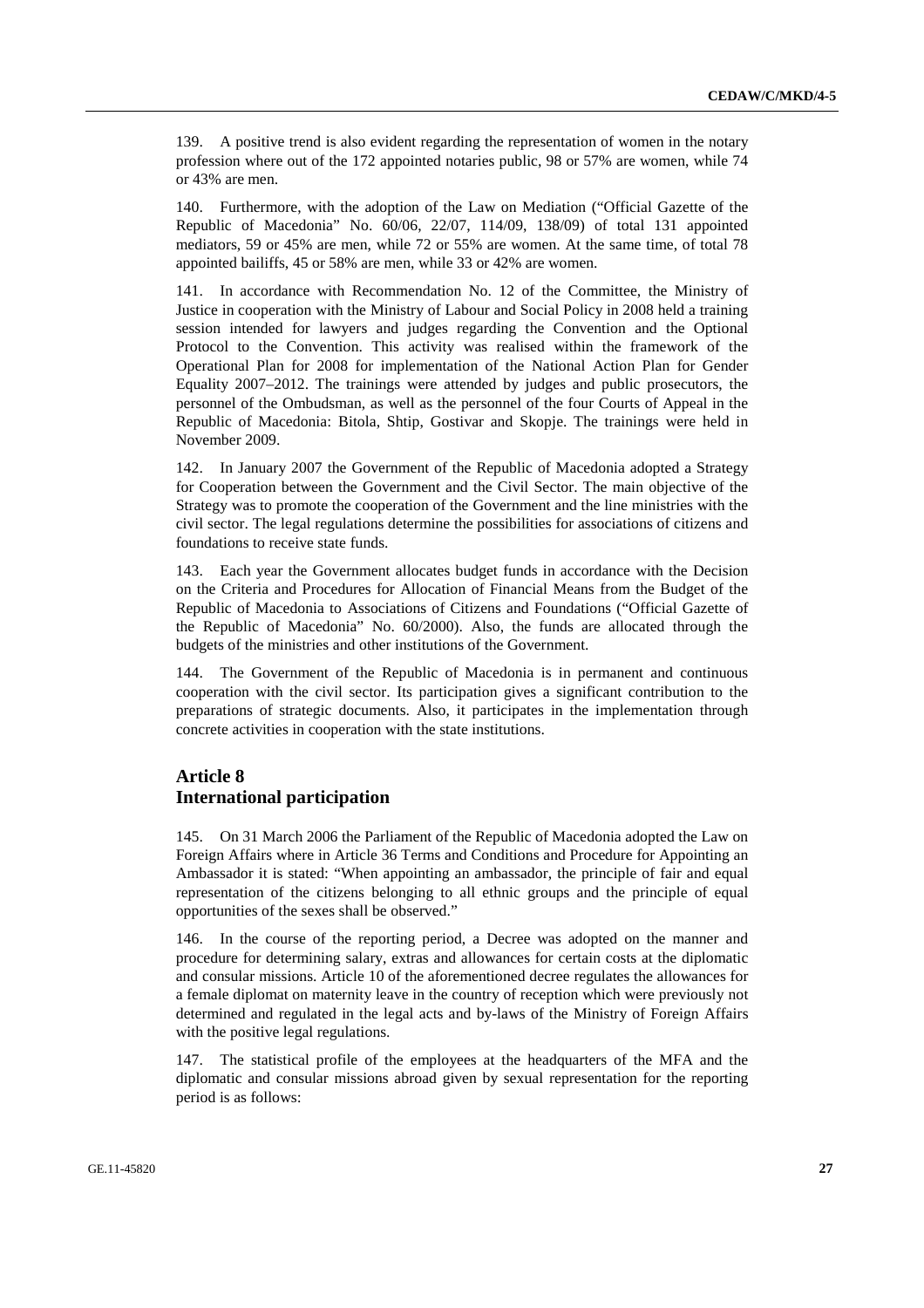(a) In 2006, from a total staff of 364 in the MFA and the diplomatic and consular missions abroad – 139 are women, or 39% of total staff (89 in MFA, and 49 in DCM);

 (b) In 2007, from a total staff of 373 in the MFA and DCM, 156 are women, or 41% of total employees (106 in MFA and 50 in DCM);

(c) In 2008, from a total staff of 423 MFA and  $DCM - 162$  are females (105 in MFA and 57 in DCM);

(d) In 2009, from a total staff of 437 MFA and  $DCM - 180$  are women, or 41% of total employees (124 in MFA and 56 in DCM);

 (e) A standing upward trend of working women in the Ministry of Foreign Affairs and in DCM is also present in the period 01–12 in 2010.

#### **Article 9 Citizenship**

148. Citizenship of the Republic of Macedonia is regulated by the Law on Citizenship ("Official Gazette of the Republic of Macedonia" No. 45/04 from 7.7.2004), which stipulates that citizenship is a legal relationship between the persons and the state and does not indicate the ethnic origin. Citizenship of the Republic of Macedonia shall be gained by: descent, birth on the territory of the Republic of Macedonia, naturalisation and international agreements.

149. The requirements for obtaining citizenship of the Republic of Macedonia are: the applicant shall be at least 18 years of age, has been constantly living on the territory of the Republic of Macedonia for at least 8 years, has ensured a place of residence and a steady source of income in the Republic of Macedonia and has not been penalised with a prison sentence of at least one year in the country of original citizenship or no criminal proceedings are being waged against him/her and has not been penalised with prohibitions of residence in the Republic of Macedonia.

150. Citizenship of the Republic of Macedonia by naturalisation may be obtained by a person without citizenship or a person with a recognised refugee status, if from the time of establishing non-citizenship, i.e. the recognition of refugee status, to the time of submitting the application for obtaining citizenship, the person has lived legally and constantly on the territory of the Republic of Macedonia at least six years and meets the conditions for gaining citizenship of the Republic of Macedonia (Article 8).

151. Persons, who have emigrated from the Republic of Macedonia to another country, as well as their first generation offspring, can obtain citizenship of the Republic of Macedonia without meeting the requirements stipulated by the Law, regardless of their sex, race, colour of skin, nationality and social origin, political and religious affiliation, property and social standing.

152. A foreign citizen who has been married with a citizen of the Republic of Macedonia for at least three years and has been living on the territory of the Republic of Macedonia for at least one year before lodging the application is eligible to obtain citizenship of the Republic of Macedonia. Furthermore, a foreigner who has been in a marriage relationship with a citizen of the Republic of Macedonia for at least eight years, who legally and constantly lives abroad and has a tight bond with the Republic of Macedonia, shall be eligible to obtain citizenship of the Republic of Macedonia, regardless of whether such person fulfils the conditions stipulated in the provisions of the Law on Citizenship.

153. The gender responsive approach has been introduced in the process of obtaining exile in the Republic of Macedonia from the phase of application to the adoption of the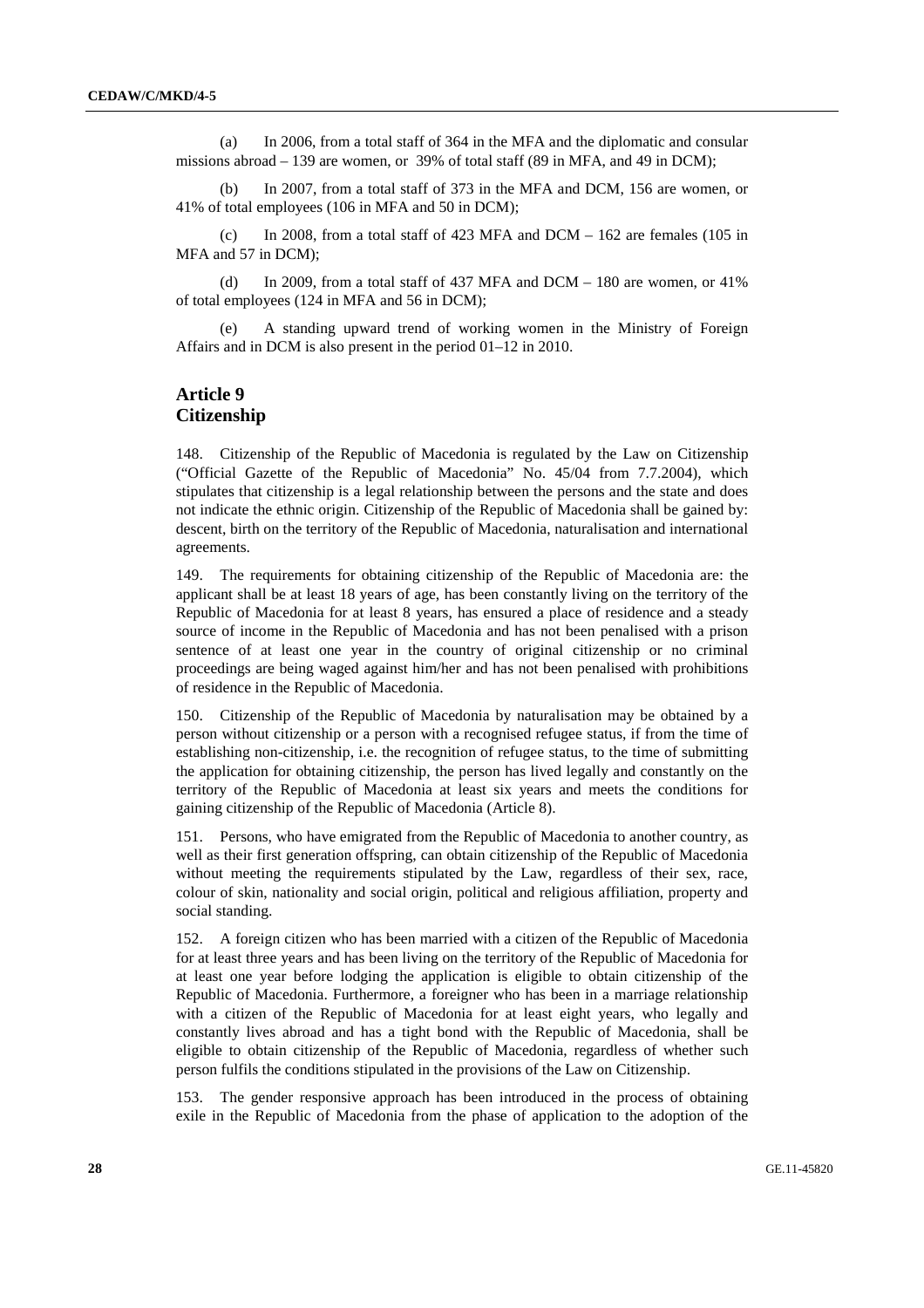decision for recognition of the right for exile, thereby respecting Recommendation 30 of the Committee. The Law on Exile and Temporary Protection ("Official Gazette of the Republic of Macedonia" No. 19/09 and No. 146/09) stipulates pregnant women and single parents as a vulnerable category. Furthermore, the gender specific forms of persecution need to be taken into account in assessing the application for the recognition of the right to exile.

154. According to the statistics of the Exile Unit in the Republic Macedonia there are 23 people with a recognised refugee status, consisting of:

- (a) 1 person Albania;
- (b) 1 person Palestine;
- (c) 21 persons Kosovo.

155. 938 people have a recognised status of persons with subsidiary protection. They consist of Roma, Ashkali and Egyptians, all of whom are from Kosovo.

156. In regards to persons without citizenship, no decision has been adopted heretofore for verification of statelessness status.

## **IV. Articles 10–14**

#### **Article 10 Education**

157. In the area of education, the last several years have seen a series of reform processes which allowed for the advancement of the education process, and with it the opportunity for easier access and retention in the educational process of all students regardless of gender, ethnic, social and other belonging. Increasing the share of education, from 3.6% to 5% of the GDP, much has been invested in education, thereby also improving the conditions and opportunities for better access of female students.

The Framework for a Nine-Year Primary Education was introduced in the school year of 2007/2008. The Framework of Nine-Year Primary Education establishes the principles on which the primary education curricula are based. In addition to the democracy principle, the Framework also stipulates the non-discrimination principle which states that the "School shall take all required measures to ensure protection of the child (pupil) from all forms of discrimination during his/her stay at the school and the performance of all activities in the educational process. The school shall promote and enable the realisation of the rights of every student and the enjoyment of the fruits of the educational process without any discrimination based on race, colour of skin, sex, language, religious affiliation, national, ethnic or social background, economical status, disability or any other status of the child or his/her parent or legal guardian".

159. Furthermore, the Framework specifies that the objective of primary education is to enable: "education on the respect of human rights, gender equality and the basic freedoms and on living in a democratic society, provided by methods that support these values".

160. Curricula were prepared in accordance with the Framework and the existing legal regulations, which are now being realised in the first, second, third and the fourth grade. Therefore, the curricula for subject Introduction to the Environment, one of the development objectives is for the "Pupil to encourage humane inter-gender relations," whereas one of the specific goals is: The pupil should be encouraged to respect the differences (gender, outer appearance...)" and so on. The goals of the curricula are being realised via various activities by the pupils, by using various teaching resources.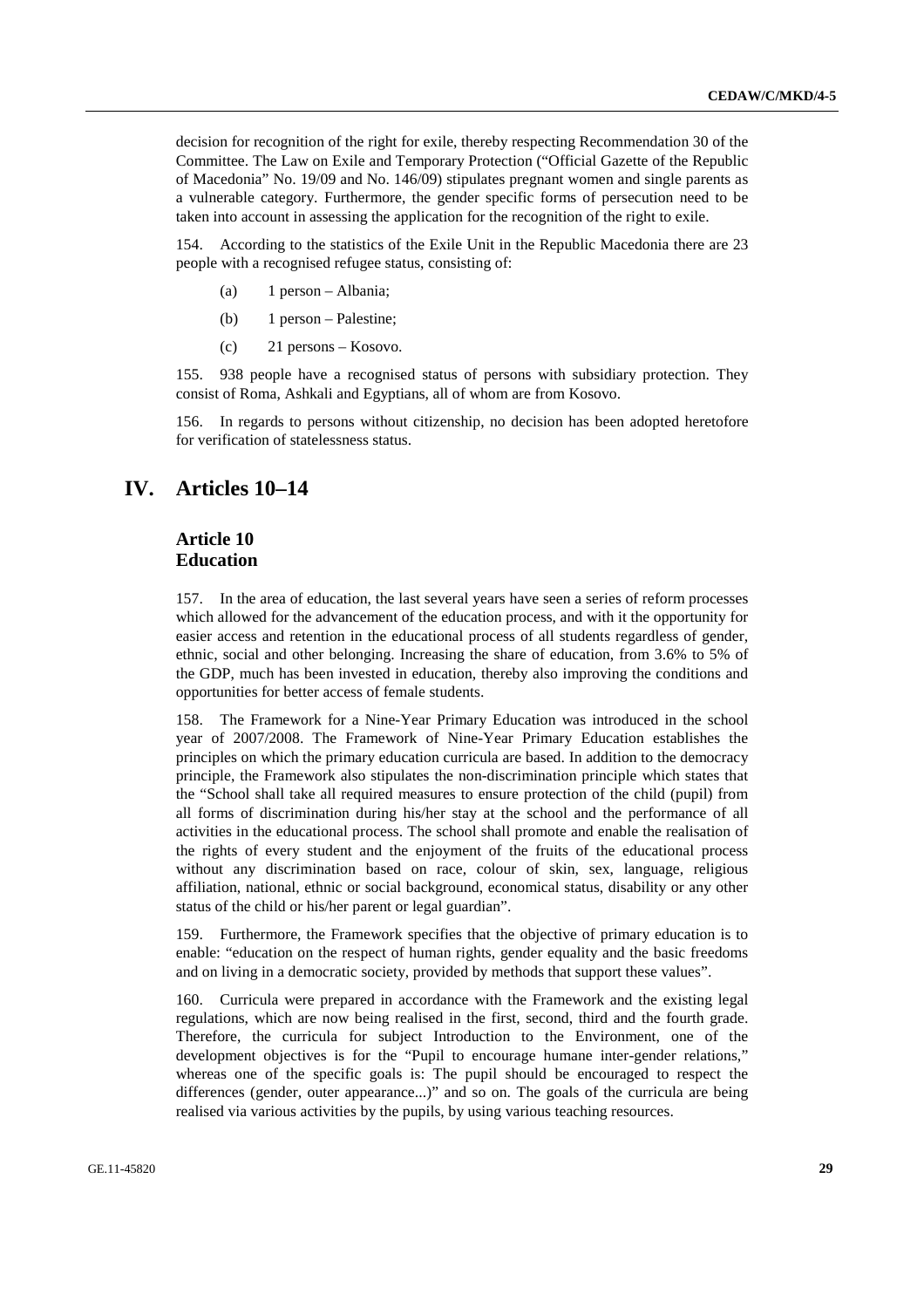161. The Life Skills programme, which is carried out from the first to the ninth grade (within the general education class from grade two to nine and integrated in the classes for other subjects), on the topic: "Myself and others: Social Relations" specifies the goals in regards to respecting others. With the assistance of workshops with pupil participation, directly and in mutual communication, the students gain knowledge, adopt stances and develop skills on gender equality, differences and respect of differences.

162. The Sector for Equal Opportunities of the Ministry of Labour and Social Policy, in partnership with the Ministry of Education and Science, is implementing the Gender Responsive Education project. During 2008, 15 two-day training sessions for the teaching staff in primary schools in the Republic of Macedonia were provided under the auspices of this Project. The goal of these activities is gaining skills and knowledge for the primary education teaching staff on the basic concept of gender development and incorporation of the gender concept in the curricula and plans and eliminating prejudice and stereotypes that are present in the educational process.

163. Among other things, the 2010 Work Programme of the Education Development Bureau includes plans for the innovation of the Methodology for Evaluation of Text Books, which also addresses the issue of gender equality, avoiding stereotypes and prejudices, etc. Its adoption shall allow systematic and expert analysis of the text books and other aides and that shall contribute towards greater improvements in their quality.

164. Of the anticipated NAPGE, the Sector for Professional Development of Educational Staff and Expert Advisory Work, the Unit for Preparation of Programmes and Criteria for Professional Development of the Educational Staff, accepted the offered training entitled Gender Relations — Development of Women's Human Rights, by the Association for Elimination, Solidarity and Equality of Women of the Republic of Macedonia — ESE and it was included in the Catalogue of Training Programmes for the teachers during their work and the training and service providers in 2007. The above was offered for choice to schools. However, in 2007 not a single school from the III to VI grade cycle opted for the above specified topic which was included in the database for choosing training sessions for the teachers.

165. Mandatory secondary education was introduced in the school year of 2008/2009. All pupils of primary, i.e. mandatory secondary education were provided with free transport in cases where they need to travel to school for 2 km and 2.5 km or more respectively from their homes, and wherever there is no organised transport, the pupils were provided with accommodation and a boarding school and free text books. Financial support is provided for secondary school students whose parents are beneficiaries of social welfare through the Conditional Cash Transfer Project which is conditional on regular attendance of classes.

166. With a view to implementing effective measures in the area of education in relation to the Roma people and within the context of the Recommendation 28 of the Committee, for the school year of 2005/06, the Roma Education Fund based in Budapest, Hungary, approved and fully financed a scholarship and mentorship project for secondary school Roma students in the Republic of Macedonia. This project was applied for by the Foundation Open Society Institute – Macedonia in partnership with the Directorate for the Development and Enhancement of the Education of Ethnic Minority Language Groups, and was implemented by the Foundation Open Society Institute – Macedonia.

167. This project encompassed a total of 657 Roma secondary school students from year one to year four. In addition to receiving financial assistance – scholarship, the Roma students also had a mentor (one of the teachers at the school).

168. Pursuant to the National Strategy for Roma and the Education Action Plan, in the school year of 2008/09 the Ministry of Education and Science granted 650 scholarships to Roma students (of whom 305 were girls), who were enrolled in first year of secondary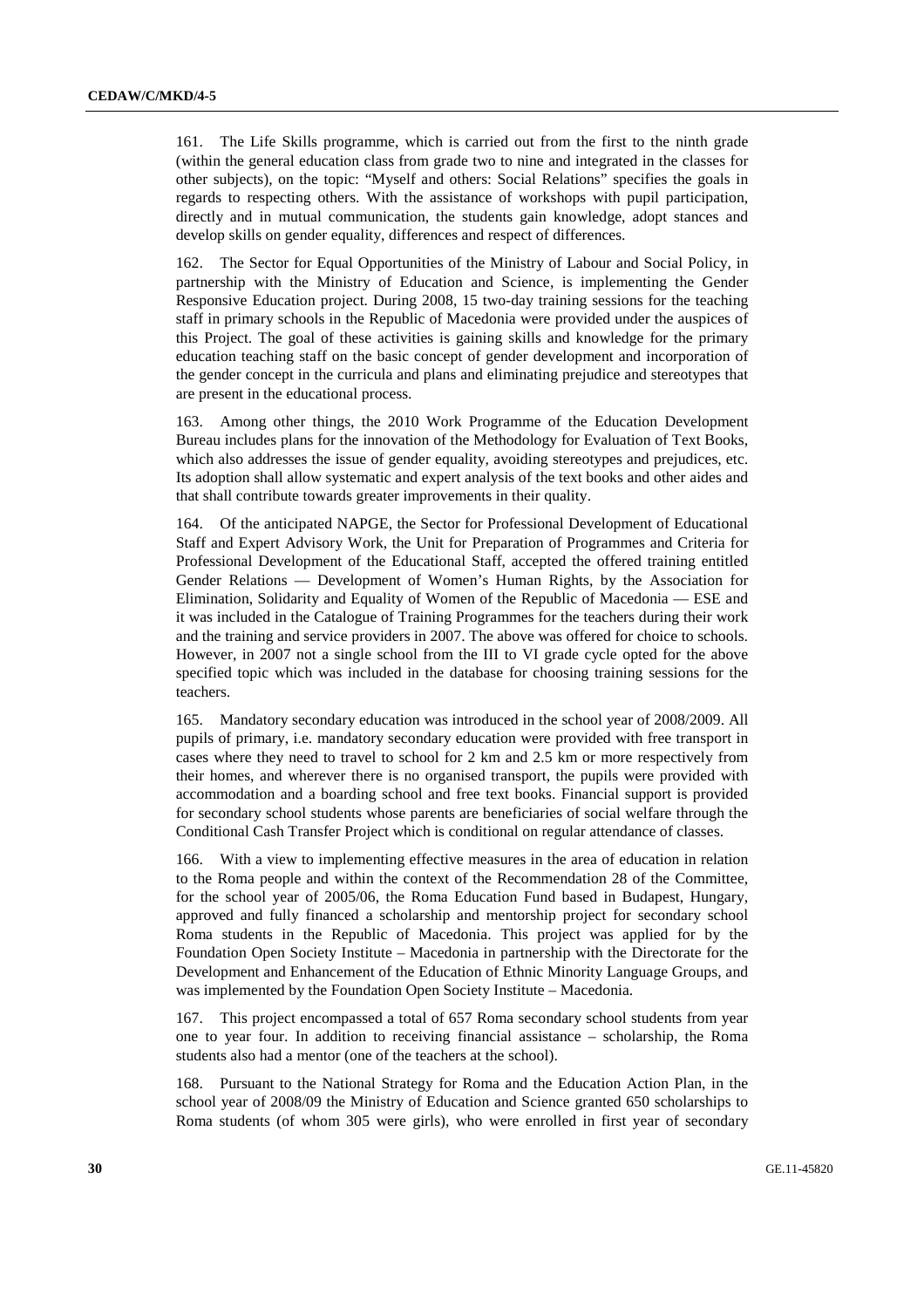school. This constituted an incentive and encouragement of the Roma students to continue their education in order to successfully complete it.

169. Taking into consideration the positive experiences of such programmes, in the school year of 2009/10, the Ministry of Education and Science, together with the Roma Education Fund, launched the Scholarship and Mentorship Project for 800 Roma students and tutorship for all 1606 Roma secondary school students enrolled in secondary education – a measure for additional assistance directed at making all students achieve better results. 455 scholarships were granted (of which 258 were for girls), students attending secondary school education and their grade point average is good (3.00).

170. All of these measures have a stimulating effect, hence we have an improvement in the inclusion of both male and female students from the Roma community.<sup>20</sup>

| School year | Albanian | Turkish | <b>Bosnian</b> |
|-------------|----------|---------|----------------|
| 2006/2007   | 9 7 9 1  | 1 0 7 2 | 283            |
| 2007/2008   | 10 731   | 1 1 7 2 | 317            |

2008/2009 11 380 1 220 333

171. The past several years have seen growth in the number of enrolled female pupils from other ethnic communities too.

172. With regards to Recommendation 20 of the Committee related to taking measures for raising awareness and having an educational campaign aimed at facilitating access to male and female students from rural areas, the Republic of Macedonia has opened secondary schools or dispersed classes in rural areas. Such examples include the establishment of a secondary school in the Municipality of Lipkovo, the Municipality of Centar Zhupa, the dispersed classes in the Municipality of Mavrovo and Rostushe, the Municipality of Vrapchishte and others.

173. With a view to raising public awareness to increase coverage and reduce the dropout rates from the educational process of girls from ethnic communities and rural areas, a number of campaigns and other activities were implemented, such as:

(a) A media campaign for mandatory secondary education was implemented;

 (b) "The Key is in Your Hands" campaign, under the auspices of the Roma Education Fund was implemented by the NGO, National Roma Centre in co-operation with the Directorate for the Development and Enhancement of the Education of Ethnic Minority Language Groups and the Department for the Promotion of Primary and Secondary Education. The campaign started in 2006 and is still ongoing. The objectives of the campaign are to motivate Roma parents to engage their children in the educational process, as well as to reduce dropout rates. A manual for prevention of and protection from discrimination in the educational process was developed within the framework of the campaign;

 (c) The NGO's organised panel discussions on the impact of the infrastructure on the time of women in rural areas, on how to increase enrolment rates of girls in secondary education from the publication "Towards a Gender Responsive Macedonia" (CRPM).

<sup>&</sup>lt;sup>20</sup> Appendix on Education: 1, 2, 3.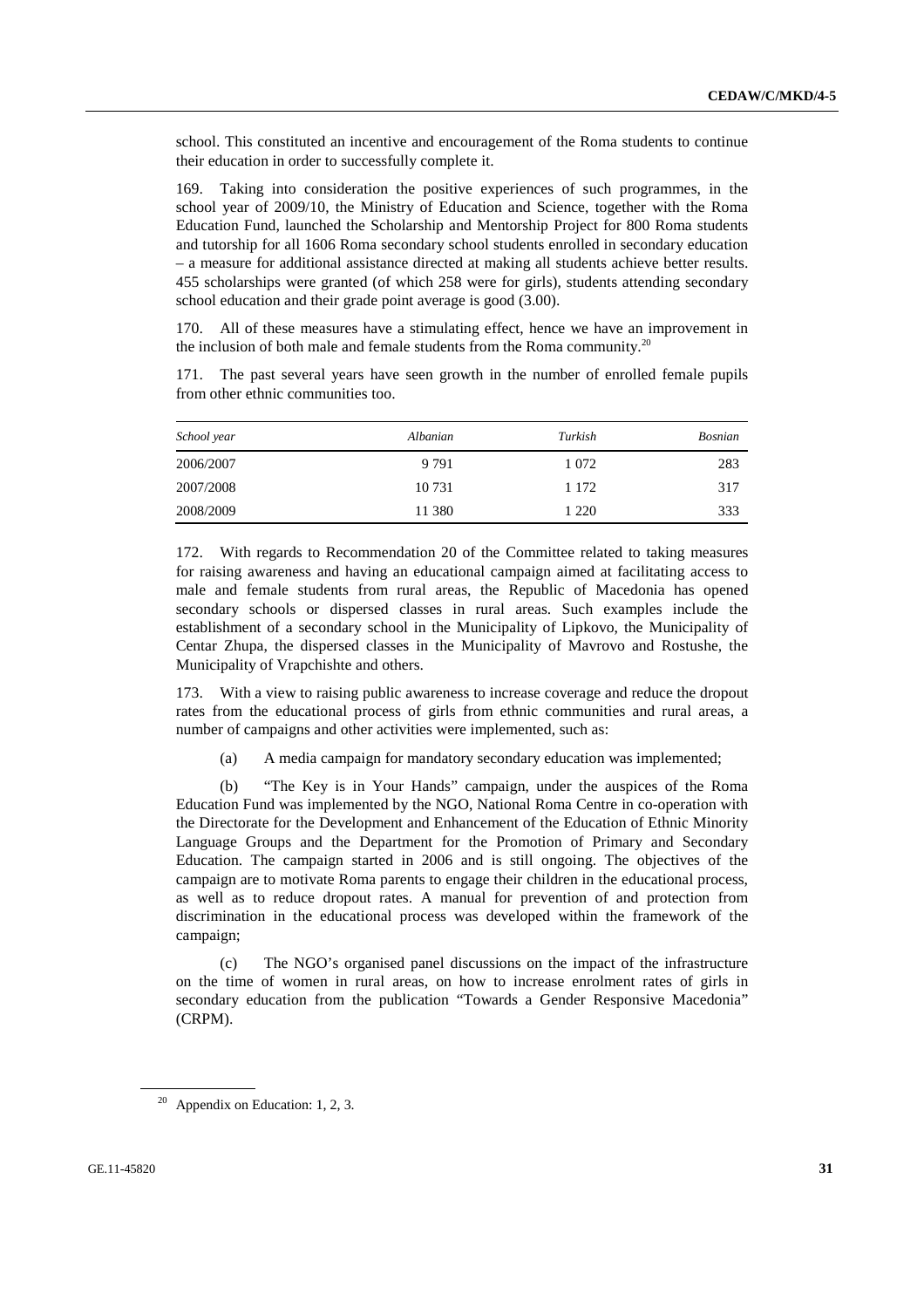174. The trend of increased inclusiveness of students in higher education is similar to that of secondary education. The existence of a large number of higher educational institutions, both state and private, in the 2008/2009 academic year, encompassing a total of 94 faculties, enabled easier access and option for a larger range of choice. The opening of 46 dispersed study programmes in 15 cities: Skopje, Bitola, Shtip, Tetovo, Kavadarci, Debar, Veles, Struga, Kriva Palanka, Kichevo, Prilep, Gevgelija, Sveti Nikole, Berovo and Probishtip, allowed for the reduction of studying expenses and the increase of the inclusion of female students in higher educational institutions. With a view to raise awareness about the need for secondary education, a campaign was organised for enrolment in higher education.<sup>21</sup>

175. In relation to promoting the gender concept in 2008, undergraduate studies were introduced at the Faculty of Philosophy at the University of "Ss. Cyril and Methodius" Skopje.

176. The last several years have also seen an emphasis on education of adults. The Centre for Education of Adults (2008) started with work, and the following are among the realised activities:

 (a) Programme for Completion of Secondary Vocational Education for Adults in the Municipality of Arachinovo covering 28 women from the Albanian ethnic community;

 (b) Training for obtaining specific knowledge of English in the hospitality sector, including 31 women.

177. The Lifelong Learning Project, with the aim of raising awareness about education of adults and gaining certain skills, covered 9 municipalities: Shuto Orizari, Chair, Lipkovo, Shtip, Konche, Radovish, Chashka, Bitola and Zajas. Over 60% of the attendees of these workshops were women from all ethnic communities.

Starting in 2010, a programme was introduced for simpler enrolment of adults in higher educational institutions, thereby enabling women to enrol at an age of 35 years or older, while men at the age of 45 years or older. The tuition fee at the faculties is EUR 200.

179. The realisation of the mega Conditional Cash Transfer Project started at the beginning of November 2010, with the assistance of a World Bank credit to the amount of 25 million denars. All the beneficiaries of social support who have children enrolled in secondary school are eligible for the right to a monthly compensation. The potential beneficiary children need to have completed primary education, usually at 14 years of age and they cannot be older than 17 years of age on the date of enrolment, i.e. in case of a child with a disability to not be older than 25 years of age. The Programme is expected to span until 2014.

180. The Ministry of Information Society and Administration has existed as a body of the state administration from August 2008 and its objectives are to introduce and promote information-communication technology in all sphere of life, to raise awareness and education about the meaning of the development of the information society, as well as to strengthen the educational process and raise computer literacy of students of primary and secondary schools on the whole territory, especially via the specific project "Computer for Every Student".

Appendix on Education: Overview of enrolled students by gender and ethnic background in the 2007/2008 and 2008/2009 school years.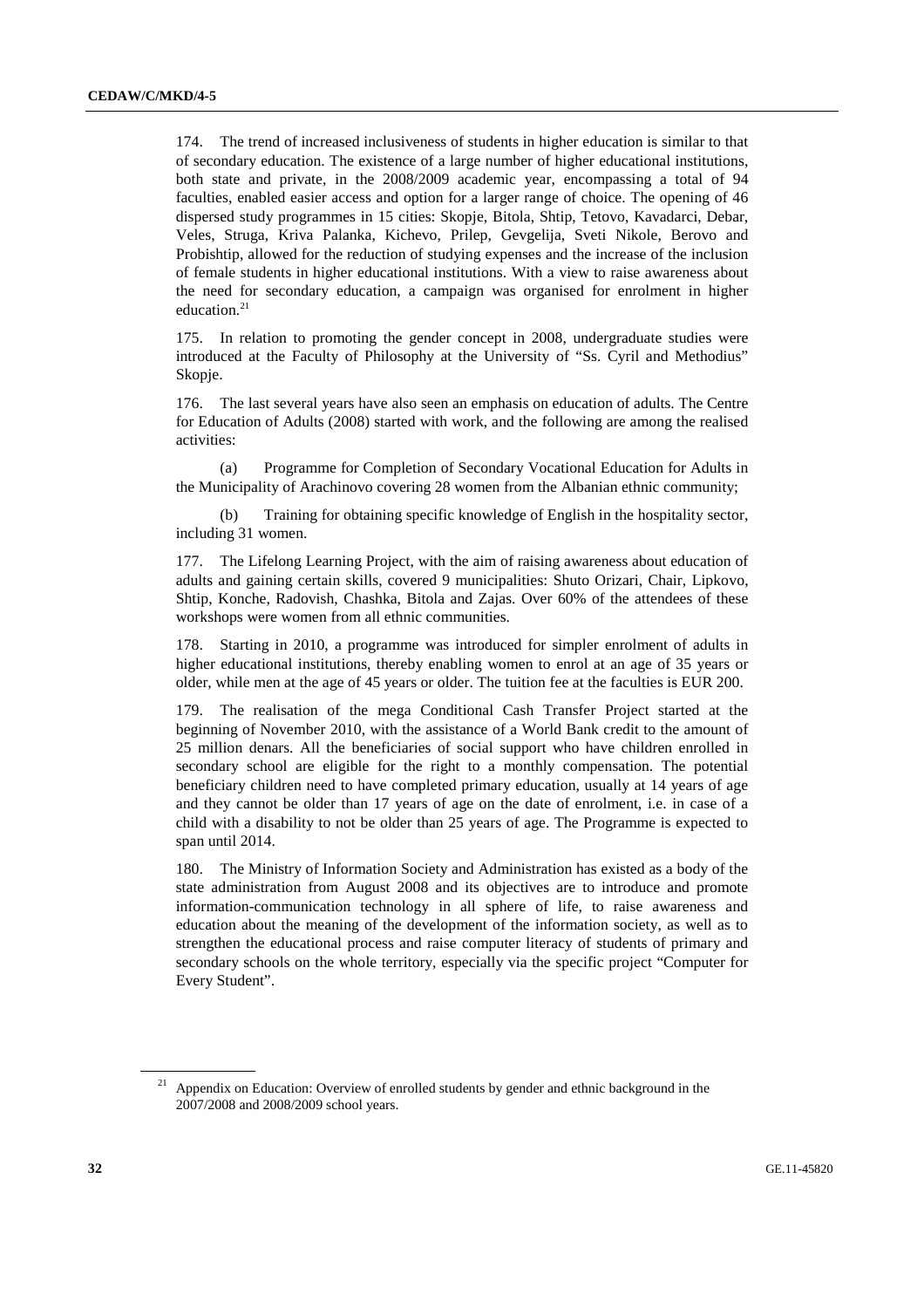181. During 2007, 15 free-of-charge Internet clubs were opened within the project "The World in your Palm – Free Internet Clubs" throughout the whole territory of the Republic of Macedonia.

182. During 2010, the Ministry of Information Society and Administration also started the realisation of the project "Wi-Fi Hotspots" in the rural areas with which it endeavours to provide free internet access to all of the citizens of the Republic of Macedonia, thereby further contributing to the reduction of the information gap.

183. "Computer for Every Child" Project – Computer equipment for every child in the primary and the secondary schools was anticipated and provided by this Project. This also includes schools in rural areas and areas where ethnic minorities live. During the school year of 2007/2008, 98,710 computer work-stations were distributed. This quantity of computers satisfied the needs of all of the secondary school and 45% of the needs of the central primary schools. In 2010, 65,000 more computer workstations were distributed thereby completing the need for all primary schools for 4th to 8th grade pupils. A total of 163,710 computer workstations were placed in secondary and primary education from grade 4 in primary to year 4 in secondary education. Furthermore, additional 53,000 laptop computers by the manufacturer Intel were distributed for 1st to 3rd grade pupils. These laptops featured hardware and software adjustments for the educational needs of the pupils of such an age. The teachers at all primary and secondary schools were provided with a total of 22,000 teaching laptops. The full implementation of this project shall contribute towards raising the awareness of the education level, while on the other hand it shall assist in the reduction of the school dropout rate by girls of the Roma and Albanian community who live in the rural region and their reintegration in the educational process. The planning and implementation of the activities within the project is performed in co-ordination with the Ministry of Education and Science and other relevant institutions.

184. The Ministry of Information Society and Administration opened 22 free internet clubs heretofore in the larger cities in the Republic of Macedonia, within the activities of the project "The World in your Palm" – Opening of Free Internet Clubs. These clubs are intended for the use of the Internet free-of-charge by all the citizens regardless of their sex, age, national or ethnic affiliation. With a view to determining the dynamics and structure of the Internet users in the free internet clubs, the Ministry of Information Society and Administration, via its employees in the Internet clubs throughout the territory of the Republic of Macedonia, keeps daily records, classified by sex, about the attendances of the clubs and the use rate of the information technologies by the citizens. A detailed analysis is planned in the future on the basis of the obtained data, and the outcome may be used as a basis for the promotion of activities that shall encourage and strengthen the existing capacity of the internet clubs, as well as to promote a higher rate of application of information technologies by the female population in rural areas.<sup>22</sup>

When the Ministry of Information Society and Administration adopts strategies for the development of the Information Society in the Republic of Macedonia, it has come to the conclusion that these strategies should not be concentrated in better developed areas, in the cities and the surroundings, but also at regions, where the development of the information society is not flowing according to the desired pace, due perhaps to the geographic location and other reasons. The project for establishment of internet kiosks in rural settlements was conceived with a view to contribute to the development process of information society. These kiosks shall enable the citizens of rural areas to have easy and fast access to modern information technologies and internet resources. The project envisages the instalment of 680 internet kiosks grouped in 13 regions, depending on the

<sup>&</sup>lt;sup>22</sup> Appendix on Information Technology: Gender divided data on attendance at internet clubs.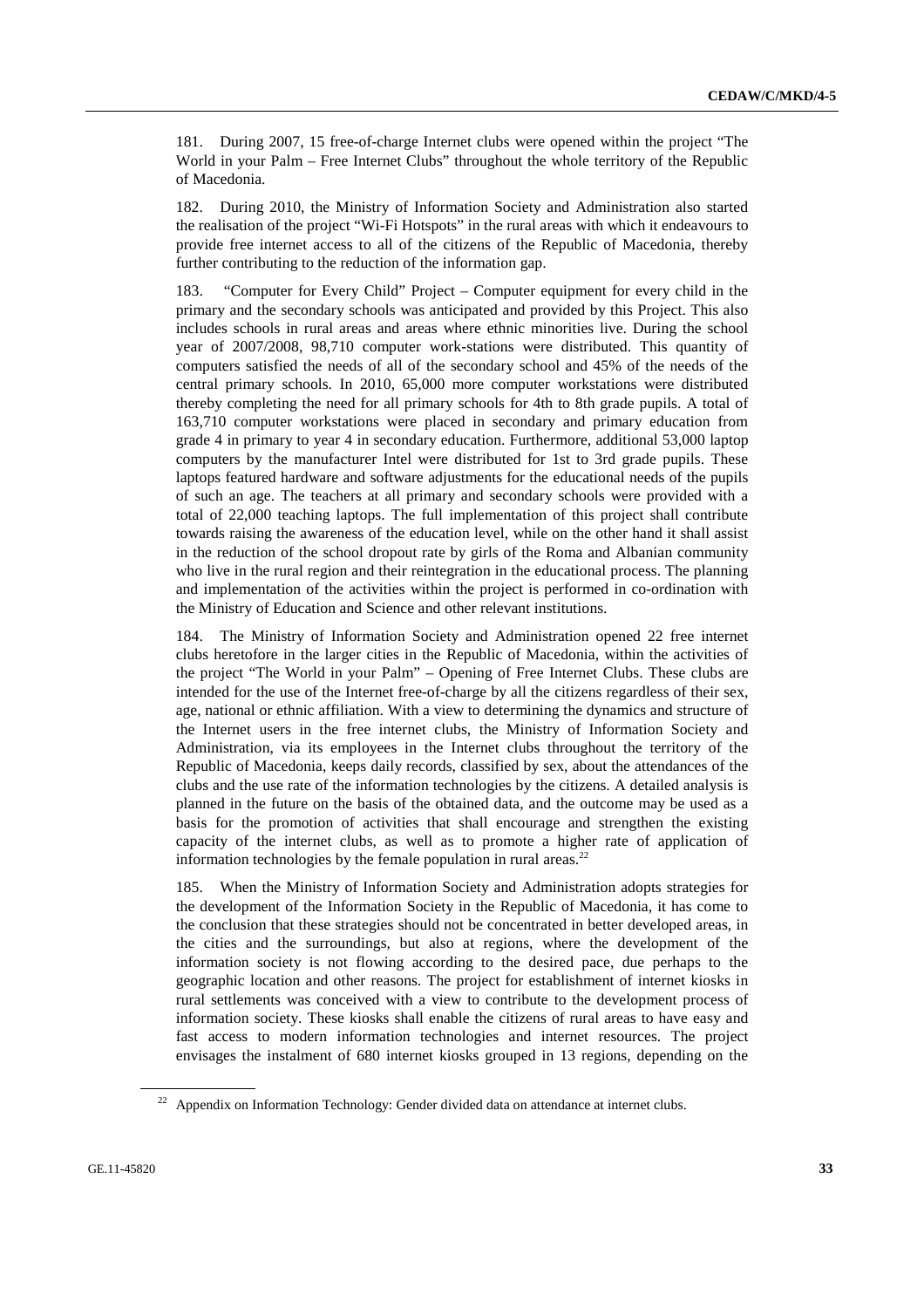population density and structure of the regions. Until now, approximately 400 internet kiosks have been installed, whereas the full implementation of the project is expected by the end of the year.

#### **Article 11 Employment**

186. Pursuant to the Constitution of the Republic of Macedonia (Article 32, paragraph 1) every person has the right to work, to free choice of employment, protection at work and material assistance during temporary unemployment. Every job is open to all the citizens under equal conditions without any type of discrimination, including gender based discrimination.

187. According to the labour legislation of the Republic of Macedonia, both men and women must be provided with equal opportunities and equal treatment in employment, promotion on the job, development, education, requalification, salaries, awards, leaves from work, conditions of work, working time and cancellation of the employment track. The realisation of the right to employment relations has been further promoted by the adoption of the Law on Mandatory Social Insurance Contribution, which in addition to the realisation of the right to health insurance, the right to pension and disability insurance is constantly being exercised by regular payment of the contributions. Before adopting this Law, only the right to salary contributions for health insurances was regularly exercised.

188. Measures relating to special protection and assistance to a certain category of workers shall not be considered discrimination, nor should they constitute a basis of discrimination, as envisaged by the Labour Relations Law, Collective Agreements and the employment contracts for those relating to the protection of disabled people, older workers, pregnant women and women who use any maternity protection rights, as well as the provisions relating to the special rights of parents, adopting parents and guardians.

189. Gender equality shall be observed in the publication of vacancy announcements. An employer cannot publish a vacancy announcement solely for men or solely for women, except if the specific gender is a necessary condition for carrying out the work. Furthermore, the employer shall not condition the signing of the employment contract with data not directly related to the employment relations. When concluding an employment contract, the candidate is not obliged to provide evidence of good health, except if the employer, at his own expenses, sends the candidate for a health check ("Official Gazette of the Republic of Macedonia", No. 16 from 05.02.2010)

190. The ESARM participated in significant projects, including the CARDS project – Employment Policy II, which resulted in the development of two significant documents: the National Employment Strategy 2006–2010 and the National Employment Action Plan 2006–2008 which were adopted by the Government of the Republic of Macedonia in December 2006. In order to realise these two documents, with a view to increase employment and stimulate self-employment, as well as for the successful implementation of the employment policies/measures also anticipated in the Employment Programme of the Government of the Republic of Macedonia 2006–2010, operational plans are being prepared on the active employment programmes and measures, which define the type of active employment measures, the target groups, the required funds and sources of the funds, as well as specific activities with established deadlines for the entities responsible for their realisation.

191. In 2006, the Employment Agency also participated in the realisation of the following projects aimed at stimulating employment: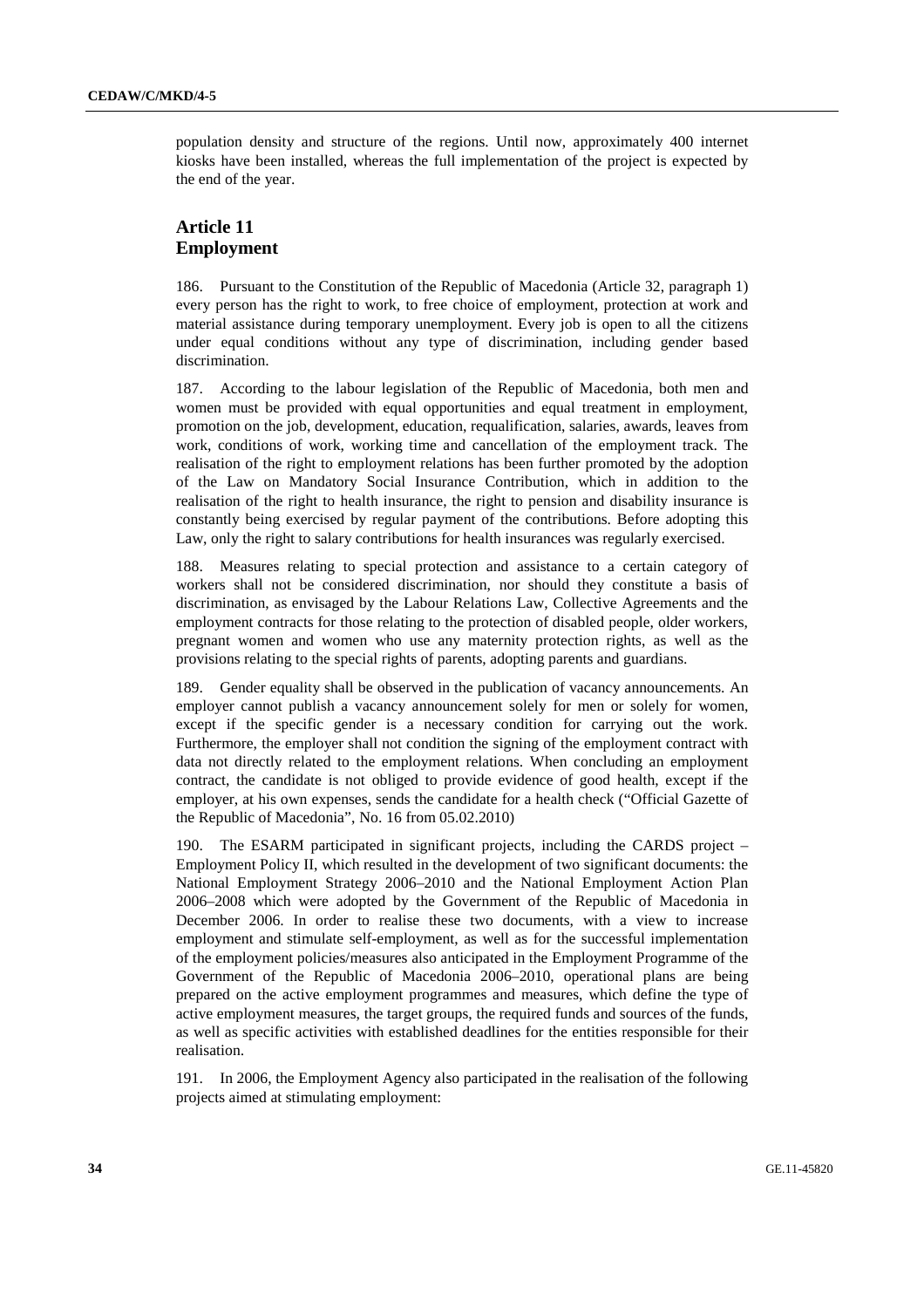(a) The UNDP Project "Employment Mediation for Highly Educated Young Unemployed"– Phase 2;

- (b) The UNDP "Job Creation Programme" Project;
- (c) The UNDP Project "Partnership for Job Creation, Self-Employment";
- (d) The Project "Roma Inclusion Decade (2005–2015)".

192. During the reporting period, the Employment Agency carried out several types of activities towards the end of stimulating employment and increasing employability of unemployed persons, including:

 (a) Realisation of the Programme for Employment Preparation (training, requalification or further development) – The Employment Agency provides training, requalification and further development as a regular activity for a well known employer, pursuant to the Law on Employment and Insurance in Case of Unemployment and the Rulebook on Training, Requalification and Further Development of unemployed and other persons;

 (b) Provision of funds from the Special Fund for Employment and Work of Disabled Persons – the special conditions and incentives for employment of disabled persons are regulated in the Law on Employment and Work of Disabled Persons, whereas the conditions on the manner of granting funds from the Special Fund are prescribed by the Rulebook on Criteria and Manner of Granting Funds from the Special Fund for Provision of Conditions for Employment and Work of Disabled Persons. Pursuant to these acts, the funds from the Special Funds shall be granted according to the following grounds:

- (i) Employment of a disabled person for an indefinite period;
- (ii) Adaptation of place of work;
- (iii) Procurement and equipment; and
- (iv) Work training of disabled persons with a view to employing them;
- (c) Professional orientation;

 (d) Job clubs – Several activities are implemented within the auspices of the job clubs, including:

- (i) Open Office;
- (ii) Workshops, lectures, interviews;
- (iii) Computer literacy training and foreign language classes;
- (iv) Individual employment plans, etc.

193. In addition to the specified activities, which fall under the scope of the work of the Employment Agency, pursuant to the Law, the realisation of the activities for the implementation of the annual operating plans of the active programmes and employment measures that have started in 2007, where part of the programmes and measures are aimed at direct financial support to encourage employment, in the context of awarding grants to stimulate entrepreneurship among the unemployed, some are aimed at subsidising employment and part of the measures are aimed at strengthening the capacity and enhancing the skills of unemployed persons with a view to easier job employment.<sup>23</sup>

<sup>23</sup> http://www.mtsp.gov.mk/WBStorage/Files/Rodova%20Analiza.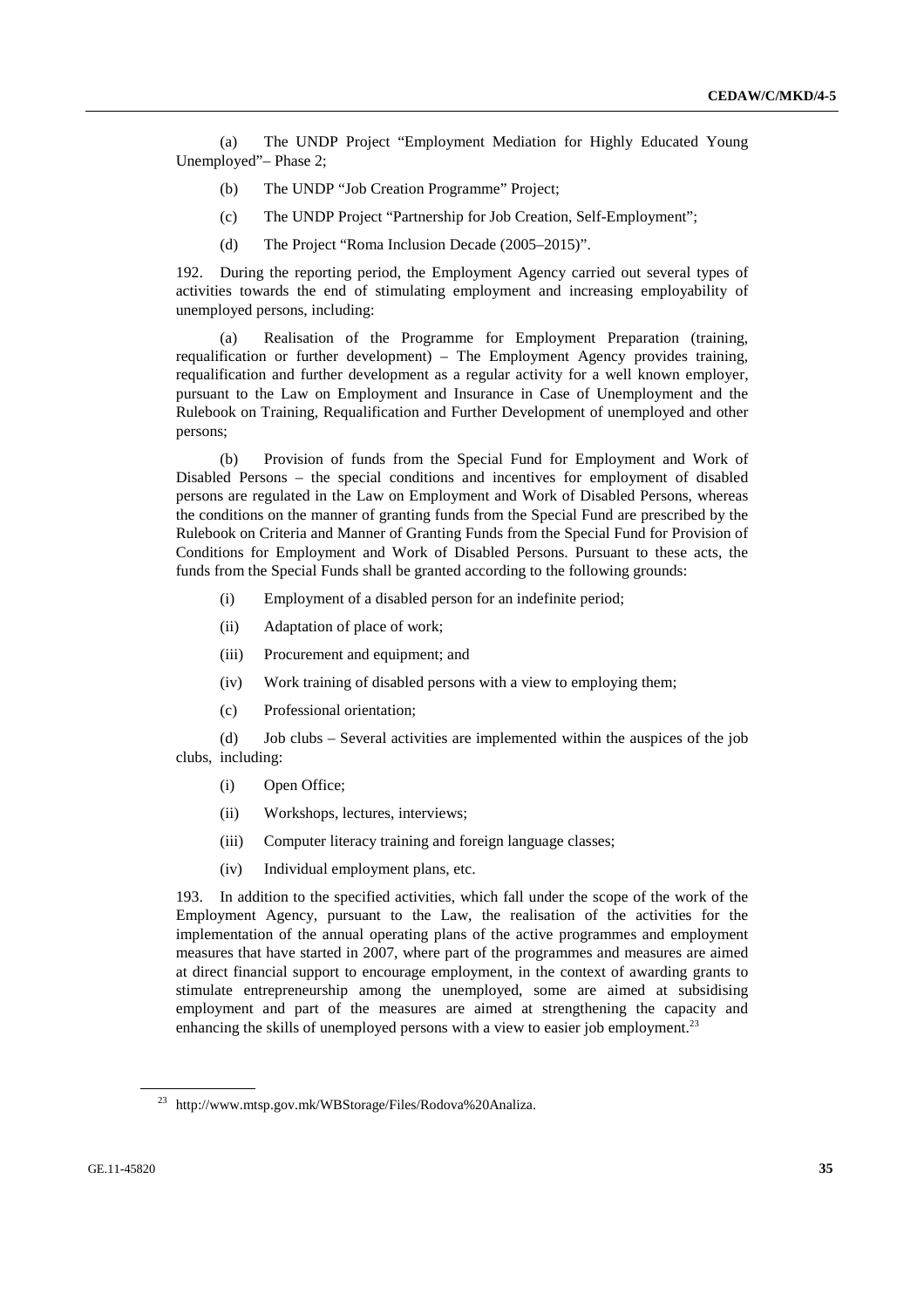194. A long term goal of the self-employment program is to reduce unemployment and poverty by starting new businesses (family business). The programme is being implemented through training of unemployed persons interested in learning about entrepreneurship, preparation of solid and sustainable business plans, assistance with registration and a subsidy to start a business. For every realised self-employment the programme anticipates support in the form of direct support for procurement of equipment and materials, then training for maintaining a business, a voucher system for developing a business plan and support the registration of businesses.

| Year       | Registered companies | Men         | Women       |
|------------|----------------------|-------------|-------------|
| 2007       | 559                  | 417 (74.6%) | 142 (25.4%) |
| 2008       | 529                  | 326 (62%)   | 203 (38%)   |
| 2009       | 654                  | 409 (63%)   | 245 (37%)   |
| 30.09.2010 | 679                  |             |             |

195. With a view to encourage female entrepreneurship, pursuant to Committee Recommendation 34, the following actions have been taken.

196. Article 2, Item 3 of the Programme for Development of Entrepreneurship, Innovation and Competitiveness of SME's in 2010 (Official Gazette no. 5/2010 and 74/2010), anticipates the activity – Co-Financing Projects of Business Support Centres for Small and Medium Enterprises (SMEs). One of the submitted and evaluated projects to be co-financed under this program activity by the MOE is the Project – Interactive Advanced Training for Existing Female Entrepreneurs Who Have Formed their Own Business in the Last Three Years, submitted by the Foundation for SME Development-Kumanovo.

197. Within the project – Building Capacity for Creating Knowledge-Based Economy, financed by the Austrian Development Cooperation, or the activity – Research of Women Entrepreneurs, a booklet was produced entitled "Women Entrepreneurs in the Republic of Macedonia" which was promoted during the event organised on the occasion of World Entrepreneur Day (16 April 2010).

198. The APERM (the Agency for the Promotion of Entrepreneurship in the Republic of Macedonia) anticipates a special programme activity – Organising Training for Female Entrepreneurship, within the Work Programme for 2011.

199. The following are realised project tasks for the support of women entrepreneurs in the Republic of Macedonia:

 (a) Strengthening the Entrepreneurial Skills of Women in Business – realised by BAS Macedonia, 2009. In the period September to December 2009 six three-day workshops were held in the following six different cities: Bitola, Ohrid, Strumica, Kumanovo, Skopje and Tetovo. The total number of trained women in entrepreneurship with the so-called CEFE methodology is 151;

 (b) Support and Development of Female Entrepreneurship in the Tetovo region, implemented by the Ministry for Economy in cooperation with ESA Tetovo, 2008. The aim of the project was a contribution to improve the efficiency of managing businesses by women entrepreneurs by organisation of training and consultancy for existing and new businesses.

200. The Programme for Formalisation of Started Businesses by unemployed persons and their legal involvement in the labour market is carried out in order to reduce the gray economy. The programme is being implemented by providing assistance with registration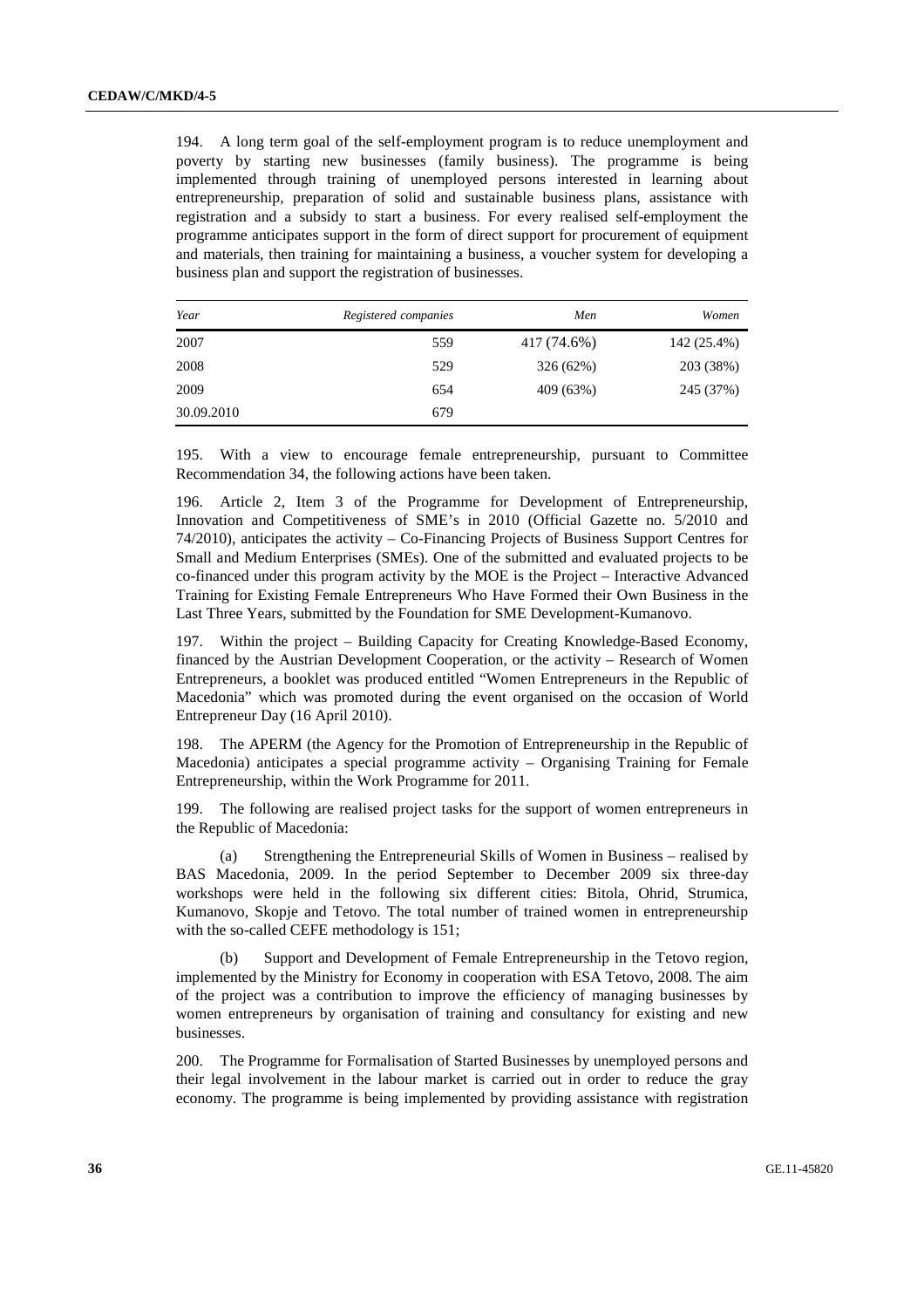| Year       | Registered companies | Men       | Women    |
|------------|----------------------|-----------|----------|
| 2008       | 113                  | 78 (69%)  | 35 (31%) |
| 2009       | 250                  | 176 (70%) | 74 (30%) |
| 30.09.2010 | 249                  | 188 (66%) | 61 (24%) |

of existing informal businesses by people who informally have experience in performing the activity and who need a subsidy for formalisation of the business.

201. The Operational Plan of the active programmes and measures for employment in 2010 were introduced for the first time and implemented in the Programme to Promote Entrepreneurship through Existing Business Incubators and training for particular occupations and skills that are scarce in the labour market. The Programme aims to encourage entrepreneurship and job creation in small and medium sized enterprises that are export oriented and create products based on information and communication technology. This allows for greater competitiveness on the labour market of persons covered by this program and creation of new jobs. Based on the results of the pilot survey for the need of new jobs implemented in 2009 in the City of Skopje training was conducted focused on occupations and industries for which there is a lack of skills (product design and 3D design). The training was completed and certificates were provided to 31 unemployed people. It is expected that persons who have successfully completed the training should significantly increase their employment opportunities.

202. Also, according to this operational plan, the Programme for Economic Strengthening of Women Victims of Domestic Violence was implemented in 5 pilot municipalities (Skopje, Tetovo, Kumanovo, Kavadarci and Bitola). The objective of the Programme was to provide financial support to women victims of domestic violence for the subsidising, self-employment and training of certain occupations which are scarce in the labour market. The Programme encompasses registered unemployed women victims of domestic violence recorded in the Social Work Centre with the status of female victims of domestic violence as beneficiaries of social services, determined by findings and opinions of the professional team within the SWC. Until 30.09.2010, eight persons were employed with the assistance of this subsidy measure, while 20 female candidates registered their own businesses with the assistance of the self-employment measure, of which 6 in the Artisan Chamber as artisans, while the remaining 14 registered in the Central Register of the Republic of Macedonia as DOOEL or TP. Despite all efforts made to animate the women victims of domestic violence, the interest shown in the Measure of Vocational Training and Skills that are Scarce in the Labour Market is unsatisfactory and therefore the implementation of this measure shall continue in 2011 throughout the country.

203. The results of the implementation of the annual operational plans of active programmes and measures of employment also show participation of women.<sup>24</sup>

204. The realisation of the programmes for preparation for employment and participation of women in their implementation is as follows:

In 2006, 3216 persons (including the number of people whose preparation began in 2005 and ended in 2006) were involved in employment preparation, whereas 2175 established employment relations. According to the activity of the employer for whose needs the preparations for employment were carried out, most of the people i.e. 2053 (64%)

<sup>&</sup>lt;sup>24</sup> Appendix on Employment: Overview 1 and 2 on realized active policies and employment programmes.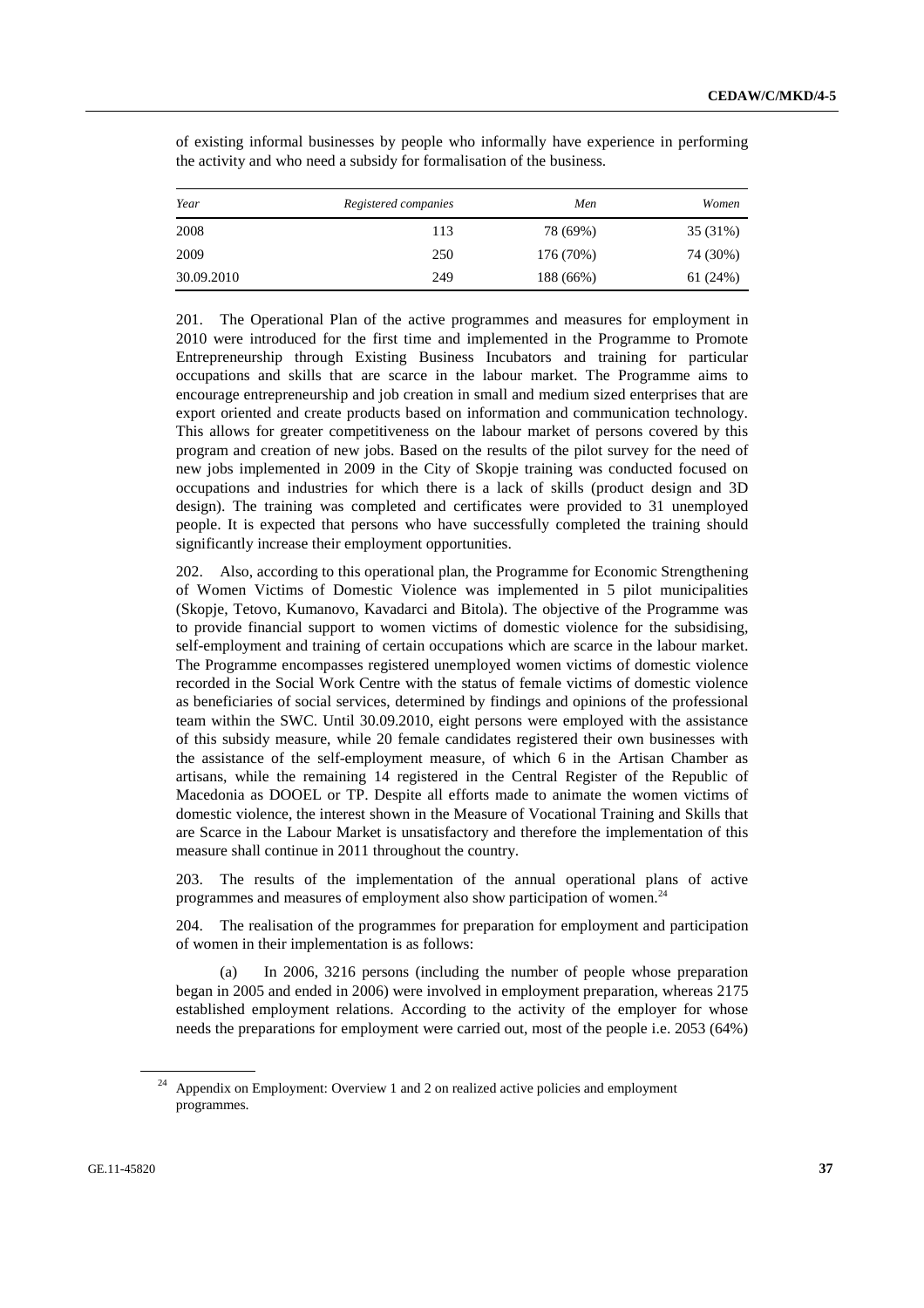were involved in the textile industry and 825 (26%) in the footwear industry. If one considers that the textile and footwear industries recruit a predominantly female workforce, it can be concluded that most of the included 3,216 people and the 2,175 persons employed in 2006 are women;

 (b) In 2007, the total number was 3,866 persons, whereas 2,526 were employed for an indefinite period (including the number of people whose preparation began in 2006 and ended in 2007). According to the activity of the employers for whom the preparations were conducted, the largest number of people, i.e. 2,759 (71.37%) were included in the textile industry and 725 (18.75%) persons were included in the preparation for production of leather and leather products (most of them in the footwear industry). Accordingly, one can also conclude that in 2007, the majority of the included 3,866 persons and the 2,526 employed persons in 2007 were women;

 (c) In 2008, of the total number of 2,543 persons, (including the number of people whose preparation began in 2007 and ended in 2008) 2,020 of them (79%) are women;

In 2009, the number of people who started and finished the preparation in 2009 and those whose preparation began in 2009 and ended in 2010 is 244 of whom 187 (77%) are women;

 (e) While as of 30 September 2010, the number of people who started and finished the preparation in this period and those whose training is in progress is 131 of whom 75 (57%) are women. Of the figures stated above, it can be concluded that a larger number of women, than men, took part in the training sessions for requalification or further development during all of the years of the reporting period.

205. The objective of the Measure – Internships as Support for First Employment is to reach young unemployed people under 27 years of age, for the purpose of acquiring certain knowledge and practical skills that shall enable them to be ready to join the labour market.

| Year | Participants | Women    |
|------|--------------|----------|
| 2008 | 141          | 86 (61%) |
| 2009 | 120          | 60 (50%) |
| 2010 | 150          | 89 (59%) |

206. The aim of the activities in the job clubs in the employment centres is to encourage initiative and to strengthen the capacities of persons seeking employment for successful representation on the labour market, successful job search and employment. In addition to other regular activities, the job clubs in the employment centres, also organise and conduct short-term training courses for unemployed persons, including computer literacy training and foreign language classes.

207. Within the scope of the regular activities of the Employment Agency of the Republic of Macedonia, activities are being realised for the professional orientation, wherefore the employment centres provide the following services and assistance in the choice of occupation and employment:

 (a) Information about the characteristics of the occupations, opportunities for continuing education in secondary and higher education institutions, the needs of individual occupations and employment opportunities and more;

 (b) Professional orientation – Counselling based on the survey of professional interests, general and specific abilities and other characteristics of the personality of the customers;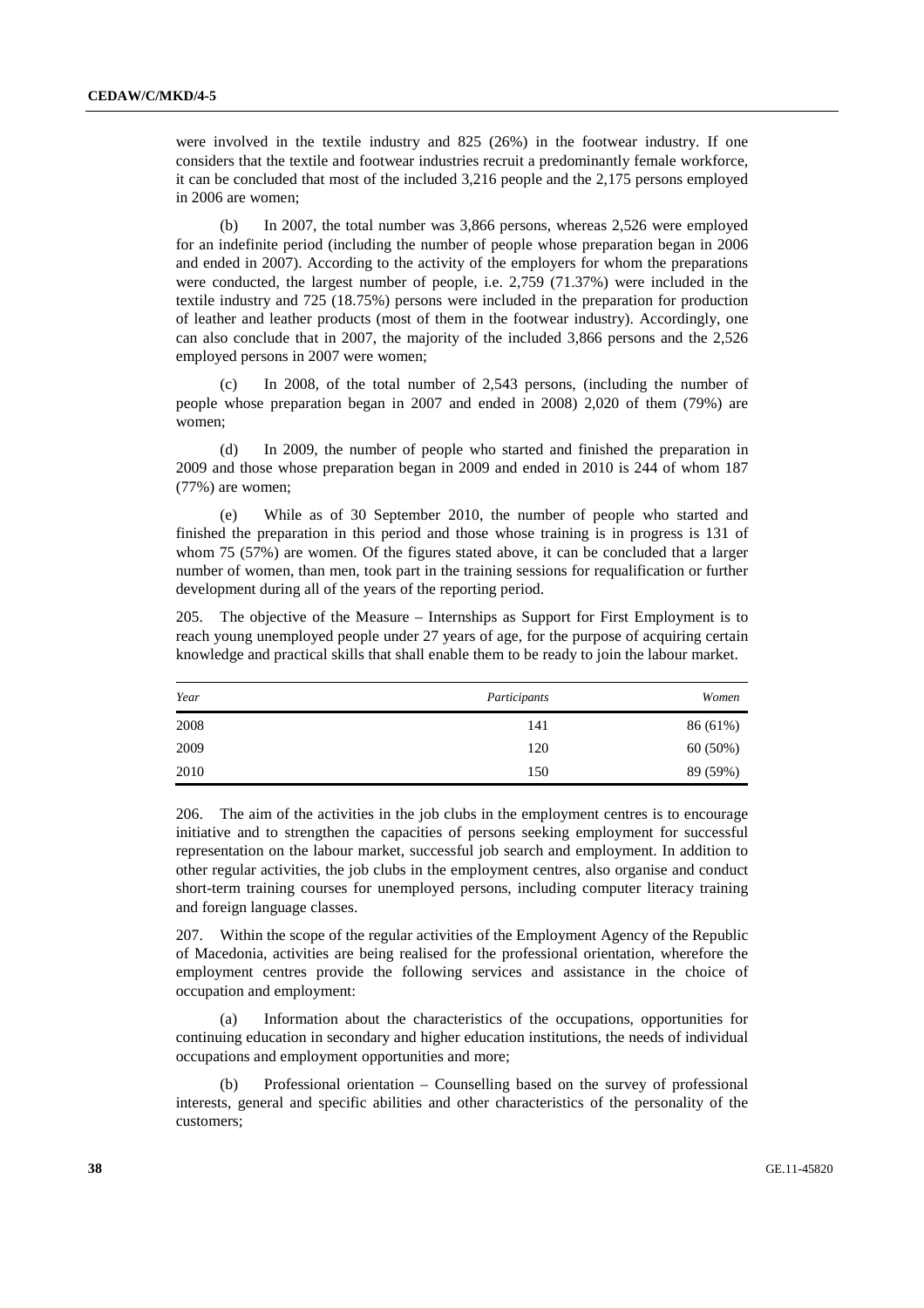(c) Professional selection – Selection of candidates for training, requalification and further training and assistance to employers in the selection of candidates for new employments.<sup>25</sup>

208. In accordance with the Recommendation 34 of the Committee, in relation to women's access to loans, in 2008 the Government started implementing the Project of Self-Employment through Loans via the Employment Agency. Under this Project, loans are granted under very favourable terms to the interested unemployed persons to start their own business with a view to become self-employed and create new jobs.

209. In 2008, the Project Steering Committee deliberated upon 5,599 submitted loan applications of which 1,461 were from women or 26% of the total applications submitted in 2008. 3,493 of them were approved (898 or 26% were women).

210. In 2009, the Project Steering Committee deliberated upon 1,122 submitted loan applications of which 1,461 were from women or 31% of the total applications submitted in 2009. 884 of them were approved  $(280 \text{ or } 32\% \text{ were women})^{26}$ 

211. On 30.09.2010, the Employment Agency published a Public Announcement to interested unemployed persons who wish to resolve their employment status by this active measure. The completion of the call procedure shall be followed by activities related to ranking and approval ratings of the best business plans and disbursement of the approved loans.

212. Within the CARDS project – Employment Policy II, Component 2 – Technical Assistance for Institutional Development in Support of Employment Policy, one of the key contents of the project was the section – Analysis for the Needs of Skills. Training was provided for employees of the 30 Employment Centres and the employees of the central service of the Employment Agency. Starting in 2006, the Employment Agency each year conducts an analysis of the skills needs which contributes towards the increase of knowledge about the situation and the expected changes in the labour market, the needs for specific qualifications and profiles of occupations that employers have a shortage of, and the knowledge about the labour market is used when creating measures within the annual Operational Plans for Employment Programmes and Measures.

213. From the evidence we can conclude that although the participation of women in many of the programmes and measures is higher compared to men (training, requalification and additional training for a known employer, training in computers and knowledge of foreign languages in job clubs, professional orientation, the internship programme), in some programmes however, such as programmes for self-employment and formalisation of existing businesses, as well as the project for self-employment through loans, women account for less than 40% compared to men. With a view to increasing the participation of women in the labour market there is a need to continue specific measures aimed at the active target group of unemployed women.

214. Participation of women in the state administration and ethnic representation in the reporting period has seen a positive trend.<sup>27</sup>

<sup>&</sup>lt;sup>25</sup> Appendix on Employment: Overview of gender structure of participants in the job clubs and

professional orientation in 2006, 2007, 2008, 2009.<br><sup>26</sup> Appendix on Employment: Data about the gender structure on the Project Self-Employment through

Loans. 27 Appendix on Civil Servants Agency: Excerpt of the data from the Civil Servants Register.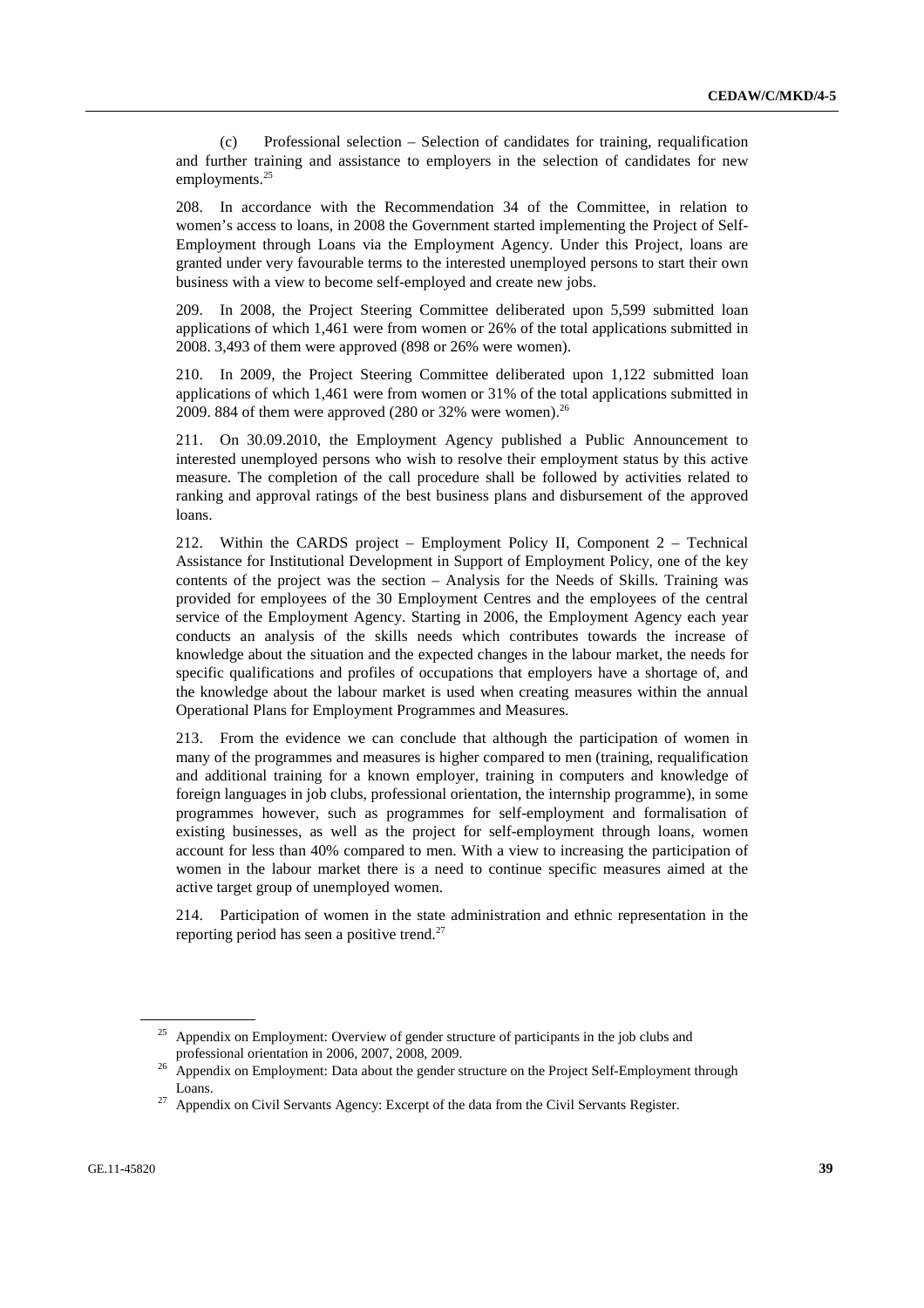215. The Law on Police<sup>28</sup> stipulates that: the employment process in the police respects the police of equal participation of the sexes. Of the total number of employees, 16.05% are female, with a tendency that the number shall constantly raise.

216. The percentage of representation of women in the personnel structure of the MOD and the ARM is the following:

 (a) The percentage of employed women in the personnel structure of the Ministry of Defence is 34.4%;

 (b) The share of participation of women in the staff structure of the Army of the Republic of Macedonia is 9.7%, of which: officers 8.1%, NCO's 11%, professional soldiers 2.6%, and administrative personnel 36.6%.

217. There are no formal barriers and restrictions for participation of women at all systematised posts in the MOD and the working duties determined by the act of formation of the ARM, and they are employed in all structures, pursuant to the principles of professionalism and competence.

218. Within the priorities of the Government of the Republic of Macedonia to integrate into the global NATO and EU systems, there is a positive trend in terms of women's participation in peacekeeping and humanitarian missions, led by the UN, NATO and the EU. Over the past period, 70 women, civilian personnel and military officers, employed in the Ministry of Defence and the Army of the Republic participated in humanitarian and peacekeeping missions abroad, and while a female employee in the Ministry of Interior, as a Chief Inspector, was selected to be an observer at the UN in Liberia in 2005–2007.

#### **Article 12 Health care**

219. Within the integration processes in the European Union, the Republic of Macedonia transposed the legal documents in the area of healthcare in the Multi-Indicative Development Programme and the National Development Plan (NPAA) by 2013. The legal regulations consist of: the Constitution of Republic of Macedonia, the Law on Health Protection, the Law on Health Insurance, the Law on Medical Records, the Law on Mental Health, the Law on Family, the Law on Termination of Pregnancy, the Law on Drugs, the Law on Infectious Diseases, the Law on Occupational Health and Safety, the Law on Personal Data Protection, the Law on Equal Opportunities for Women and Men and others.

220. Each year, the Government funds a total of 14 prevention programmes, with special attention to programmes of interest to the protection of the health of women, children and youth.

221. The programmes that are adopted in continuity and contain measures, tasks and activities for health protection for the population in the Republic of Macedonia, and apply to the female population or contain specific components are:

 (a) Programme for Health Protection for Mothers and Children in the Republic of Macedonia for 2010;

 (b) Programme for Preventive Health Protection in the Republic of Macedonia for 2010;

<sup>&</sup>lt;sup>28</sup> Article 96, paragraph 2 ("Official Gazette of the Republic of Macedonia" No. 114/06).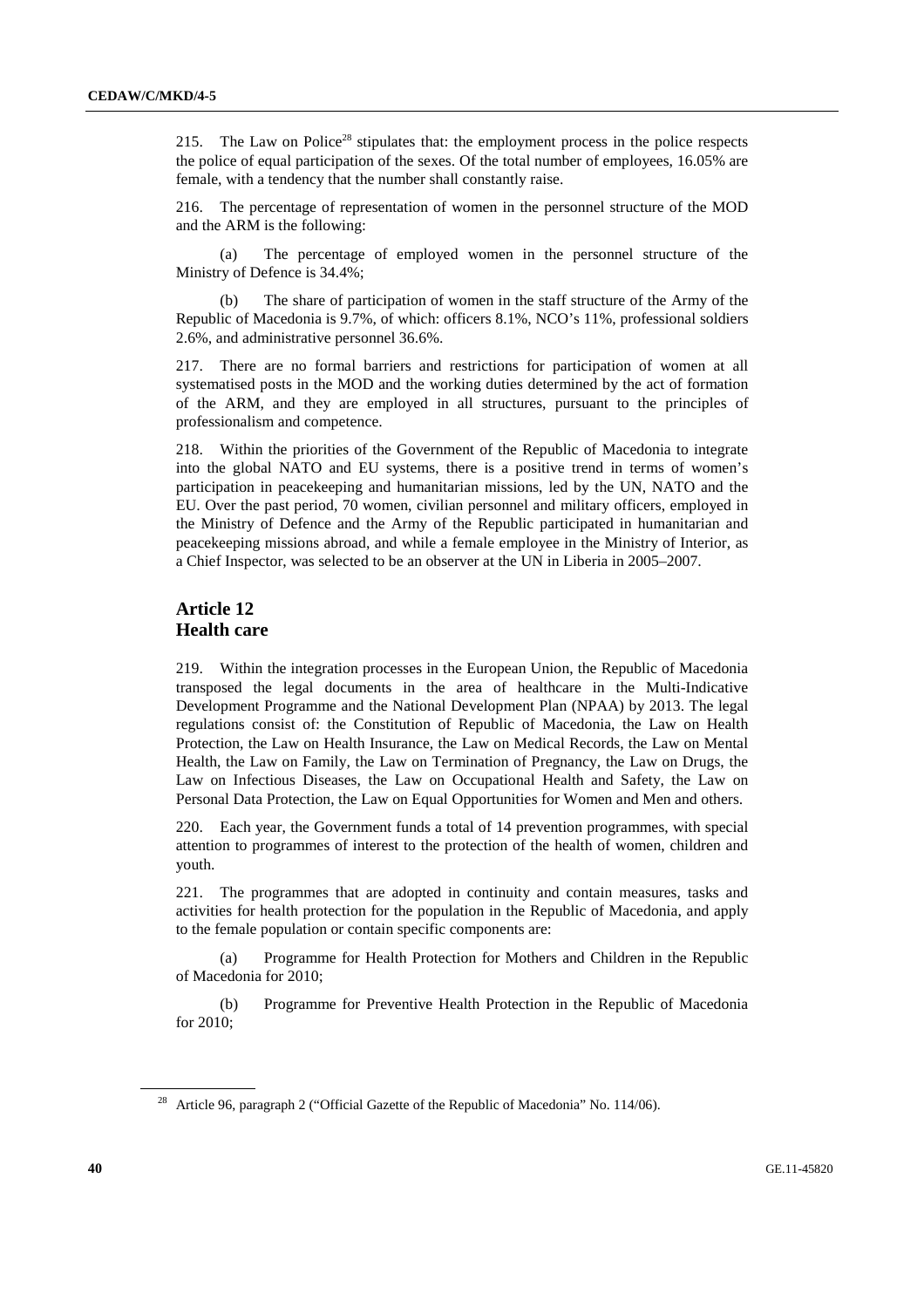(c) Programme for Early Detection of Malignant Diseases in the Republic of Macedonia for 2010;

- (d) Programme for the Protection of the Population from HIV AIDS for 2010;
- (e) Programme for the Protection of the Population from Tuberculosis;
- (f) Programme for a Systematic Medical Check;
- (g) Programme for Full Health Insurance;
- (h) Immunisation Programme and other programmes.

222. A National Committee for Safety of Motherhood was established in the Republic of Macedonia within the Ministry of Health. The Committee monitors the state of health and the protection of the mothers and children. Heretofore, an assessment of the situation with antenatal, prenatal and postnatal care was carried out with the financial support of UNICEF. An inspection was carried out in the work and the situation in terms of personnel, equipment and space in maternity hospitals. Based on this assessment a national strategy for safe motherhood was prepared which was delivered to the Ministry of Health. The Minister of Health seeks expert advice and activities from the Committee about all the problems in this area.

223. Given the prevalence of the use of abortions as a method of contraception and also due to the low rate of use of modern contraceptives (9.8%) in 2008, the Institute of Public Health with the support of UNFPA developed a strategic assessment of policies, programmes and conditions in the country. This assessment confirmed the need for systematic and continuous engagement of all segments of society to improve the level of education and to prevent unwanted pregnancies and to increase the need and use of modern methods of contraception. The Ministry of Health, with the support from the United Nations Population Fund (UNFPA) has formed a working group for elaboration of the National Strategy on Sexual and Reproductive Health 2010–2020, with the support of UNFPA and it is currently under procedure for adoption of the Government. The vision of this Strategy is:

 "By 2020, the population of the Republic of Macedonia should have better sexual and reproductive health, through better access to collateral and quality of health services to every individual." Also with the support of UNFPA, the Ministry of Health and the Institute of Public Health opened 19 youth counselling centres for sexual and reproductive health in the public health centres.<sup>29</sup>

224. In order to promote the counselling, during 2010 within the same project, will involve teams and prevention through visits to schools and rural areas, conduct education and promotion centres.

225. Due to the need to standardise and improve the quality of abortions, the Ministry of Health, with the support of the UNFPA developed Quality Standards and Care for Abortions. The Ministry of Health established a working group to evaluate the 2007–2012 National Strategy on HIV/AIDS. The current strategy, as well as the subsequent strategy that shall be prepared for the period 2012–2016 provides for specific measures to prevent transmission of HIV infection from HIV positive mothers to the baby during pregnancy, childbirth and breastfeeding. Furthermore, the strategy anticipates activities for HIV prevention among the young population, including young girls and women.

Appendix on Healthcare: Appendix No. 1: Indicators for Monitoring Sexual and Reproductive Health of the population of the Republic of Macedonia.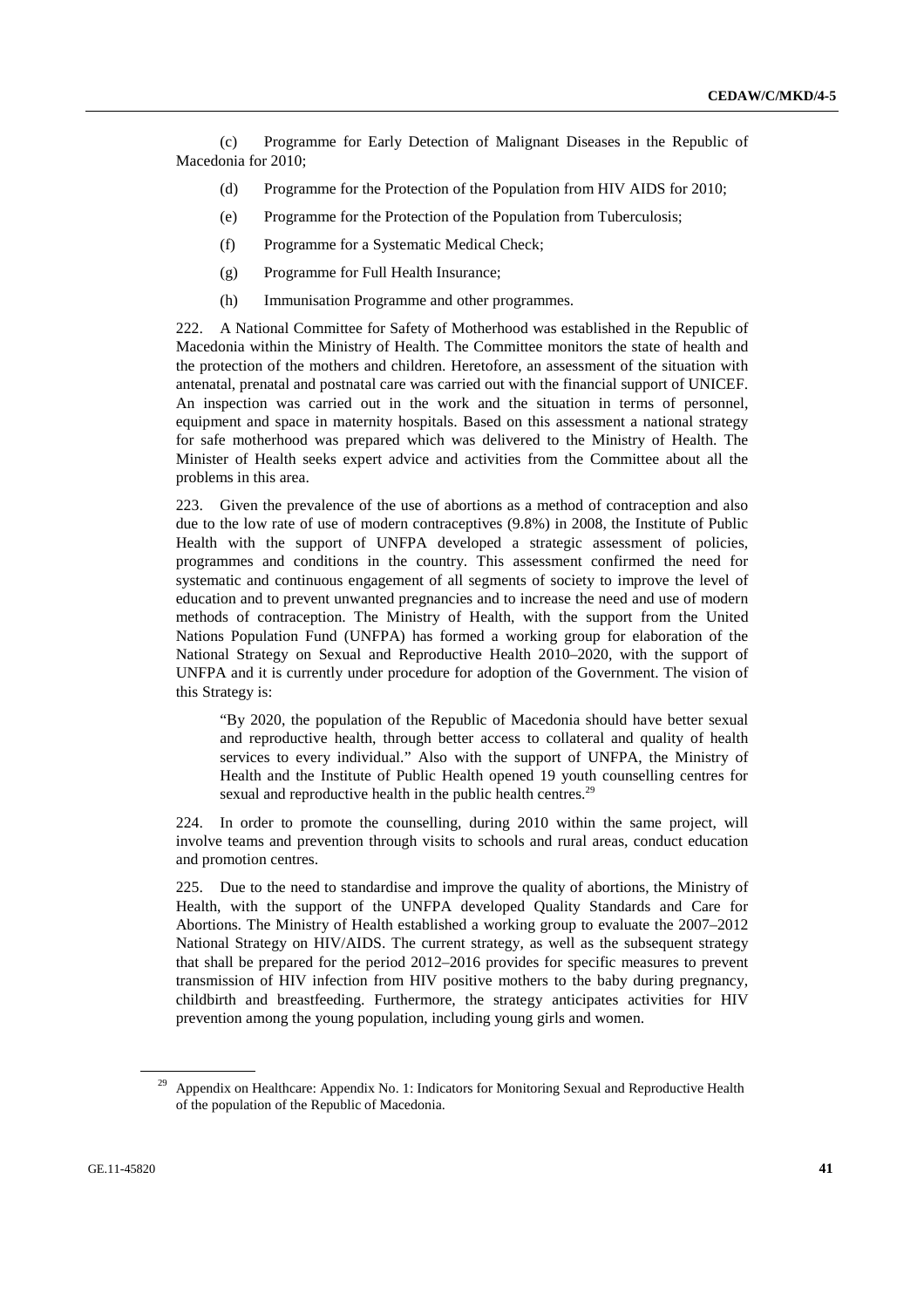226. During 2010, UN HIV/AIDS Programme initiated the agenda for rapid access of young women and girls to HIV/AIDS prevention services. The agenda is the recommendation of the Coordination Board of the UNAIDS programme at global level, with which each country sets priorities for implementation. In Macedonia, mapping was carried out on the HIV/AIDS services for prevention, treatment, care and support for young women and girls.

227. An Action Plan shall be prepared which shall anticipate the measures and activities for planning of the family, contraception and safe abortions.

228. For the purposes of decreasing the positive development tendency of the total number of newly diseased from malignant neoplasm, the Programme for Early Detection of Malignant Diseases was adopted for the year 2010 in the Republic of Macedonia referring to:

 (a) Activities for early detection and prevention of diseases of woman's reproductive organs in the Republic of Macedonia, including the pilot screening of cervical cancer;

 (b) Screening for breast cancer for all women in Macedonia in the population group 40–55.

229. The diseases of the genital-urinary system holds 49,7% of the total number of deaths of women. The neoplasm hold 4,8% of the total registered disease on the primary level of health care.

230. Each year approximately 200 women get cervical cancer or approximately 20 of 100,000 women. In 2007, total 218 new cases of this type of cancer were registered with a rate of 21.4 of 100,000 women.<sup>30</sup>

231. In 2007, a Programme for Early Detection and Prevention of Diseases of Women's Reproductive Organs in the Republic of Macedonia was drafted for the first time upon which free PAP tests were performed for the women on the entire territory of the Republic of Macedonia in public and some private gynaecological institutions and a total of 17,000 women were included.

232. In 2008 the scope was 12,000 women with or without health insurance coverage.

233. In 2009, 3,000 uninsured women obtained the right to free PAP tests through the Programme for early Detection and Prevention of Women's Reproductive Diseases in the Republic of Macedonia, and the funds allocated for this item were completely spent. Meanwhile, activities for organised screening with PAP tests with active invitation of women were conducted in 4 Public Health Centres, including PHC Tetovo, regional branch Gostivar, PHC Prilep, PHC Shtip and PHC Veles i.e. the regional branch Sveti Nikole. Currently, women with health insurance have the opportunity for free PAP tests through their family gynaecologist.

234. Programme for Early Detection of Malignant Diseases for 2010 has been prepared in the frames of which funds for screening for cervical cancer (educational seminars etc.) have been allocated in the amount of 250,000.00 denars.

235. In order to decrease the number of death rates as a result of cervical cancer, a free HPV vaccine was introduced for all girls from 9 to 15 years of age which will be given in

<sup>&</sup>lt;sup>30</sup> Appendix in the area of health: diagram 1 rate of newly registered cases of cervical cancer 2000– 2007.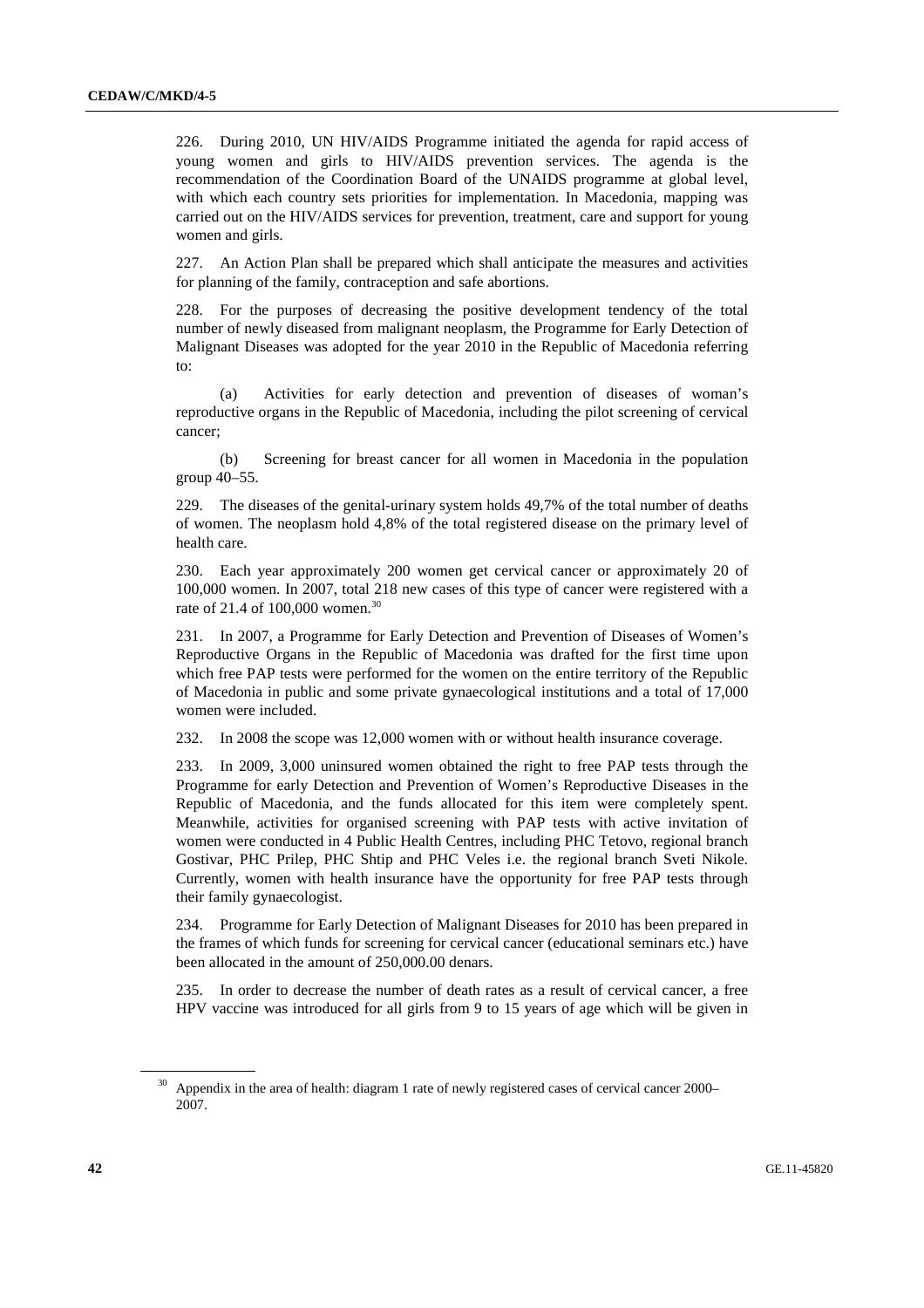health institutions holding a license to perform vaccinations with this vaccine, as nonobligatory vaccination ("Official Gazette of the Republic of Macedonia" No. 56/2008).

236. In accordance with the recommendations of WHO the vaccine was free of charge and available for older girls and women (up to 26 years of age) who would want to get vaccinated in the last 3 months of 2008 and in 2009. In 2008 and 2009, 12,000 doses were given from the non-obligatory HPV vaccine.

237. In October 2009, compulsory active immunisation against the human papilomavirus – HPV was introduced for all girls up to 12 years of age, with immunisation scope of 50%. This compulsory active immunisation is legally regulated with the "Rulebook on Immunoprophylaxis, Chemoprophylaxis, Persons Subject to These Measures, Manner of Conducting and Keeping Records and Documentation" ("Official Gazette of the Republic of Macedonia" No. 65 from 12 May 2010).

238. In 2007, according to the amendments of the Law on Health Protection ("Official Gazette of the Republic of Macedonia" No. 5/07), the Programme for Early Detection, Diagnosis and Treatment of Breast Cancer in the Republic of Macedonia began to be implemented. The programme is completely free of charge and women who would like to examine themselves have no financial costs. In 2007, 12,500 women were examined, in 2008 the number of examined women was 22,587, and in 2009 the number of examined women was 36,000. One of the purposes of the Programme for the future period is to create conditions for the initiation of the implementation of organized screening on the territory of the entire country.

239. In order to provide an effective approach for women to the birth control methods to avoid abortions and in accordance with the Recommendation 32 of the Committee, in 2008 a research was carried out for the strategic evaluation of policy, quality and access to contraception and abortion in Macedonia with the support of UNFPA and a Report on the Strategic Evaluation, Policy, Quality and Access to Contraception and Abortion in Macedonia was prepared which reflects the existing situation of the reproductive and sexual health in Macedonia. After the implementation of this research for more appropriate settlement of the issues related to the sexual and reproductive health from the promotional activity, a rulebook has been prepared for providing advises for sexual and reproductive health, as well as opening of at least ten counselling centres for sexual and reproductive health, as part of the institutional access to the information in this area. The research was made by the Public Health Institute with the support of the UNFPA office.

240. The activities are continually being implemented with the support of the government and international inter-governmental organisations, such as WHO, UNICEF, UNDP, UNFPA, USAID, World Bank etc. for the education of young people regarding the protection of unwanted pregnancy and sexually transmitted diseases conducted through lectures, leaflets, as well as through the Counselling Centre for Sexual and Reproductive Health – Skopje. Within the frames of the project "Improvement of the National Response for the Sexual and Reproductive Rights in Macedonia", 17 youth counselling centres for sexual and reproductive health have been opened within the framework of the Public Health Centre. Free advice, information brochures for sexual and reproductive health, as well as free condoms and oral contraception methods may be obtained by the gynaecologist. The opening of these centres is financially supported by UNFPA within the framework of the project "Improvement of the National Response for Sexual and Reproductive Rights in Macedonia". From 2003 by now, activities for the prevention, treatment, care and support for HIV/AIDS are being conducted which are financially supported by the Global Fund to Fight HIV/AIDS, Tuberculosis and Malaria and which are currently biggest investment in the public health in terms of HIV/AIDS and sexually transmitted diseases.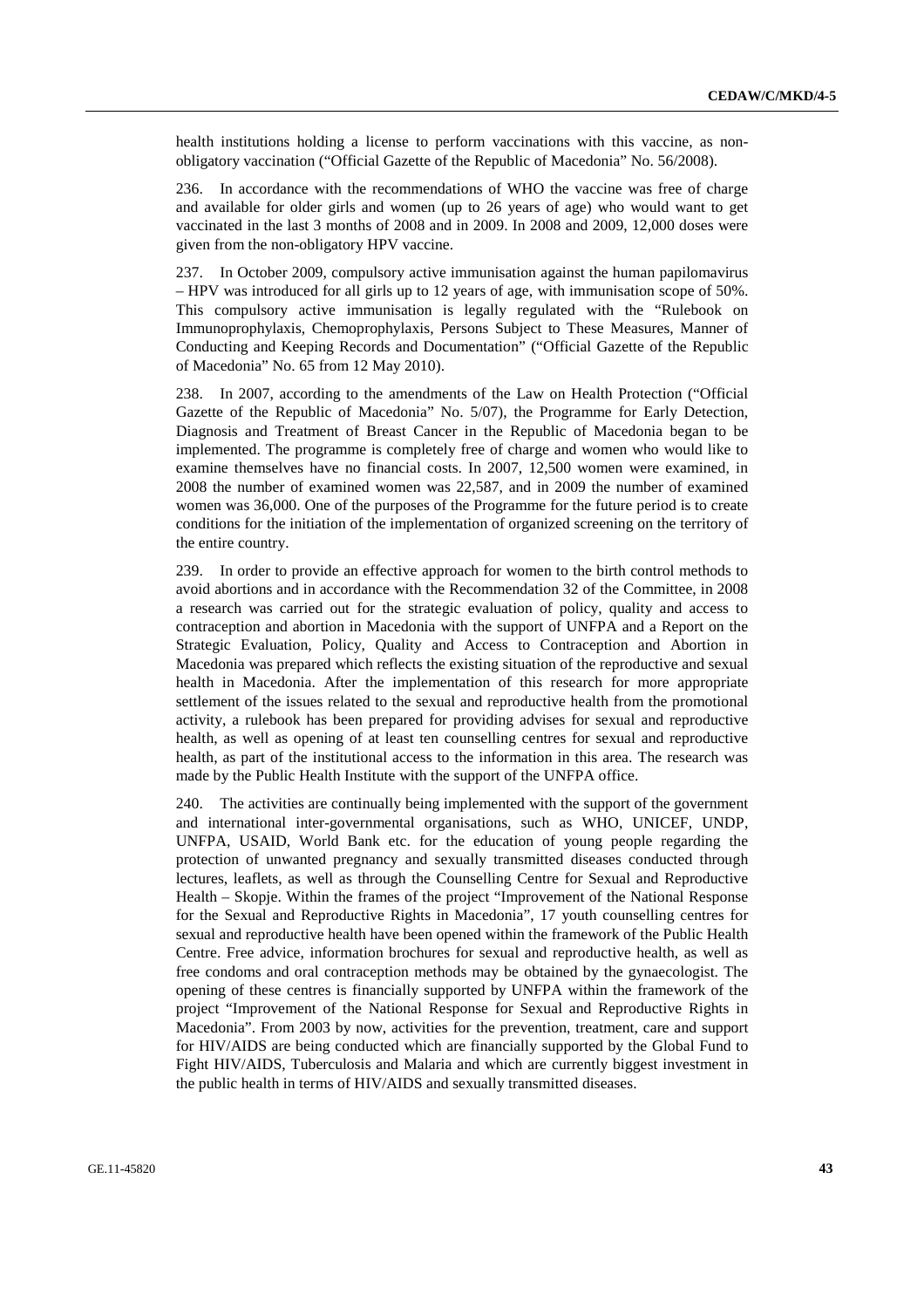241. During 2009, a total of 5648 abortions were registered with the rate of 22.36 abortions to 100 live born children  $(2006 - 6,164)$  abortions or 27.3 abortions to 100 childbirths). The decrease of the abortion rate does not reflect the real situation, if it is known that it can be a result of sub-registration, especially in the period after the privatisation of the health sector and opening of private gynaecological practices.<sup>31</sup>

242. The contraceptive methods (oral, mechanical, intrauterine etc.) are available by recommendation (prescription) by gynaecologist-obstetrician from the primary gynaecological practice. The oral hormonal contraceptive methods and other methods are registered in accordance with the Law on Medications and Medical Accessories, and the manner of registration of medical accessories, including condoms, are registered in accordance with the guidebook on the contents of the form of the application and the necessary documentation which should be delivered for the registration of the medical accessories in the Republic of Macedonia since 24.7.2009.

243. The primary health protection of women is realized within the frames of the gynaecological practices. In 2008, total 307 specialist-gynaecologists and obstetricians were employed in the Republic of Macedonia. In several municipalities in the country, there are no gynaecological practices, which represent an issue for the realisation of the health protection of women, especially in rural areas.

244. The rate of infant's mortality in the Republic of Macedonia in the last decade notes continual tendency of a decline with small oscillations. In 2008, it was 9.7, whereas in 2009 it was 11.7 of 1,000 born alive.<sup>32</sup> Besides the steady tendency of a decrease, the Republic of Macedonia has a significantly higher rate of infants' mortality compared to the countries from the European Union.<sup>33</sup>

245. In terms of infant's mortality in Macedonia in the past years, 80% of infant's mortality is a result of:

 (a) Prenatal reasons (premature babies, babies born with low weight, with total participation of 70% in the mortality); and

 (b) Congenital abnormalities (with total participation of almost 15% in the mortality) which occur in the first month after the delivery and which are connected in a large amount to the situation during the pregnancy (antenatal care).

246. In 2009, a total of 278 dead infants (0 to 1 year) were registered, whereas in 2008 a total of 223 dead infants (0 to 1 year) were registered. The biggest and most significant increase of the mortality rate in 2009 is due to certain reasons in the prenatal period i.e. infants deceased as a result of premature birth or children born with low weight. In 2009, 193 infants died as a result of the aforementioned reasons, which is an increase for 45 cases compared to 2008 and 49 compared to 2007. The increase of the infants' mortality in 2009 in comparison with 2008 is due to these reasons. In 2009, of a total of 278 deceased infants 219 (80%) died in the first month of which 167 (60%) died in the first week of their life. Furthermore, 33 infants died in the period between the first and the second month (12%), 11 died in the period between the third and the fifth month (4%), 15 died between the sixth and the eleventh month (4%). The reasons for death in the prenatal period are also influenced by the increase of the prenatal mortality from 14.6 of 1,000 births in 2008, and from 17 of 1,000 in 2009.

Appendix in the area of health: Table  $2$  – registered abortions in the Republic of Macedonia 2005-2009.<br><sup>32</sup> Appendix on health: Diagram  $2 - \text{infant's mortality rate.}$ 

 $33$  Appendix on health: Diagram  $3$  – infant's mortality rate.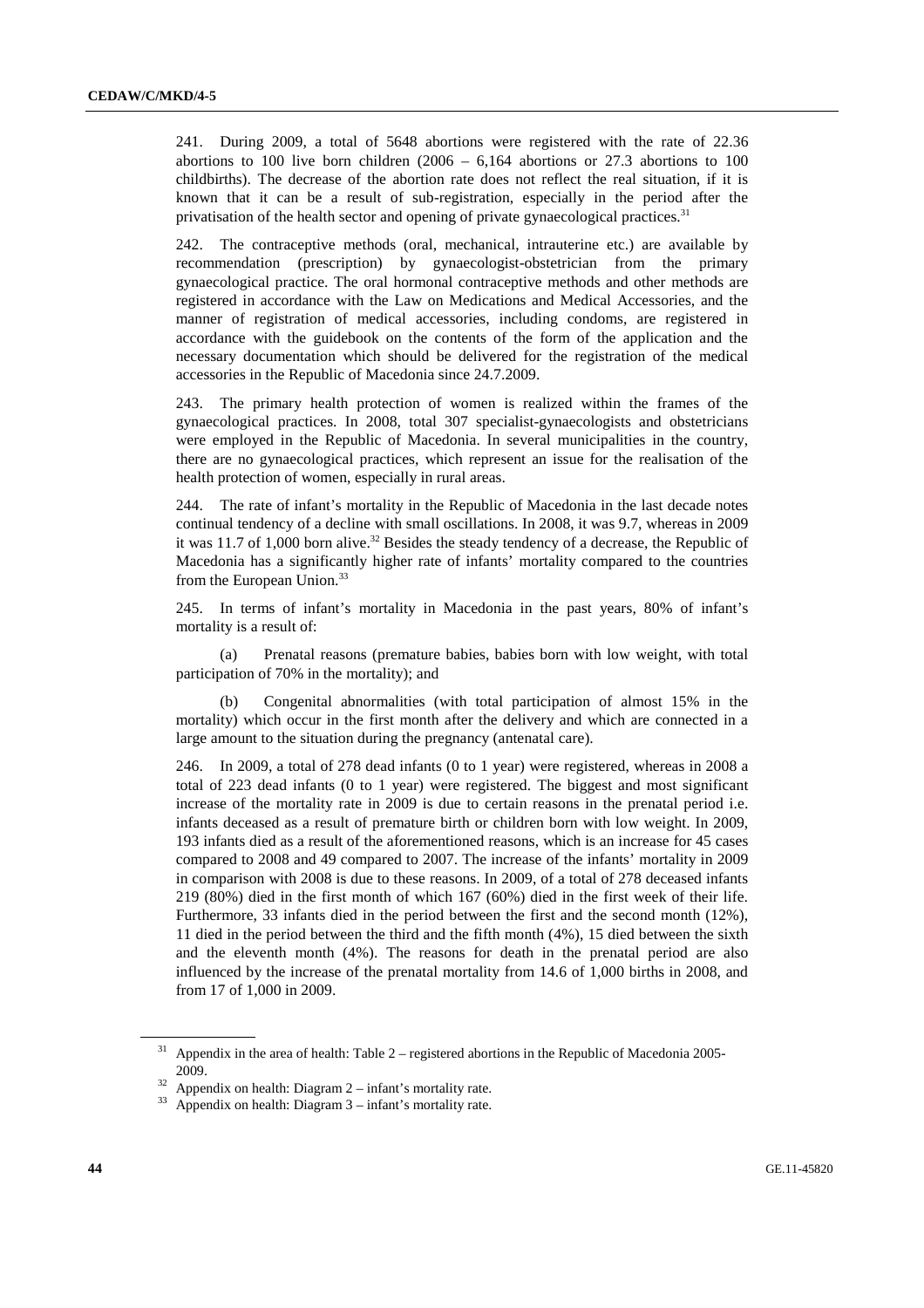247. The percentage of birth in the presence of a health worker, although relatively high (98%), is far lower among the Roma population which is only 82%. All regional hospitals (17) provide services and 24-hour care upon the childbirth, without any compensation regardless of the fact whether the pregnant woman has health insurance or not. However, the additional costs (for example: for transport, absence from home and other costs) may have a certain role in obstructing the availability of these services among socially excluded and marginalized groups.

248. There is a need for harmonization of the infrastructural conditions on the level of institutions, as well as for standardisation of the equipment, regarding the appropriate tasks and functions in each level of the health care (package of services based on the regionalisation and standardisation of the prenatal care).

249. The needs or the insufficiency of staff may be realised in a large amount by the distribution of the existing human resources.

 (a) Preparation of organisational standards for regionalization of the prenatal care at all levels of HC (primary, secondary, tertiary);

 (b) Establishment of the Centre for Medical Statistics within the frames of the Gynaecology Clinic, in which the data for prenatal care (quality of services and indicators of prenatal health of primary, secondary and tertiary HC) will be collected;

 (c) Preparation of a methodology for an audit of prenatal, infants' and maternal mortality;

 (d) Preparation of a methodology for an audit of prenatal, infants' and maternal mortality;

 (e) Audit and update of package of services in the antenatal care (preparation of standards for antenatal screening, including screening for sexually transmitted infections in the first trimester).

250. By signing the Millennium Declaration, the Government of the Republic of Macedonia obliged itself to support the realisation of the National Millennium Development Goals (MDG) in Macedonia. In this regard, efforts have been made to decrease the mortality rate among infants and children under 5 years of age, as well as the mortality among nursing mothers. Within the frames of the fight against HIV/AIDS, the activities are directed towards stopping and decreasing of the expansion of this disease. In Macedonia, UNDP gave support to the process of mobilization of political will by engagement of a large number of participants (government, civil society, private sector, media, local communities) and by providing financial support.

251. The Ministry of Health of the Republic of Macedonia in cooperation with WHO adopted the National Strategy for the Prevention of Problems Caused by Alcohol Abuse 2008–2011. Since 1974, besides the implementation of the Strategy, there is also the Association of Clubs of Treated Alcohol Abusers which maintains the already established abstinence from alcohol with the help of psychiatrists, psychologists, social workers, and therapists. In addition, special emphasize is given to the area of primary prevention in order to prevent the abuse of alcoholic beverages among youth, female population, prevention of family inheritance etc. The psychological and social support is also provided to the victims of domestic violence and alcohol abusers.

In the Republic of Macedonia in 2008, 483 new cases of active tuberculosis were registered with incidence rate of 23.6 of 100,000 citizens.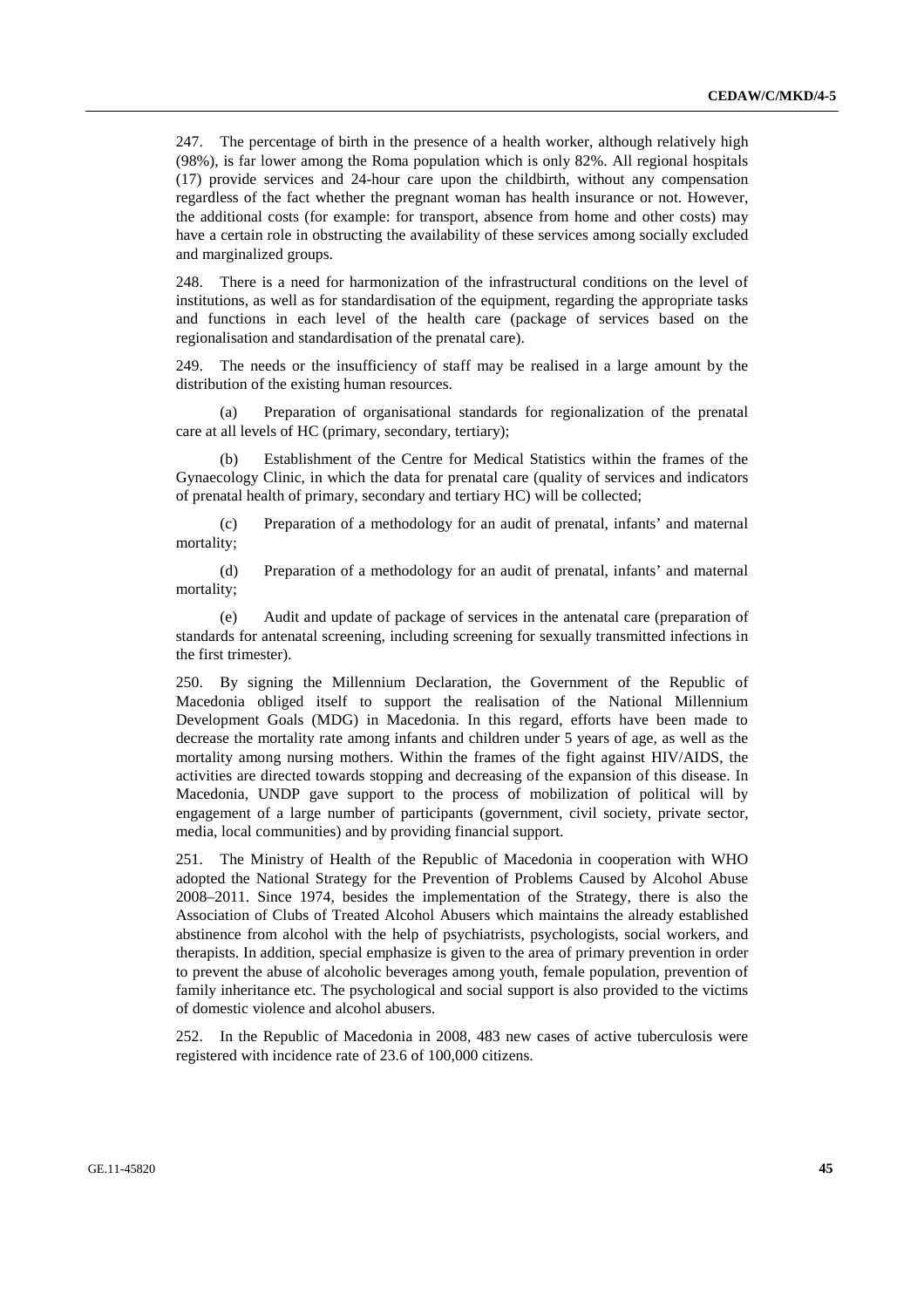253. According to sex, in 2008, 277 new cases of men and 206 new cases of women diseased of tuberculosis were registered. $34$  The incidence rate of 100 000 citizens of both sexes shows tendency of decline (men 2003:2008=42.8:27.0; women 2003:2008=26.0:20.2). In the Republic of Macedonia, in the period of 1987–2010, 134 new cases of HIV infection were registered in the ratio of 3/1 for the benefit of the male population, with incidence rate of 0.1.

254. According to sex, in 2010, 14 new cases of HIV infection were registered. The incidence rate of 100,000 citizens among the two genders shows a tendency of incline.

#### **Article 13 Social and economic societal living**

255. The beneficiaries of the social protection are citizens of the Republic of Macedonia having permanent residence in the Republic of Macedonia and the foreigners with regulated permanent residence in the Republic of Macedonia in accordance with the Law. The citizens of the Republic of Macedonia with no permanent residence in the Republic of Macedonia and the foreigners with regulated temporal residence in the Republic of Macedonia, in accordance with the Law, use the rights arising from the social protection, under the conditions regulated by this or any other law.

256. There are 30 SWC in the Republic of Macedonia, of which 27 are inter-municipal and three are municipal with total 795 employees, of which 535 women, i.e. 67%. In the area of social protection, in the section of social welfare, the available data show that men are the most frequent holders of social welfare. The percentage of men which occur as beneficiaries of this right was 81% in 2006. (See Table No. 7, Social welfare: number of beneficiaries divided by sex).

257. In accordance with the Law on Social Protection, a right to social welfare has the person capable for work and housing, a materially insecure person and the person who cannot provide funds for existence in accordance with other regulations. Woman's rights in the area of social protection are improved by the legal amendments thereby a single parent pregnant woman has the right to constant financial assistance including up to the third child according to the birth order. A mother who has given birth up to the fourth live born child since 1 January 2009 has the right to financial assistance. The right is exercised by the mother who was taking care of the children by their 18 years of age, who is unemployed and does not use the right to pension after reaching 62 years of age.

258. In order to provide housing for the beneficiaries of social protection, a distribution of social apartments has been made in several cities in the Republic of Macedonia (Skopje, Ohrid, Kavadarci, Kochani, Kichevo, Kriva Palanka, Makedonska Kamenica) during the reporting period. Several social categories of beneficiaries and sexual representation are taken into account.<sup>35</sup>

259. The basic criterion upon the determination of the requirements for realization of the right to old-age pension is the age and the existence of a minimum length of service. The conditions for obtaining right to old-age pension are determined by the Law on Pension and Disability Insurance, including: 64 years of age for men and 62 years of age for women and at least 15 years of length of service. The need for an increase of the age limit is a result of the demographic tendencies, i.e. increase of the life expectancy of the population, thereby

Appendix on health: Diagram 4 – Incidence of active tuberculosis of all organs according to sex in the

Republic of Macedonia, 2003–2008. 35 Appendix on housing: Table for distribution of social apartments.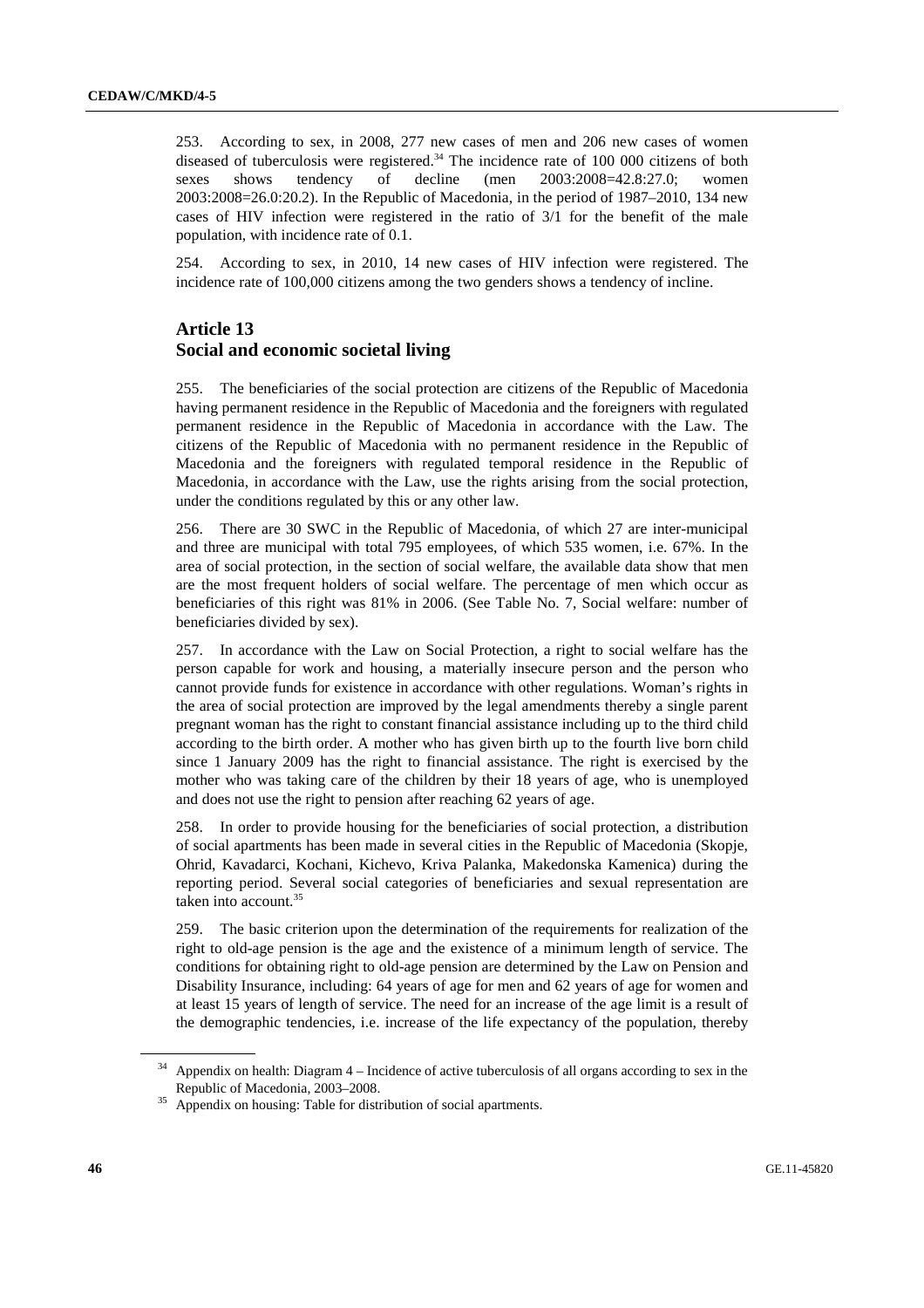of the expected duration of the pension usage. According to these requirements, certain harmonization has been reached among the pension usage, approaching to the European standards in terms of the duration of the pension usage for less than 14 years.

260. In accordance with the Law on Pension and Disability Insurance, the members of the family (spouse, children born in marriage, adopted children, grandchildren without parents which were supported by the insured person, parents which were supported by the insured person) has the right to family pension.

261. The members of the family obtain the right to a family pension if the deceased insured person has 5 years of insurance length or 10 years of length of service, if he/she has met the requirements for an old-age and disability pension, and if the death of the insured person has occurred upon injury at the workplace.

262. A widow has a right to a family pension if the spouse has obtained 45 years of age by the time of death. A widow, who has lost the right to a family pension on the basis of performing parent's responsibilities after reaching 40 years of age, obtains the right to a family pension at the time of reaching 45 years of age.

263. A widower obtains a right to a pension at the time of reaching 55 years of age. A widower, who has lost the right to a family pension on the basis of performing parent's responsibilities after reached 50 years of age, obtains the right to a family pension at the time of reaching 55 years of age.

264. The Agency for Youth and Sport encourages and supports the federations for equal development of women's sport through its activities and through organizing women's leagues and promoting female professional sport workers. In accordance with the National Strategy for Youth, the activities are also directed towards the educational programmes for a promotion of health life styles and appropriate gender representation.

#### **Article 14 Women in rural environments**

265. For greater inclusion of the women from rural environments and from smaller ethnic groups in the social developments and mechanisms for realization of the human rights, in compliance with the Recommendation 28 from the Committee, Ministry of Labour and Social Policy, in cooperation with the multiethnic women's organization "Antiko", have realized a series of forums.

266. The statistical data, as well as the numerous researches indicate a high economic inactivity, as well as unemployment among the women from the rural environments.

267. The Government of the Republic of Macedonia, through MEAA has specified certain objectives in the Strategic Plan that needs to be realized through certain programmes. There are some affirmative actions (positive measures) directed towards the women among the programmes.

268. The Strategic Plan defines the following objectives enabling equal approach of women and men.

- (a) Improving the competitiveness in agriculture;
- (b) The agricultural development and support of the rural development;
- (c) Increasing the foreign and domestic investments;
- (d) Strengthening the public private partnership;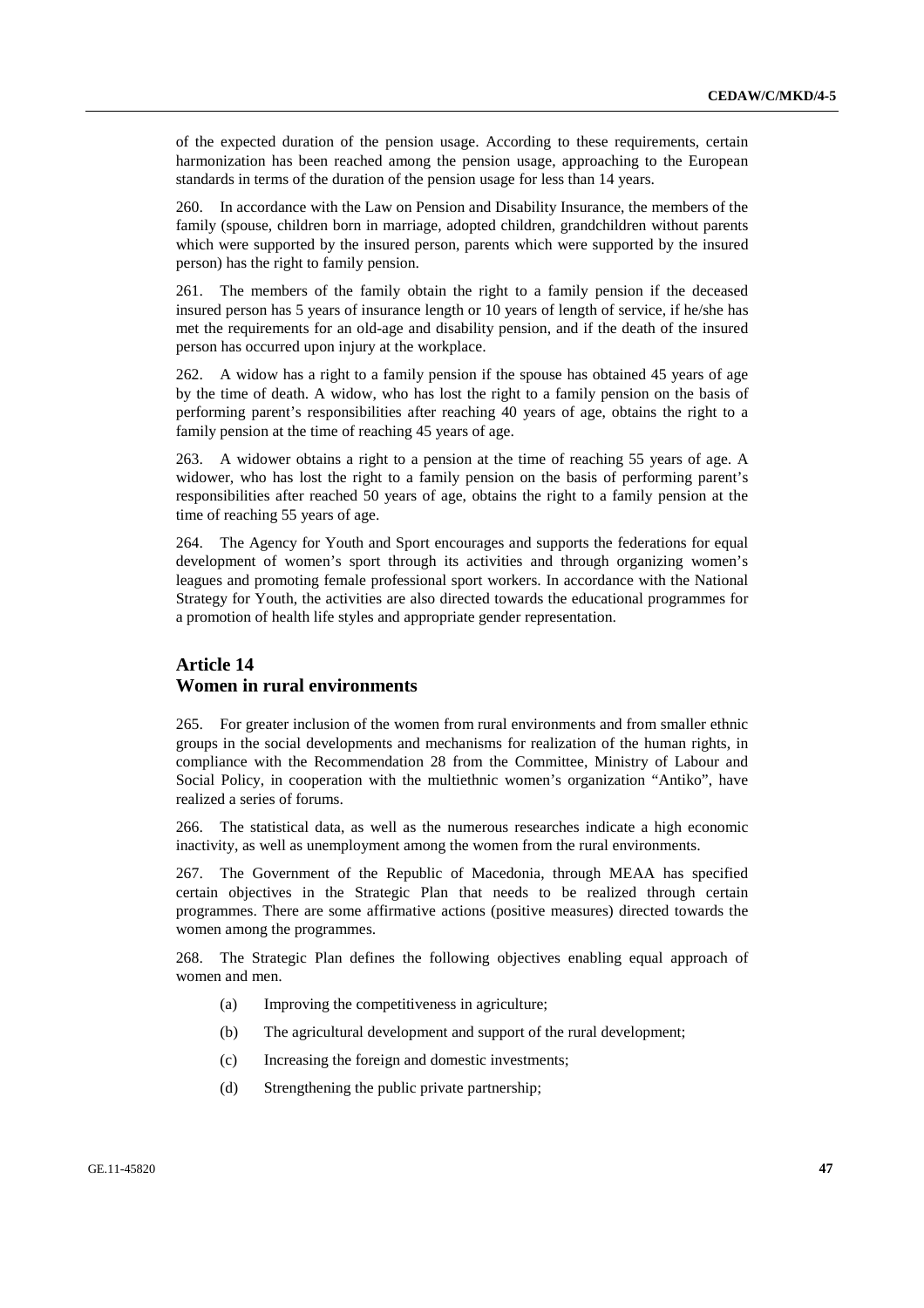(e) Improving the citizens' conditions for quality and healthy life by providing a better food quality.

269. The objective that the Government of the Republic of Macedonia strives to achieve is a European agriculture with European opportunities – perspectives. The activities for achieving these objectives are divided into programmes. One of the basic tools for improving the equal opportunities in the agricultural sector is keeping gender divided data. The implementation and installation of integrated information systems is among the priorities of MAFWE. It has been envisaged for an integrated information system to be established, which should provide data collection and data processing for the agricultural sector by introducing a variable for collecting gender divided data.

270. The Decree on Rural Development adopted in April 2008, provides visible results verified from the reports on the utilization of the financial means on the basis of all programmes that the Government of the Republic of Macedonia is directing towards the farmers.

271. The women that have used the opportunities from the Programme for Financial Support of the Agriculture, and the Programme for Rural Development, which enables financial support, state that they had a very stimulating effect on their work and that they have helped them to gain economic strength.

272. The reports accurately indicate to 18% (the data has a certain variable according to an adequate stimulating measure on the basis of acquired data) increased utilization of the financial means by the female farmers.

273. It is worth mentioning that the already formed group of female advisors within the AMDA (Agency for Motivating the Development of Agriculture) is intensively working on-sight with women farmers.

274. Within their scope of work, they:

 (a) Visit the female farmers in their homes and give them free of charge advices for the programmes that the MEAA offers;

 (b) Familiarize them with the laws and by-laws that are available to the female farmers;

(c) Affirm them by organizing events by which their activity is being motivated;

 (d) Help them in creating the business plans and provide assistance in applying on the basis of the public notices published by MEAA.

275. For that purpose, this year, the budget for their activity within the AMDA is being is planned, supported by the Action Plan for 2011.

276. Directed towards improving the status of the Roma woman and her integration into the social developments, the Government of the Republic of Macedonia has adopted the National Action Plan on Promoting the Status of the Roma Woman by Operational Plans for the period of 2008–2010 on the 139 session held on 23.3.2008.

277. The Action Plan for the specific needs of the Roma woman encompasses five sectors of action:

- (a) Education;
- (b) Employment;
- (c) Healthcare;
- (d) Public and political participation of the Roma women;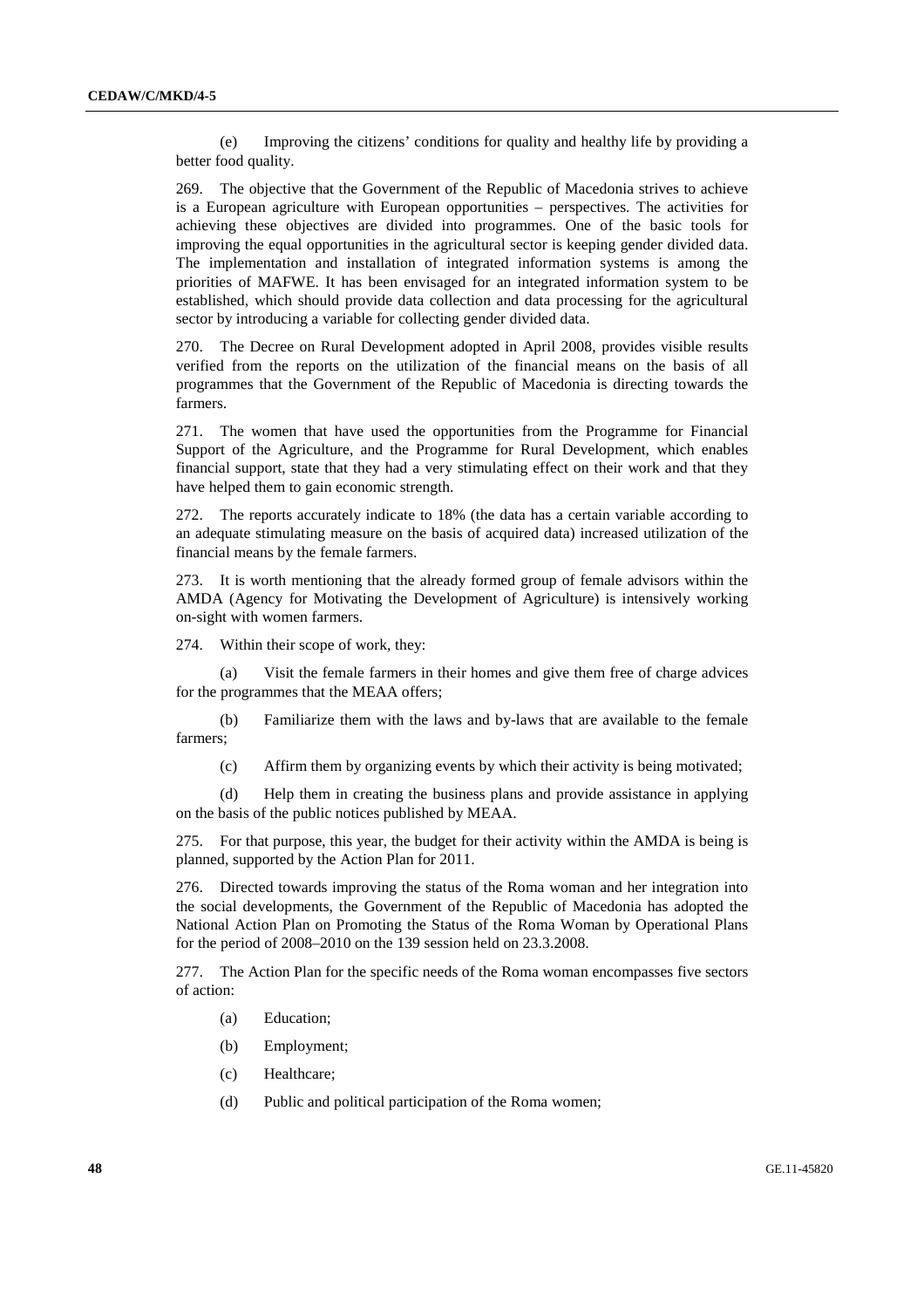(e) Anti-Discrimination and human rights.

278. The general objective of the activities is promoting the status of the Roma woman and her integration into the social life. Within the sectors, the activities are directed towards:

 (a) Increased participation of the Roma women for 10% on all levels of education;

 (b) Increased opportunities for the Roma women for successful integration into the labour market;

(c) Increased inclusion of the Roma women by the healthcare and insurance;

 (d) Equal opportunities and equal approach in the human rights realisation for the Roma woman;

(e) Increased participation of the Roma woman in the political and public life.

279. After the adoption of the National Action Plan for the Promotion of the Status of Roma Women on 23.03.2008, the Ministry of Labour and Social Policy, as a competent ministry for the current year, has not provided funds for the beginning of the implementation of this document. In the next year, the demanded funds have been reduced, and at the same time it can be indicated as a reason for the partial implementation of the Action Plan.

280. In order to have efficiency in tackling human rights-related problems, the organisation of educative programmes and the introduction of measures in this sense is necessary. As part of the Operational Programme for 2009 which refers to human rights, two-day training for Roma women-trainers has been held on the topic "Rights of the women as part of the human rights". Apart from the female participators from the information centres, also representatives of Roma Women non-governmental organisations who act in the same cities have been included. Each city  $(8)$  had 2 female representatives. After the organisation of the training, the equipped female trainers organised 7 working meetings with women from the community. A total number of 685 women and 10 men were included, thus they obtained information and knowledge of their rights as part of human rights.

281. As part of the Action Plan for the Promotion of the Status of Roma Women referring to human rights, in 2009 a project has been realised for preparation of analysis for the relevant legal regulations and civil journals for overcoming the unequal treatment and access of the Roma people, especially Roma women, to the services of the state institutions. Starting ground for the implementation of this project is that the Roma women face double discrimination. Subject to analysis are the legal regulations and the civil journals of the Ministry of Labour and Social Policy, the Employment Agency, the Ministry of Interior and the Ombudsman's Office, as institutions the Roma people most often refer to in order to obtain certain personal document or to exercise certain rights. The legal analysis that was performed and the results that were obtained from the field research that was conducted provided recommendations directed towards overcoming the registered unequal treatment in the access of Roma women to the service, as well as taking affirmative measures for establishing equal treatment regarding the provision of services by the state institutions.

282. Following the results that were obtained and the recommendations from the legal analysis and the field research for overcoming the unequal treatment in the access of Roma, especially Roma women, to the services of the state institutions, in the middle of June 2010 a two-day training was held regarding equal treatment on the basis of gender and ethnic affiliation in access to the services of the state institutions intended for the clerks from the institutions participating in the preparation of the research. In accordance with the Action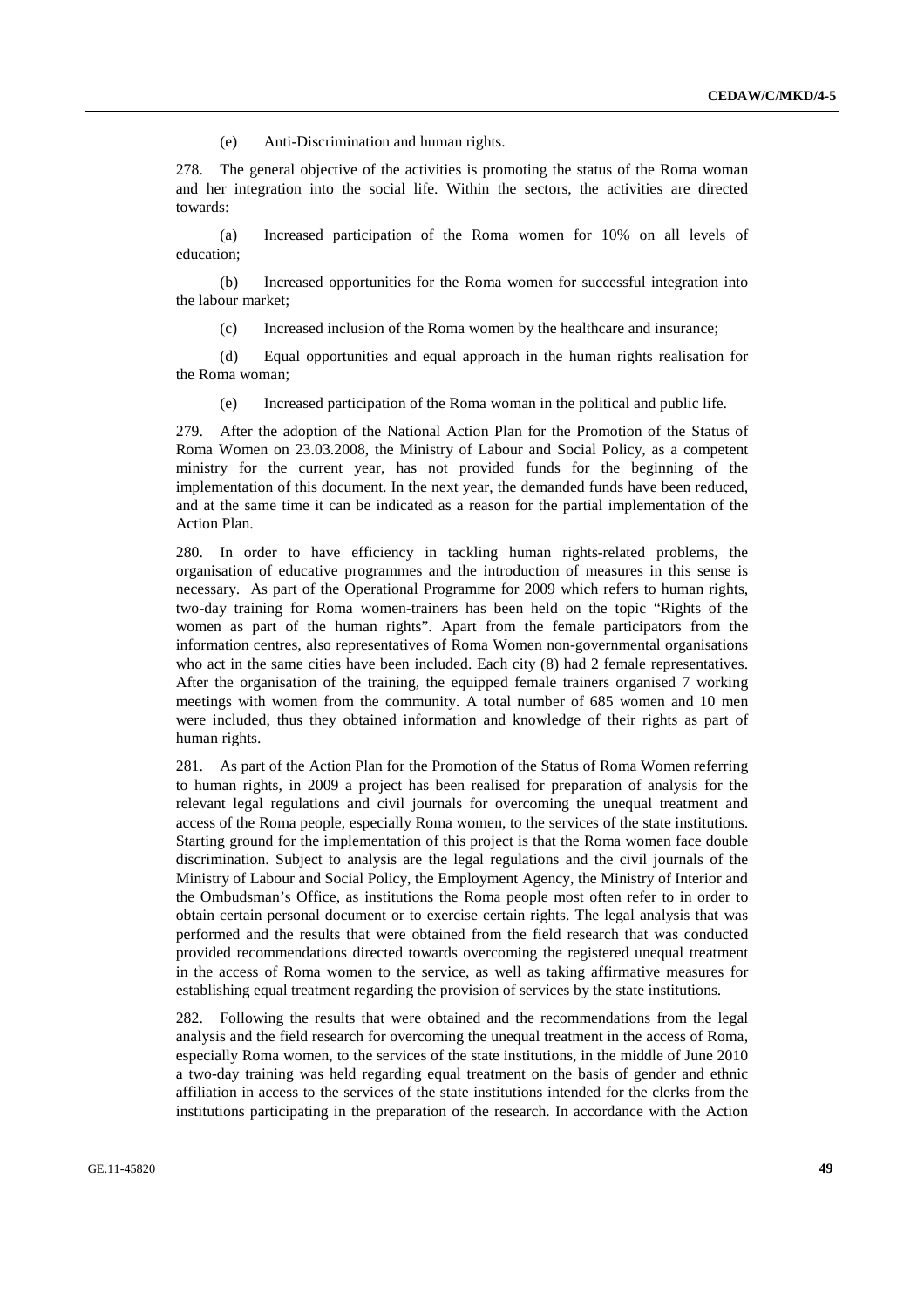Plan for the Promotion of the Status of Roma Women, in May the Equal Opportunities Sector prepared an analysis on the situation and the decrease of the number of Roma boys and girls in the education process in the Republic of Macedonia.

283. The Government of the Republic of Macedonia on 28 December, 2010 adopted the Second Action Plan for advancement of the social position of the Roma women in the Republic of Macedonia, with the aim of continuous integration of this group in social developments, with focus on employment, healthcare, education and human rights as priorities.

284. The implementation of an efficient environment policy is governed by the volatile ecological, economic and political factors on national and international level. The need for environment protection is based on the principles of sustainable development which increases more and more, concomitantly with the growing demands of the population for higher quality living conditions, clean drinking water and healthy food. Certain projects of associations and municipalities are being financed on annual basis in order to promote and improve environment and nature quality, to lower the pollution caused by different entities who pose a threat to human health and to plan the space arrangement and the sustainable development of the Republic of Macedonia. Part of the financed projects is directly channelled towards women:

 (a) The 2006 Project "Woman of the 21st century" which was implemented in Kumanovo;

 (b) The education project for raising public awareness "Stop pollution-vote nature":

 (c) In 2010 in cooperation with "Initiative for Emancipation of Roma Women", the project "All together for a cleaner environment" was implemented;

 (d) With the funds of the Ministry of Environment and Physical Planning, the Association of Women AJO from Skopje implemented the project "Me and my environment".

## **V. Articles 15 and 16**

### **Article 15 Equality before the law**

285. The citizens of the Republic of Macedonia are completely equal in respect of the right to concluding agreements bearing in mind that the national legislation, the state of legal entity is acquired in equal manner and under equal conditions, both by men and women. The legal competence as a fitness to be carrier of the rights and duties within the legal system is recognized by the legislation to every physical entity.

286. Regarding this Article of the Convention, the Republic of Macedonia reported on the legal basis related to concluding and managing property in its primary initial Report after the Convention on the Elimination of All Forms of Discrimination against Women.

#### **Article 16 Marriage and family relations**

287. Starting ground of the family law is the Constitution of the Republic of Macedonia where the family is defined as an institution of special importance and is subject to special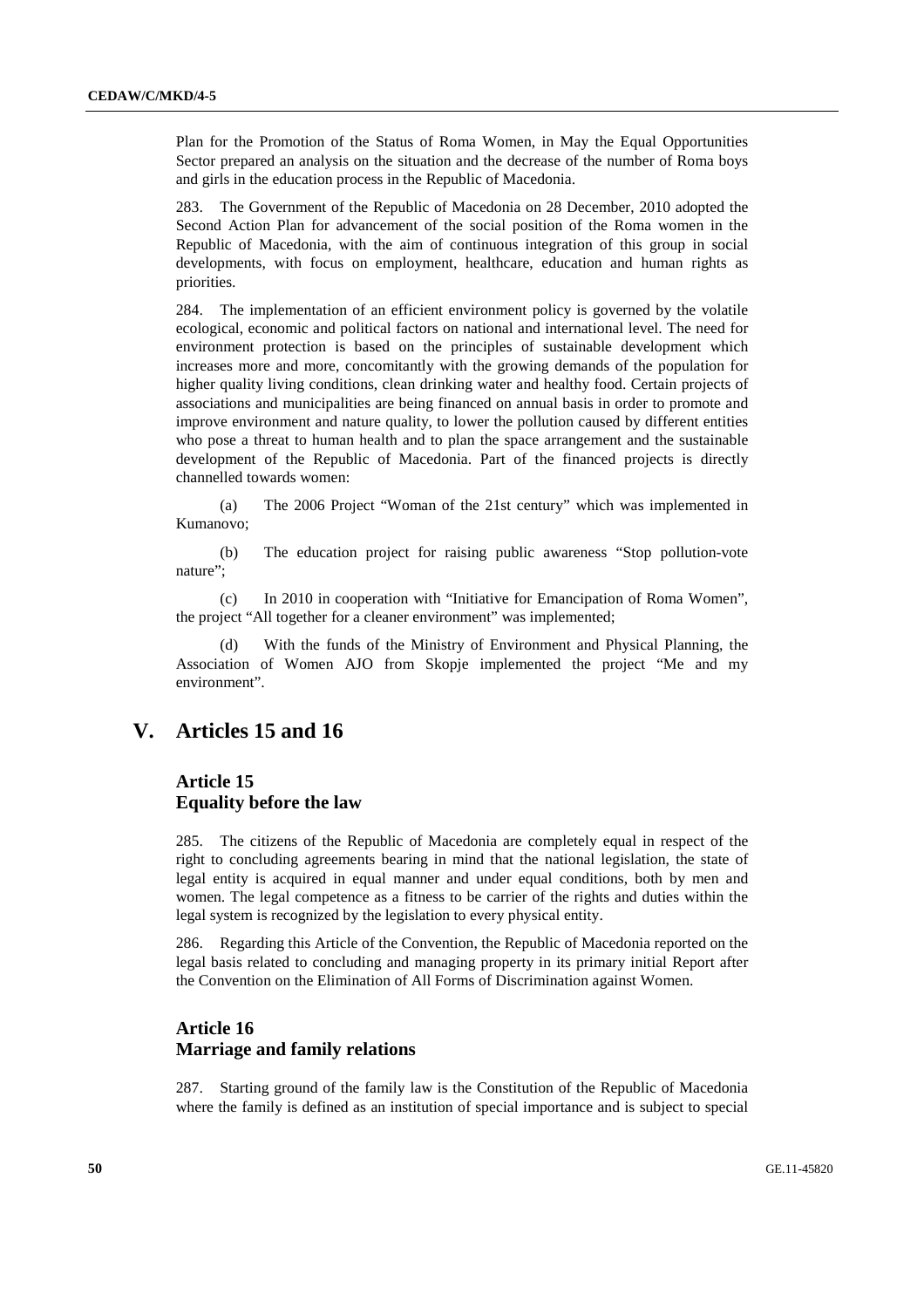interest of the overall legal and institutional system. The marriage and family relations are regulated with the Law on Family which covers marriage as an institution, the relations between parent and children, adoption and guardianship.

288. The marriage represents a life community of a man and a woman regulated by Law in which the interests of the spouses, the family and the community are being fulfilled. Marriage can be concluded between two persons from opposite sex with a freely expressed will before a competent body. A person below the age of 18 cannot enter into marriage.

289. The authorised court can allow a person who is already 16 years of age to enter marriage as part of a non-trial procedure if it determines that the person is physically and psychologically mature to exercise the rights and perform the duties established at matrimony, but only after obtaining an opinion from a health care institution and providing the person with professional assistance at the Social Work Centre.

290. The relations between the spouses are based on free decision of the man and the woman to enter into marriage, on their equality, mutual respect and helping one another. The family tradition still influences the choice regarding the surname at matrimony although when entering marriage the spouses can agree to take as their surname the surname of either of the spouses, or either of the spouses can keep her/his own surname, or either of the spouses can add the surname of the spouse to their own surname, or one of the spouses to take the surname of the other spouse and to add to it her/his own surname.

291. The relations between the parents and the children are based upon the rights and responsibilities of the parents to take care of the raising, nurturing and education of their children and to develop their working skills and habits.

292. The parental right is exercised mutually by the parents in accordance with the child's needs and interests and the interests of the community.

293. The rights and duties of the parents and the other relatives towards the children, as well as the rights and duties of the children towards the parents and the other relatives are equal, regardless of the fact whether the children are born in or out of wedlock.

294. The parental right ceases when the child becomes adult or in other ways determined by law. The parents have the right and duty to maintain their minor children, to take care of their life and their health condition, to prepare them for an independent life and work, to take care of their upbringing, education and professional qualification.

295. The child has the right to be supported by its parents, to be accommodated, to have his life and health protected, to be prepared for independent life and work, to have optimal conditions for her/his upbringing, education and professional education provided in accordance with the conditions of the family. The child has a right to maintain personal relations and direct contacts with the parent she/he does not live with.

296. The parent with whom the child does not live has the right and duty to maintain personal relations and direct contacts with her/his child.

297. The minor children have the right to maintain direct contact with the parents and other close relatives of the deceased parent, of the parent who is stripped of the parental right or of the parent who is in other way hindered in performing the parental right.

298. When the parents of the child live separately, they agree to whom of them the care and upbringing of the child shall be awarded, and if they cannot reach an agreement or if their agreement is not in the interests of the child, the decision shall be made by the social work centre.

299. When the parents of the child live separately, they agree upon the way of maintaining personal relations and direct contacts with the child. If in a time period of at